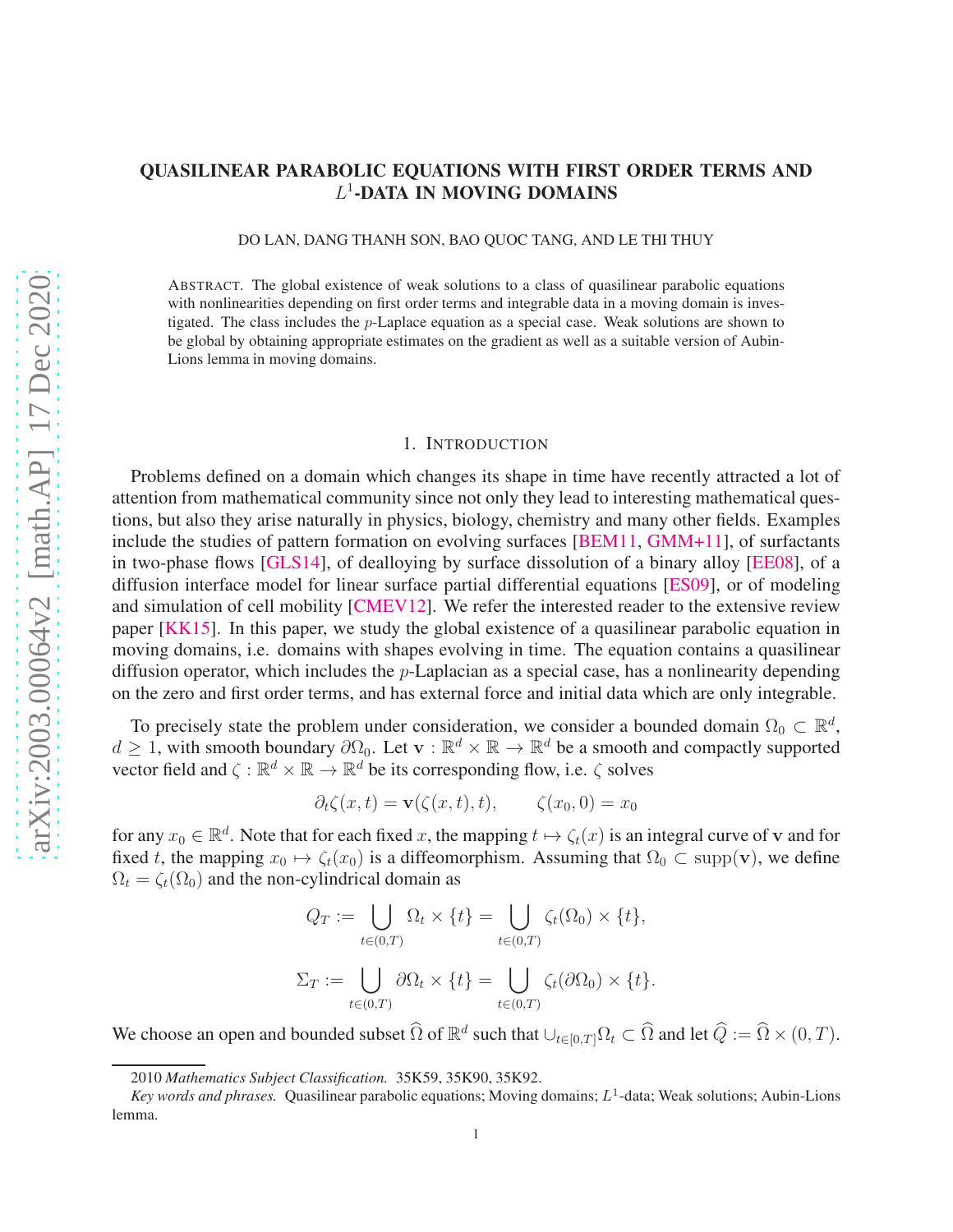We also need to define time-space spaces in moving domains. Let  $\{X(t)\}_{t\in[0,T]}$  be a family of Banach spaces, then we define

$$
L^p(0,T;X(t)) = \{ f : Q_T \to \mathbb{R} : f(t) \in X(t) \text{ for a.e. } t \in (0,T) \}
$$

with the norm

$$
||f||_{L^{p}(0,T;X(t))} = \left(\int_0^T ||f(t)||_{X(t)}^p dt\right)^{\frac{1}{p}} < +\infty.
$$

Very common in this paper we use  $X(t) = L^q(\Omega_t)$  or  $X(t) = W_0^{1,q}$  $\mathcal{O}_0^{1,q}(\Omega_t)$ . In particular, when  $p = q$ , then we write simply  $L^p(Q_T)$  instead of  $L^p(0,T; L^p(\Omega_t))$ .

The main goal of the present paper is to study the global existence of the following quasilinear problem

<span id="page-1-4"></span>
$$
\begin{cases}\n\partial_t u - \operatorname{div}(a(x, t, \nabla u)) + \operatorname{div}(u\mathbf{v}) + g(x, t, u, \nabla u) = f, & (x, t) \in Q_T, \\
u(x, t) = 0, & (x, t) \in \Sigma_T, \\
u(x, 0) = u_0(x), & x \in \Omega_0,\n\end{cases}
$$
\n(1)

with the external force  $f \in L^1(Q_T)$  and initial data  $u_0 \in L^1(\Omega_0)$ . The nonlinear diffusion a is assumed to satisfy

- <span id="page-1-5"></span><span id="page-1-0"></span>(A1)  $a: \widehat{Q} \times \mathbb{R}^d \to \mathbb{R}^d$  is a Carathéodory function;
- (A2) there exists  $p > \frac{2d+1}{d+1}$  such that, for  $(x, t) \in \widehat{Q}$  and  $\xi \in \mathbb{R}^d$ ,

$$
|a(x,t,\xi)| \le \varphi(x,t) + K|\xi|^{p-1}
$$

<span id="page-1-6"></span>where  $\varphi \in L^{p'}(\widehat{Q}), 1/p + 1/p' = 1$  and  $K \geq 0$ ; (A3) there exists  $\alpha > 0$  such that

$$
a(x,t,\xi)\xi \ge \alpha |\xi|^p,
$$

<span id="page-1-1"></span>where  $(x, t) \in \widehat{Q}$  and  $\xi \in \mathbb{R}^d$ ; (A4) for almost  $(x, t) \in \widehat{Q}$  and all  $\xi, \xi' \in \mathbb{R}^d$ ,

$$
(a(x,t,\xi) - a(x,t,\xi'))(\xi - \xi') \ge \frac{1}{\Theta(x,t,\xi,\xi')}|\xi - \xi'|^{\theta} \text{ and } a(x,t,0) = 0;
$$

for  $\theta > 1$ , and  $\Theta$  is a nonnegative function which satisfies

<span id="page-1-7"></span>
$$
|\Theta(x, t, \xi, \xi')| \le C(1 + |\xi| + |\xi'|)^{\vartheta}
$$
 (2)

where

<span id="page-1-8"></span>
$$
\vartheta < (\theta - 1) \left( p - \frac{d}{d+1} \right). \tag{3}
$$

The nonlinearity  $g: \widehat{Q}\times\mathbb{R}\times\mathbb{R}^d\to\mathbb{R}$  satisfies: g is continuous with respect to the third and fourth variables, and

<span id="page-1-3"></span>(G1) it holds

 $\lambda g(x, t, \lambda, \xi) \ge 0$  for all  $\lambda \in \mathbb{R}, \xi \in \mathbb{R}^d$ ;

<span id="page-1-2"></span>(G2) g has a *subcritical* growth on the gradient, i.e. there exists  $0 \le \sigma < p$  such that

$$
|g(x,t,\lambda,\xi)| \leq h(|\lambda|)(\gamma(x,t)+|\xi|^\sigma)
$$

where  $\gamma \in L^1(\widehat{Q})$ , and h is an increasing function in  $\mathbb{R}_+$ .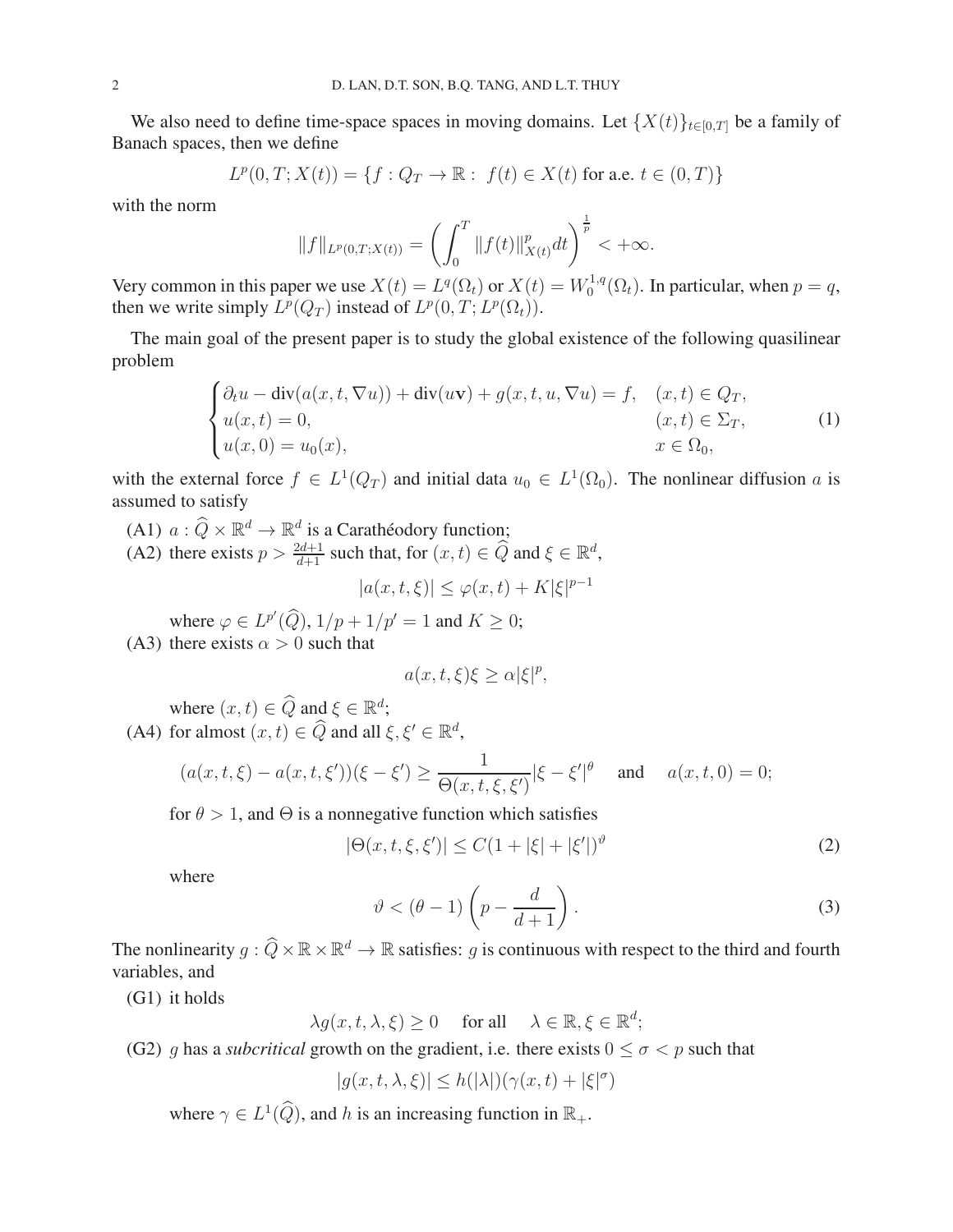Let us briefly discuss about the above conditions. The conditions  $(A1)$ – $(A4)$  of a assure that it contains the important case of p-Laplacian, i.e.

$$
a(x, t, \xi) \equiv a_p(\xi) = |\nabla \xi|^{p-2} \nabla \xi
$$
 for  $p > \frac{2d+1}{d+1}$ .

Moreover, the technical condition [\(A4\)](#page-1-1) is weaker than the usual *strong monotonicity* condition

$$
(a(x, t, \xi) - a(x, t, \xi'))(\xi - \xi') \ge C|\xi - \xi'|^p,
$$

for some  $C > 0$ , but still stronger than the mere monotone property condition, i.e.

<span id="page-2-0"></span>
$$
(a(x, t, \xi) - a(x, t, \xi'))(\xi - \xi') \ge 0.
$$
\n(4)

We also remark that the condition  $(G2)$  allows g to have arbitrary growth in the zero order term, as long as it has the suitable sign stated in  $(G1)$ . A typical example of q is

$$
g(x, t, u, \nabla u) = Cu^{2k+1}(\gamma(x, t) + |\nabla u|^{\sigma})
$$

where  $k \in \mathbb{N}$  is arbitrary and  $0 \leq \sigma \leq p$ .

Elliptic or parabolic equations with irregular data such as  $L^1$  or bounded measure appear frequently in applications and therefore are of interest and importance. Concrete examples include elliptic systems modeling electronical devices [\[GH94\]](#page-29-7), the Fokker-Planck equation arising from populations dynamics [\[GS98\]](#page-29-8), models of turbulent flows in oceanography and climatology [\[Lew97\]](#page-29-9), incompressible flows with small Reynolds number [\[Lio96\]](#page-29-10), or Keller-Segel or Shigesada-Kawasaki-Teramoto type systems [\[Win19\]](#page-30-0). Global existence of weak or renormalized solutions to special cases of [\(1\)](#page-1-4) in fixed domains has been studied extensively in the literature. Let us mention several related works: in [\[BG89,](#page-29-11) [BDGO97\]](#page-29-12), the authors considered  $(1)$  where conditions  $(A1)$ – $(A4)$  are imposed, but the function  $q$  is either zero or does not have the first order term; similar results were shown in [\[Bla93\]](#page-29-13) assuming [\(4\)](#page-2-0) instead of  $(A4)$ ; the case when q depends on the first order term was considered in e.g. [\[GS01,](#page-29-14) [ADLBO02\]](#page-28-0), but the second order term therein is a linear elliptic operator, for instance  $div(a(x, t, \nabla u)) = \Delta u$ ; when  $p > 1$  arbitrary, one can show global renormalized solutions [\[BM97\]](#page-29-15) (see also Remark [1.1\)](#page-3-0). Related results are also obtained for systems without the first order terms [\[BS05\]](#page-29-16).

The global existence of solutions to [\(1\)](#page-1-4) in moving domains with  $L^1$ -data, up to our knowledge, is not studied therefore is the main motivation of our paper. We would like also to emphasize that, even in the case of a fixed domain, our results extend that of [\[BG89\]](#page-29-11) and [\[GS01\]](#page-29-14). Related results for quasilinear parabolic problems in time-dependent domains can also be found in e.g. [\[CNO17,](#page-29-17) [BDSS18\]](#page-29-18).

The main goal of this paper is to prove the global existence of a weak solution to [\(1\)](#page-1-4) under the conditions [\(A1\)](#page-1-0)–[\(A4\)](#page-1-1), [\(G1\)](#page-1-3)–[\(G2\)](#page-1-2) and data  $f \in L^1(Q_T)$  and  $u_0 \in L^1(\Omega_0)$ . To state the main result, we first give the precise definition of a weak solution.

<span id="page-2-1"></span>Definition 1.1 (Weak solutions). *Let* T > 0 *be arbitrary. A function*

$$
u \in C([0, T]; L^{1}(\Omega_{t})) \cap \left( \bigcap_{1 \leq q < p - \frac{d}{d+1}} L^{q}(0, T; W_{0}^{1,q}(\Omega_{t})) \right)
$$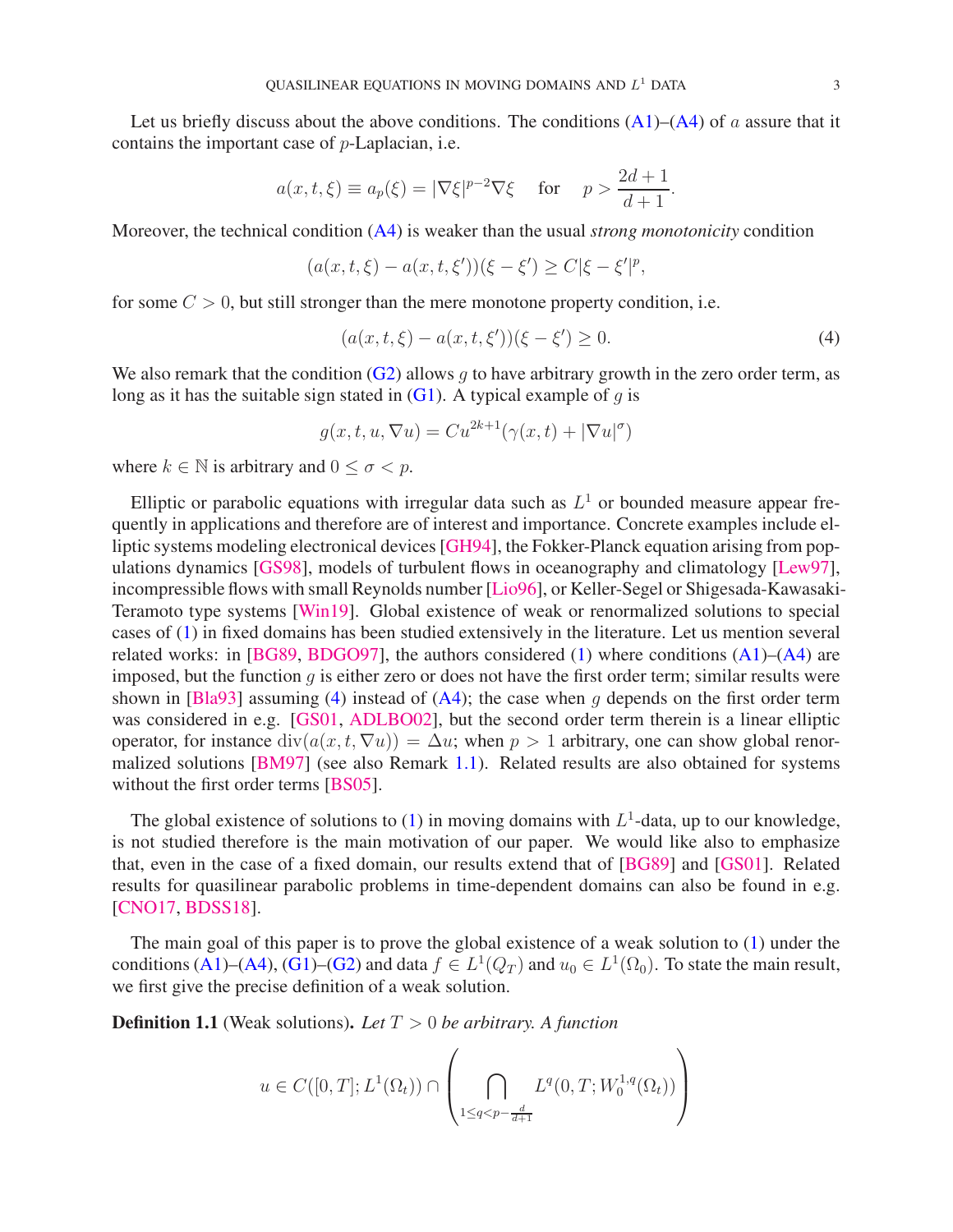*is called a weak solution to* [\(1\)](#page-1-4) *on*  $(0, T)$  *if*  $g(x, t, u, \nabla u) \in L^1(Q_T)$  *and for all test functions*  $\psi \in C([0, T]; W_0^{1, \infty})$  $\mathcal{O}_0^{1,\infty}(\Omega_t))\cap C^1((0,T);L^\infty(\Omega_t)),$  the following weak formulation holds

$$
\int_{\Omega_T} u(T)\psi(T)dx - \int_0^T \int_{\Omega_t} u\psi_t dxdt \n+ \int_0^T \int_{\Omega_t} [a(x, t, \nabla u) \cdot \nabla \psi - u\mathbf{v} \cdot \nabla \psi + g(x, t, u, \nabla u)\psi] dxdt \n= \int_{\Omega_0} u_0 \psi(0) dx + \int_0^T \int_{\Omega_t} f\psi dxdt.
$$

All the terms above are obviously well-defined except for the term containing  $a(x, t, \nabla u) \cdot \nabla \psi$ . From the growth assumption [\(A2\)](#page-1-5) of a, and the fact that  $u \in L^q(0,T;W_0^{1,q})$  $\binom{q_1,q}{0}$  for all  $1 \leq q <$  $p-d/(d+1)$ , it follows that  $a(\cdot,\cdot,\nabla u) \in L^s(Q_T)$  for all  $1 \leq s < 1+\frac{1}{(p-1)(d+1)}$ , and therefore, the integration  $\int_{Q_T} a(x, t, \nabla u) \cdot \nabla \psi dx dt$  makes sense since  $\nabla \psi \in L^{\infty}(Q_T)$ .

<span id="page-3-0"></span>**Remark 1.1.** *The condition*  $p > (2d + 1)/(d + 1)$  *is needed to define the weak solution. When*  $p \leq (2d+1)/(d+1)$ , we can only obtain  $\nabla u \in L^{q}(Q_{T})^{d}$  for  $q \in (0,1)$ . In this case, one can either *show the existence of renormalized solutions, see e.g.* [\[BM97\]](#page-29-15)*, or weak solutions belonging to*  $L^r(0,T;W_0^{1,q})$  $\binom{0}{0}$  for r, q are different, see e.g. [\[BDGO97\]](#page-29-12) where [\(1\)](#page-1-4) was studied in a cylindrical *domain for all* p > 1 *but without the nonlinearity* g*. These two directions go beyond the scope of this paper and therefore are left for upcoming research.*

The main result of this paper is the following theorem.

<span id="page-3-1"></span>**Theorem 1.1** (Global existence of weak solutions). Assume that the vector field  $\mathbf{v} \in C^1(\mathbb{R}^d, C^0(\mathbb{R}))$ . *Assume the conditions* [\(A1\)](#page-1-0)–[\(A4\)](#page-1-1) *and* [\(G1\)](#page-1-3)–[\(G2\)](#page-1-2). *Then for any*  $u_0 \in L^1(\Omega_0)$  *and any*  $f \in L^1(Q_T)$ , *there exists a global weak solution*  $u$  *to* [\(1\)](#page-1-4) *on*  $(0, T)$  *as in Definition [1.1.](#page-2-1)* 

Let us describe the main ideas in proving Theorem [1.1.](#page-3-1) To treat moving domains, one can transform the problem into the case of fixed domains and then study the new equation, with the cost of some additional terms. Usually these additional terms depend significantly on the problem itself, and therefore each problem needs to be treated separately. As an attempt to have a more unified mechanism, a different approach is to derive a mechanism to work on the moving domains directly, that is to establish parallel tools for moving domains corresponding to that of fixed domains. This research direction has been investigated by many authors (see e.g. [\[AES15,](#page-28-1) [AET18,](#page-28-2) [MB08,](#page-29-19) [Vie14\]](#page-29-20)).

In this paper, we adapt the second approach to prove Theorem [1.1,](#page-3-1) meaning that we treat  $(1)$ directly on the non-cylindrical domain  $Q_T$ . More precisely, first, we consider an approximation of [\(1\)](#page-1-4) in which the data is approximated by  $f_{\varepsilon} \in L^{\infty}(Q_T)$  and by  $u_0 \in L^{\infty}(\Omega_0)$ . Moreover, we also regularize the nonlinearity  $g_{\varepsilon} = g(1 + \varepsilon |g|)^{-1}$  which is bounded for any fixed  $\varepsilon > 0$ . Thanks to this regularization, we can use the method from [\[CNO17\]](#page-29-17) to obtain the global existence of an approximate solution  $u_{\varepsilon}$ . The next goal is to derive estimates of this approximate solution uniformly in  $\varepsilon$ . In order to do that, due to the low regularity of the data, we refine the analysis in [\[GS01\]](#page-29-14) to adapt to the case of quasilinear problem [\(1\)](#page-1-4). Once the uniform estimates for  $u_{\varepsilon}$  are obtained, we would like to pass to the limit as  $\varepsilon \to 0$ , which consequently requires an Aubin-Lions lemma in the case of moving domains. A similar lemma has been shown in different works (see e.g. [\[Mou16\]](#page-29-21) or [\[Fuj70\]](#page-29-22)), but they are not applicable to our situation. Therefore, we prove a new Aubin-Lions lemma in moving domains, which allows us to first obtain the almost everywhere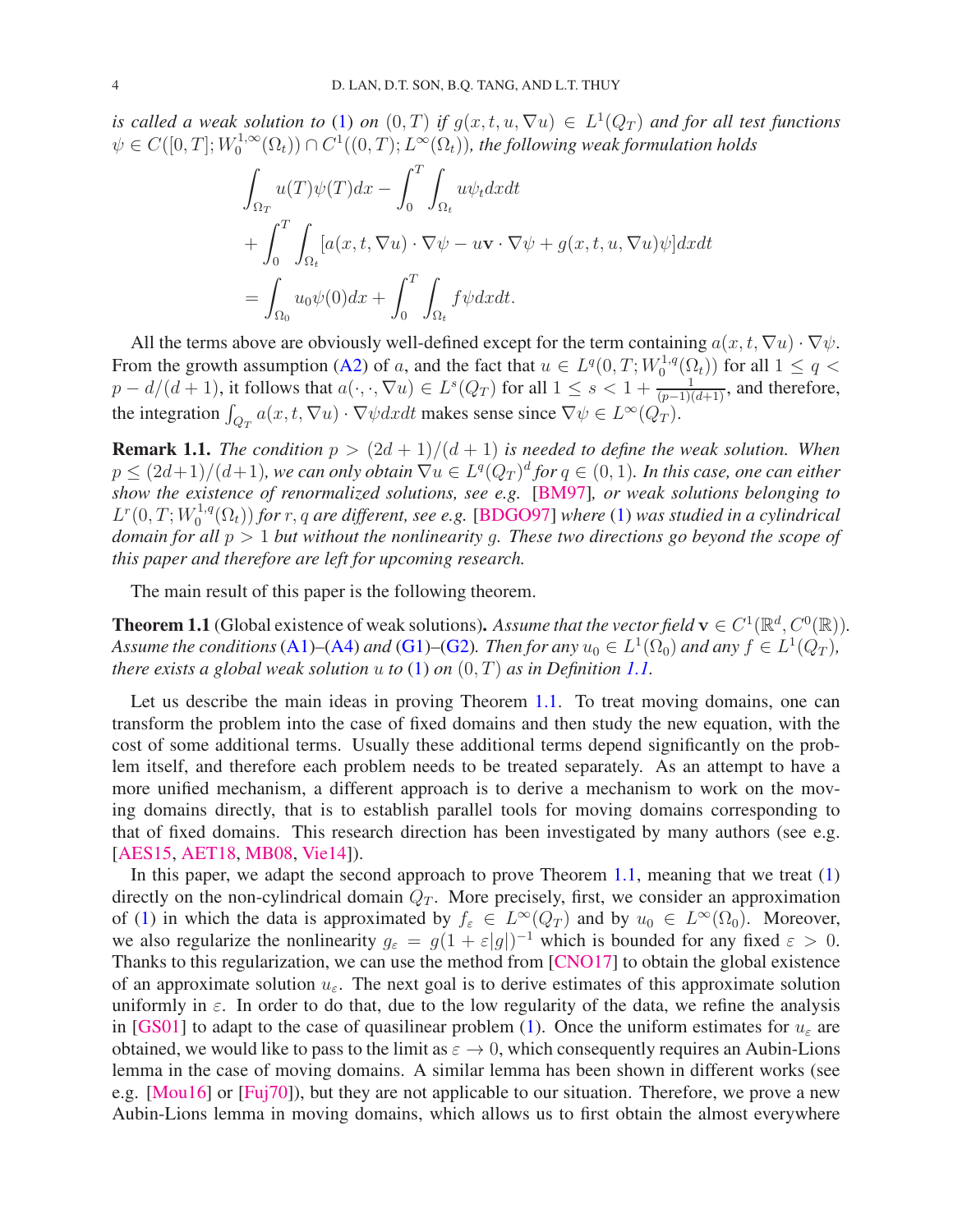convergence  $u_{\varepsilon} \to u$  and then consequently  $||u_{\varepsilon} - u||_{L^1(Q_T)} \to 0$ . Due to the dependence of the nonlinearity on  $\nabla u$ , this convergence is not yet enough. By using the ideas from [\[GS01\]](#page-29-14), we utilize the assumptions [\(G1\)](#page-1-3) and [\(G2\)](#page-1-2) to show that the convergence  $\nabla u_{\varepsilon} \to \nabla u$  holds almost everywhere. This in turn helps to get  $g_{\varepsilon}(x, t, u_{\varepsilon}, \nabla u_{\varepsilon}) \to g(x, t, u, \nabla u)$  and  $a(x, t, \nabla u_{\varepsilon}) \to a(x, t, \nabla u)$  in appropriate spaces, and eventually to obtain  $u$  to be a weak solution to [\(1\)](#page-1-4).

The rest of this paper is organized as follows: In the next Section, we derive uniform a-priori estimates for approximate solutions, which are needed to pass to the limit in Section [3](#page-14-0) to obtain the weak solution of  $(1)$ . The [A](#page-22-0)ppendix A and [B](#page-27-0) provide the existence of an approximate solution and a proof of the Aubin-Lions lemma in moving domains respectively.

Notation. We will use in this paper the following set of notations.

- Recall that we simply write  $L^p(Q_T)$  instead of  $L^p(0,T; L^p(\Omega_t))$ .
- The double integration  $\int_0^T \int_{\Omega_t} dx dt$  is written using the shorthand notation  $\int_{Q_T} dx dt$ .
- We usually write  $C = C(\alpha, \beta, \gamma, \ldots)$  to indicate that the constant C depends on the arguments  $\alpha$ ,  $\beta$ ,  $\gamma$ , etc.
- As we will use it frequently in the paper, for fixed  $T > 0$  we write

$$
\|\mathbf{v}\|_\infty:=\|\mathbf{v}\|_{L^\infty(Q_T)}\quad \text{ and }\quad \|\mathrm{div}\mathbf{v}\|_\infty:=\|\mathrm{div}\mathbf{v}\|_{L^\infty(Q_T)},
$$

which are well-defined when  $\mathbf{v} \in C^1(\mathbb{R}^d, C^0(\mathbb{R}))$ .

# 2. UNIFORM ESTIMATES

<span id="page-4-2"></span>In this section, we consider an approximate problem to [\(1\)](#page-1-4) and derive uniform *a priori* estimates for the approximate solution. These estimates play a crucial role in passing to the limit to obtain a weak solution to [\(1\)](#page-1-4). For simplicity we write  $g(u, \nabla u)$  instead of  $g(x, t, u, \nabla u)$ .

Fix an arbitrary time horizon  $T > 0$ . As usual we regularize the initial data  $u_0$  and the external term f by more regular data  $u_{0,\varepsilon} \in L^{\infty}(\Omega_0)$  and  $f_{\varepsilon} \in L^{\infty}(Q_T)$  for  $\varepsilon > 0$ , such that

<span id="page-4-3"></span>
$$
\lim_{\varepsilon \to 0} \|u_{0,\varepsilon} - u_0\|_{L^1(\Omega_0)} = 0 \quad \text{and} \quad \lim_{\varepsilon \to 0} \|f_{\varepsilon} - f\|_{L^1(Q_T)} = 0,
$$
\n(5)

and

<span id="page-4-1"></span>
$$
||u_{0,\varepsilon}||_{L^{1}(\Omega_{0})} \leq ||u_{0}||_{L^{1}(\Omega_{0})} \quad \text{ and } ||f_{\varepsilon}||_{L^{1}(Q_{T})} \leq ||f||_{L^{1}(Q_{T})}.
$$
 (6)

Moreover, we also regularize the nonlinear first order term by a bounded nonlinearity, namely, for  $\varepsilon > 0$ ,

$$
g_{\varepsilon}(w, \nabla w) := \frac{g(w, \nabla w)}{1 + \varepsilon |g(w, \nabla w)|}.
$$

Note that for any fixed  $\varepsilon > 0$ , we have

$$
|g_{\varepsilon}(w,\nabla w)| \leq \frac{1}{\varepsilon}
$$
 for all  $(x,t) \in Q_T$  and all w.

The approximate problem reads as,

<span id="page-4-0"></span>
$$
\begin{cases} \partial_t u_{\varepsilon} - \text{div}(a(x, t, \nabla u_{\varepsilon})) + \text{div}(u_{\varepsilon} \mathbf{v}) + g_{\varepsilon}(u_{\varepsilon}, \nabla u_{\varepsilon}) = f_{\varepsilon}, & (x, t) \in Q_T, \\ u_{\varepsilon}(x, t) = 0, & (x, t) \in \Sigma_T, \\ u_{\varepsilon}(x, 0) = u_{0, \varepsilon}(x), & x \in \Omega_0. \end{cases}
$$
(7)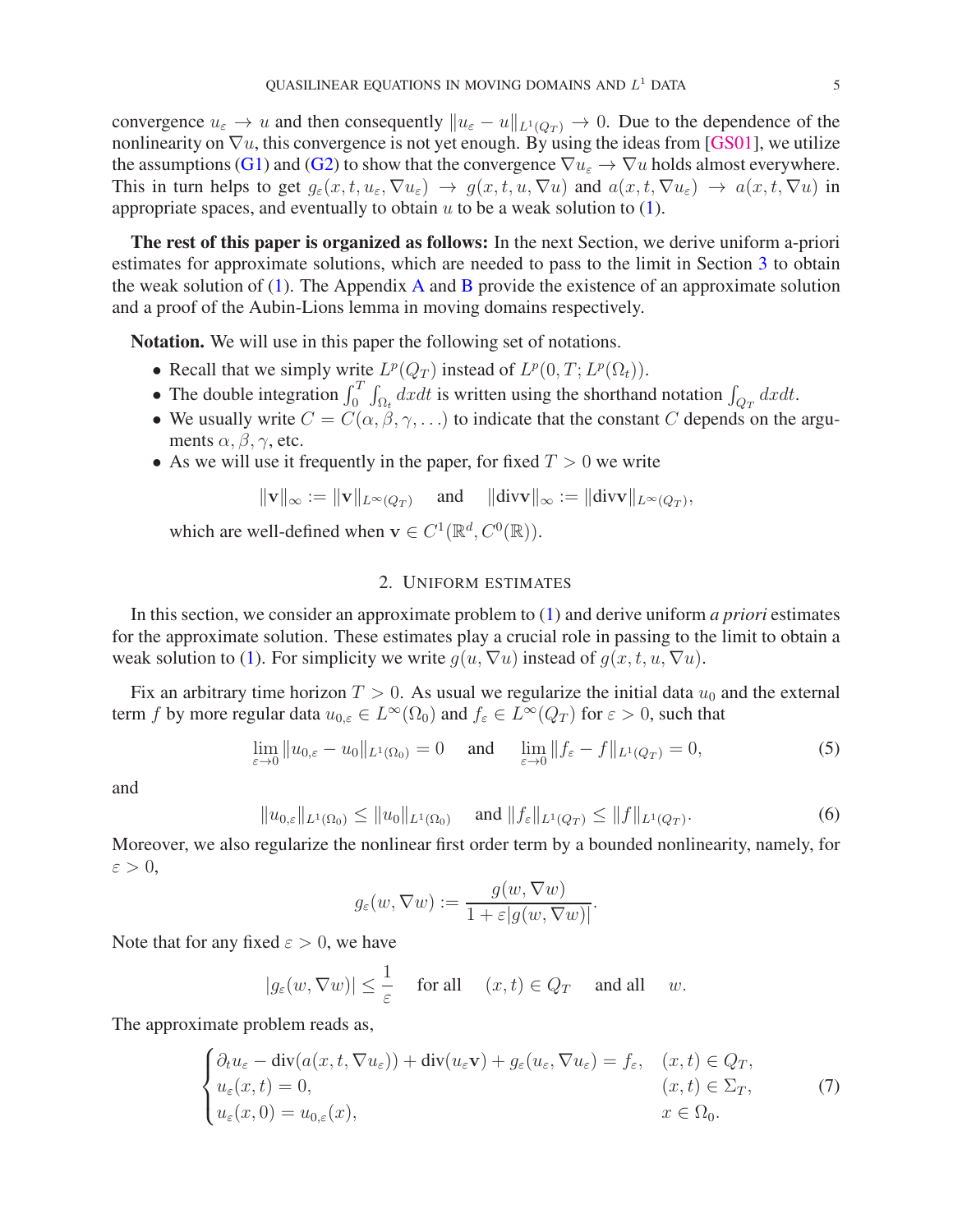**Definition 2.1** (Weak solutions to [\(7\)](#page-4-0)). *A weak solution to* (7) *on* (0, T) *is a function*  $u_{\epsilon} \in$  $C([0,T];L^p(\Omega_t)) \cap L^p(0,T;W_0^{1,p})$  $\mathcal{L}_0^{1,p}(\Omega_t)$ ) with  $\partial_t u_\varepsilon \in L^{p'}(0,T;W^{-1,p'}(\Omega_t)),$  where  $W^{-1,p'}(\Omega_t) =$  $(W^{1,p}_{0}$  $\chi_0^{1,p}(\Omega_t))$ <sup>\*</sup>, such that

$$
\int_0^T \langle \partial_t u_{\varepsilon}, \phi \rangle_{W^{-1,p'}, W_0^{1,p}} dt + \int_0^T \int_{\Omega_t} a(x, t, \nabla u_{\varepsilon}) \cdot \nabla \phi dx dt
$$

$$
- \int_0^T \int_{\Omega_t} u_{\varepsilon} \mathbf{v} \cdot \nabla \phi dx dt + \int_0^T \int_{\Omega_t} g_{\varepsilon}(u_{\varepsilon}, \nabla u_{\varepsilon}) \phi dx dt = \int_0^T \int_{\Omega_t} f_{\varepsilon} \phi dx dt
$$

for all test function  $\phi \in L^p(0,T;W_0^{1,p})$  $C_0^{1,p}(\Omega_t)$ .

The global existence of a weak solution to [\(7\)](#page-4-0) can be obtained by the slicing technique in e.g. [\[CNO17\]](#page-29-17) with suitable, slight modifications. For the sake of completeness, we sketch the main steps of the proof, and postpone it to the Appendix [A](#page-22-0) in order to not interrupt the train of thought.

<span id="page-5-3"></span>Theorem 2.1 (Existence of a global solution to the approximate problem). *Fix* T > 0*. For any*  $u_{0,\varepsilon} \in L^{\infty}(\Omega_0)$  and  $f_{\varepsilon} \in L^{\infty}(Q_T)$ , there exists a weak solution to [\(7\)](#page-4-0) on  $(0,T)$ .

The focus of this section is therefore to obtain a-priori estimates of solutions to [\(7\)](#page-4-0) which are *uniform in*  $\varepsilon$ . We divide the section further into two subsections, in which the first one shows uniform bounds of approximate solutions in Sobolev spaces, while the second provides uniform bounds of the nonlinearity  $g_{\varepsilon}(u_{\varepsilon}, \nabla u_{\varepsilon}).$ 

2.1. Uniform bounds of approximate solutions. The following lemma is the main result of this subsection.

<span id="page-5-2"></span>**Lemma 2.1.** *There exists a constant*  $C(T)$  *depending on* T, **v**,  $||u_0||_{L^1(\Omega_0)}$  *and*  $||f||_{L^1(O_T)}$  *but* independent of ε *such that*

$$
||u_{\varepsilon}||_{L^{q}(0,T;W_{0}^{1,q}(\Omega_{t}))} \leq C(T)
$$

*for all*  $1 \leq q \leq p - d/(d+1)$ *.* 

The proof of this lemma is long and technical and is therefore divided into several steps. As a preparation, we need a lemma about Sobolev embeddings in moving domains.

<span id="page-5-1"></span>**Lemma 2.2** (Sobolev embeddings). *Fix*  $T > 0$ . *Then there exists a constant*  $C_{\Omega,T}$  *depending on*  $T$ *and* v *such that*

<span id="page-5-0"></span>
$$
||u||_{L^{q^*}(\Omega_t)} \leq C_{\Omega,T} ||\nabla u||_{L^q(\Omega_t)} \quad \text{for all } t \in [0,T] \quad \text{and} \quad u \in W_0^{1,q}(\Omega_t) \tag{8}
$$

*where*  $q < d$  *and* 

$$
q^* = \frac{dq}{d-q}.
$$

*Proof.* The classical Sobolev embedding gives

$$
||u||_{L^{q^*}(\Omega_0)} \leq C(\Omega_0) ||\nabla u||_{L^q(\Omega_0)}.
$$

Since  $\zeta \in C([0, T]; C^1(\mathbb{R}^d))$ , there exists  $a(T)$ ,  $b(T)$  such that

$$
a(T) \le |\det(D\zeta_t)(x)| \le b(T) \quad \text{for all} \quad t \in [0, T].
$$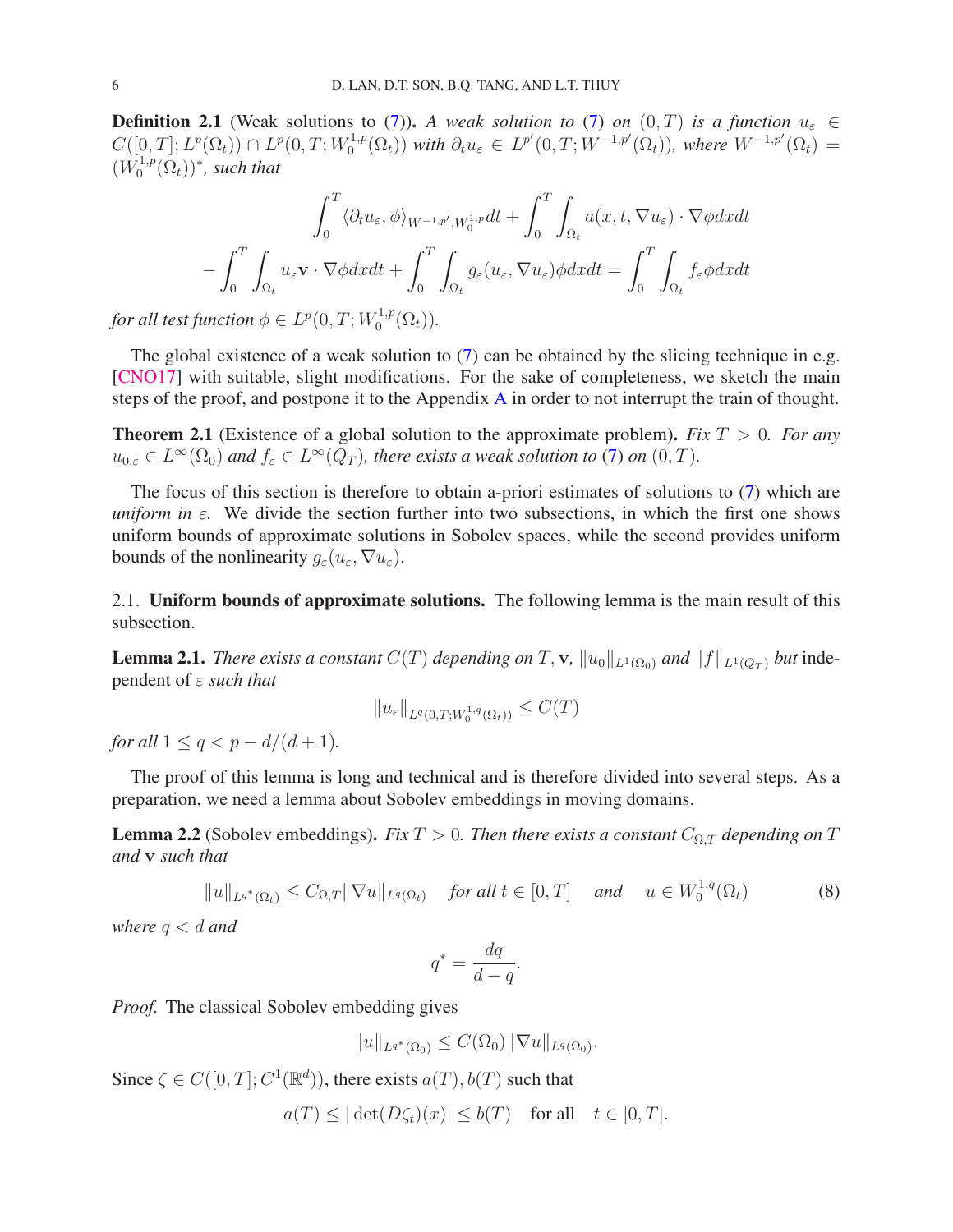Now, for  $t \in [0, T]$ , we know that  $\Omega_t = \zeta_t(\Omega_0)$ . Therefore,

$$
\left(\int_{\Omega_t} |u(x)|^{q^*} dx\right)^{\frac{1}{q^*}} = \left(\int_{\Omega_0} |u(\zeta_t(y))|^{q^*} |\det(D\zeta_t)| dy\right)^{\frac{1}{q^*}}
$$
  
\n
$$
\leq b(T)^{\frac{1}{q^*}} C(\Omega_0) \left(\int_{\Omega_0} |\nabla u(\zeta_t(y))|^q dy\right)^{\frac{1}{q}}
$$
  
\n
$$
\leq b(T)^{\frac{1}{q^*}} a(T)^{-\frac{1}{q}} C(\Omega_0) \left(\int_{\Omega_t} |\nabla u(x)|^q dx\right)^{\frac{1}{q}}
$$

which proves the desired estimate  $(8)$ .

<span id="page-6-1"></span>**Lemma 2.3.** Assume that  $u_{\varepsilon} \in L^p(0,T;W_0^{1,p})$  $C_0^{1,p}(\Omega_t))$  satisfies

<span id="page-6-6"></span>
$$
\sup_{t \in (0,T)} \int_{\Omega_t} |u_{\varepsilon}| dx \le \beta,
$$
\n(9)

*and for each*  $n \in \mathbb{N}$ ,

<span id="page-6-2"></span>
$$
\int_{B_n} |\nabla u_{\varepsilon}|^p dxdt \le C_0 + C_1 \int_{E_n} |\nabla u_{\varepsilon}| dxdt \tag{10}
$$

*for some*  $\beta$ ,  $C_0$ ,  $C_1 > 0$  independent of  $\varepsilon$  *where* 

<span id="page-6-7"></span> $B_n = \{(x, t) \in Q_T : n \leq |u_{\varepsilon}(x, t)| \leq n+1\}$  and  $E_n = \{(x, t) \in Q_T : |u_{\varepsilon}(x, t)| > n+1\}$ . (11) *Then there exists*  $C(T, p, q, \beta, C_0, C_1)$  *depending on*  $T, p, q, \beta, C_0$  *and*  $C_1$ *, but* independent of  $\varepsilon$ *, such that*

<span id="page-6-0"></span>
$$
||u_{\varepsilon}||_{L^{q}(0,T;W_{0}^{1,q}(\Omega_{t}))} \leq C(T,p,q,\beta,C_{0},C_{1})
$$
\n(12)

*for all*  $1 \leq q < p - \frac{d}{d+1}$ *.* 

**Remark 2.1.** We remark that since  $p > q$ , obviously  $u_{\varepsilon} \in L^q(0,T;W_0^{1,q}(\Omega_t))$  follows immedi- $\mathbf{0}$ ately from  $u_{\varepsilon} \in L^p(0,T;W_0^{1,p})$  $\int_0^{1,p}(\Omega_t))$  and  $\|u_{\varepsilon}\|_{L^q(0,T;W_0^{1,q}(\Omega_t))}\leq C(T)\|u_{\varepsilon}\|_{L^p(0,T;W_0^{1,p}(\Omega_t))}$ . However, *the essential role of* [\(12\)](#page-6-0) *is that the constant*  $C(T)$  *therein is independent of*  $\varepsilon$ *, while the norm*  $||u_{\varepsilon}||_{L^{p}(0,T;W_{0}^{1,p}(\Omega_{t}))}$  *might blow up as*  $\varepsilon \to 0$ *.* 

*Proof of Lemma* [2.3.](#page-6-1) Let  $1 \le q < p$  be arbitrary. From [\(10\)](#page-6-2), by using Hölder's inequality, we have

<span id="page-6-3"></span>
$$
\int_{B_n} |\nabla u_{\varepsilon}|^p dxdt \le C_0 + C_1 \Big( \int_{E_n} |\nabla u_{\varepsilon}|^q dxdt \Big)^{1/q} |E_n|^{(q-1)/q}
$$
\n
$$
\le C_0 + C_1 ||\nabla u_{\varepsilon}||_{L^q(Q_T)} |E_n|^{(q-1)/q}.
$$
\n(13)

Since  $q < p$  we can use Hölder's inequality, inequality [\(13\)](#page-6-3), and the elementary inequality ( $a +$  $(b)^{q/p} \le a^{q/p} + b^{q/p}$  for  $a, b \ge 0$ , to obtain

<span id="page-6-5"></span>
$$
\int_{B_n} |\nabla u_{\varepsilon}|^q dxdt \le |B_n|^{(p-q)/p} \Big( \int_{B_n} |\nabla u_{\varepsilon}|^p dxdt \Big)^{q/p} \le |B_n|^{(p-q)/p} \Big( C_0^{q/p} + C_1^{q/p} \|\nabla u_{\varepsilon}\|_{L^q(Q_T)}^{q/p} |E_n|^{(q-1)/p} \Big). \tag{14}
$$

Let  $r \geq 0$  be chosen later. We have, by using the definitions of  $B_n$  and  $E_n$ ,

<span id="page-6-4"></span>
$$
\begin{cases} \quad |B_n| \leq \frac{1}{n^r} \int_{B_n} |u_{\varepsilon}|^r dxdt, \\ \quad |E_n| \leq \frac{1}{n^r} \int_{E_n} |u_{\varepsilon}|^r dxdt \leq \frac{1}{n^r} \|u_{\varepsilon}\|_{L^r(Q_T)}^r. \end{cases} \tag{15}
$$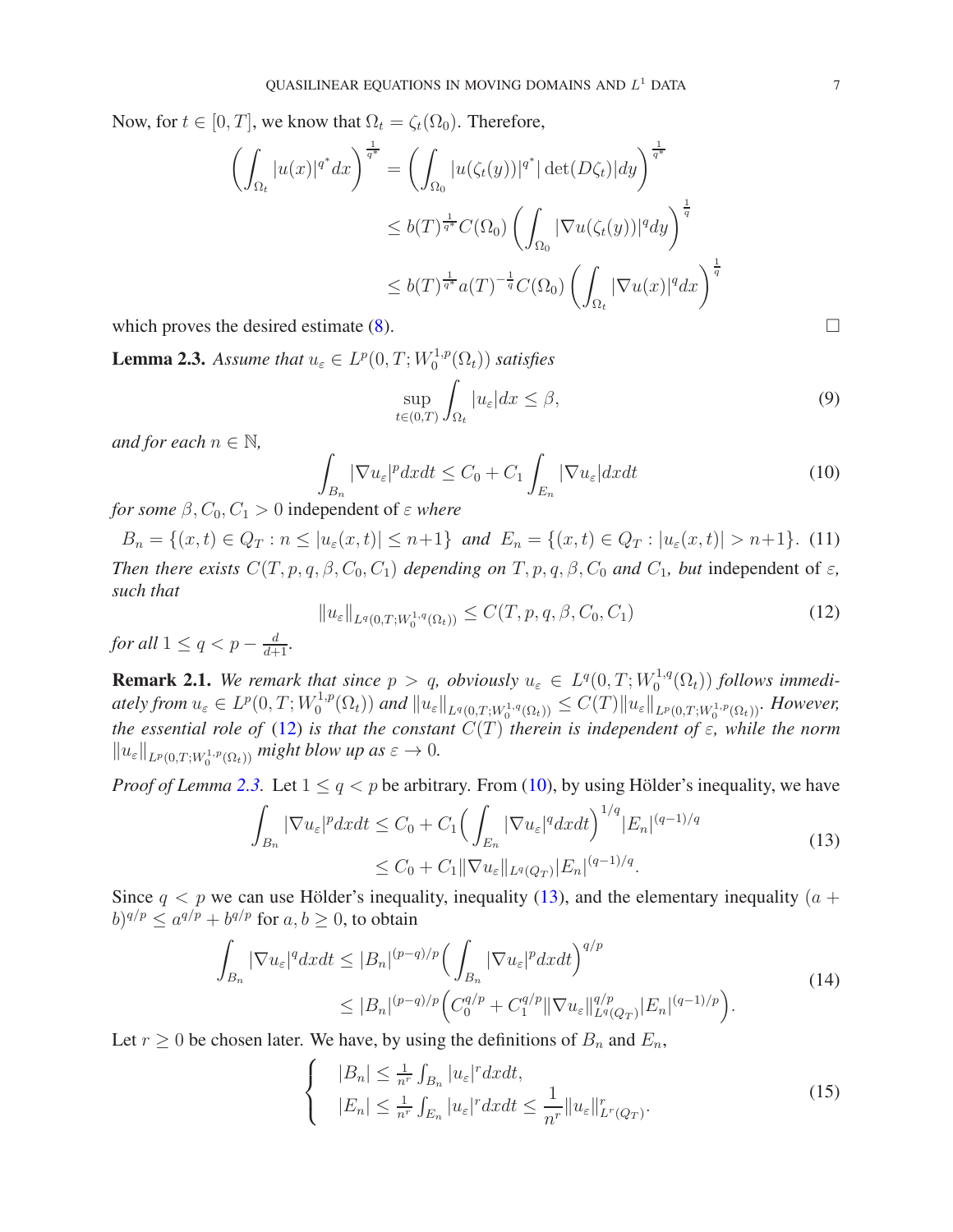Inserting  $(15)$  into  $(14)$  yields

<span id="page-7-3"></span>
$$
\int_{B_n} |\nabla u_{\varepsilon}|^q dxdt \leq C_0^{q/p} \left(\frac{1}{n}\right)^{r(p-q)/p} \left(\int_{B_n} |u_{\varepsilon}|^r dxdt\right)^{(p-q)/p} + C_1^{q/p} \|\nabla u_{\varepsilon}\|_{L^q(Q_T)}^{q/p} \|u_{\varepsilon}\|_{L^r(Q_T)}^{r(q-1)/p} \left(\frac{1}{n}\right)^{r(p-1)/p} \left(\int_{B_n} |u_{\varepsilon}|^r dxdt\right)^{(p-q)/p}.
$$
\n(16)

Let  $K \in \mathbb{N}$  be chosen later. We split  $\|\nabla u_{\varepsilon}\|_{I}^q$  $\frac{q}{L^q(Q_T )}$  as follows

<span id="page-7-0"></span>
$$
\|\nabla u_{\varepsilon}\|_{L^{q}(Q_{T})}^{q} = \int_{Q_{T}} |\nabla u_{\varepsilon}|^{q} dxdt = \sum_{n=0}^{K} \int_{B_{n}} |\nabla u_{\varepsilon}|^{q} dxdt + \sum_{n=K+1}^{\infty} \int_{B_{n}} |\nabla u_{\varepsilon}|^{q} dxdt. \tag{17}
$$

Since  $|B_n| \leq |Q_T|$  and  $|E_n| \leq |Q_T|$ , we simply evaluate the first term in the right hand side of [\(17\)](#page-7-0) using [\(14\)](#page-6-5) as follows

<span id="page-7-1"></span>
$$
\sum_{n=0}^{K} \int_{B_n} |\nabla u_{\varepsilon}|^q dx dt \le (K+1)C_2 \Big( 1 + \|\nabla u_{\varepsilon}\|_{L^q(Q_T)}^{q/p} \Big),\tag{18}
$$

where  $C_2 = \max\{C_0^{q/p}$  $\frac{q}{p} |Q_T|^{(p-q)/p}$ ,  $C_1^{q/p} |Q_T|^{(q-1)/p}$ . Using Young's inequality in [\(17\)](#page-7-0)-[\(18\)](#page-7-1), we get

<span id="page-7-2"></span>
$$
\|\nabla u_{\varepsilon}\|_{L^{q}(Q_{T})}^{q} \le C(K) + 2 \sum_{n=K+1}^{\infty} \int_{B_{n}} |\nabla u_{\varepsilon}|^{q} dxdt,
$$
\n(19)

where

$$
C(K) = 2\frac{p-1}{p} \cdot ((K+1)C_2)^{\frac{p}{p-1}} \left(\frac{2}{p}\right)^{\frac{1}{p-1}} + 2(K+1)C_2.
$$

Note that the constant  $C(K)$  tends to infinity as  $K \to \infty$ . It remains to proceed to the study of the series which appears on the right hand side of  $(19)$ . Applying Hölder's inequality on the series with exponents  $p/(p - q)$  and  $p/q$  and using [\(16\)](#page-7-3), we have

<span id="page-7-4"></span>
$$
\sum_{n=K+1}^{\infty} \int_{B_n} |\nabla u_{\varepsilon}|^q dxdt \n\leq C_0^{q/p} \Big( \sum_{n=K+1}^{\infty} \frac{1}{n^{r(p-q)/q}} \Big)^{q/p} \Big( \sum_{n=K+1}^{\infty} \int_{B_n} |u_{\varepsilon}|^r dxdt \Big)^{(p-q)/p} \n+ C_1^{q/p} ||\nabla u_{\varepsilon}||_{L^q(Q_T)}^{q/p} ||u_{\varepsilon}||_{L^r(Q_T)}^{r(q-1)/p} \Big( \sum_{n=K+1}^{\infty} \frac{1}{n^{r(p-1)/q}} \Big)^{q/p} \Big( \sum_{K+1}^{\infty} \int_{B_n} |u_{\varepsilon}|^r dxdt \Big)^{(p-q)/p} \n\leq C_0^{q/p} \Big( \sum_{n=K+1}^{\infty} \frac{1}{n^{r(p-q)/q}} \Big)^{q/p} ||u_{\varepsilon}||_{L^r(Q_T)}^{r(p-q)/p} \n+ C_1^{q/p} ||\nabla u_{\varepsilon}||_{L^q(Q_T)}^{q/p} ||u_{\varepsilon}||_{L^r(Q_T)}^{r(p-1)/p} \Big( \sum_{n=K+1}^{\infty} \frac{1}{n^{r(p-1)/q}} \Big)^{q/p}.
$$
\n(20)

We choose r so that the remainder of the series above converges to zero as  $K \to \infty$ , i.e.

<span id="page-7-5"></span>
$$
\frac{r(p-q)}{q} > 1. \tag{21}
$$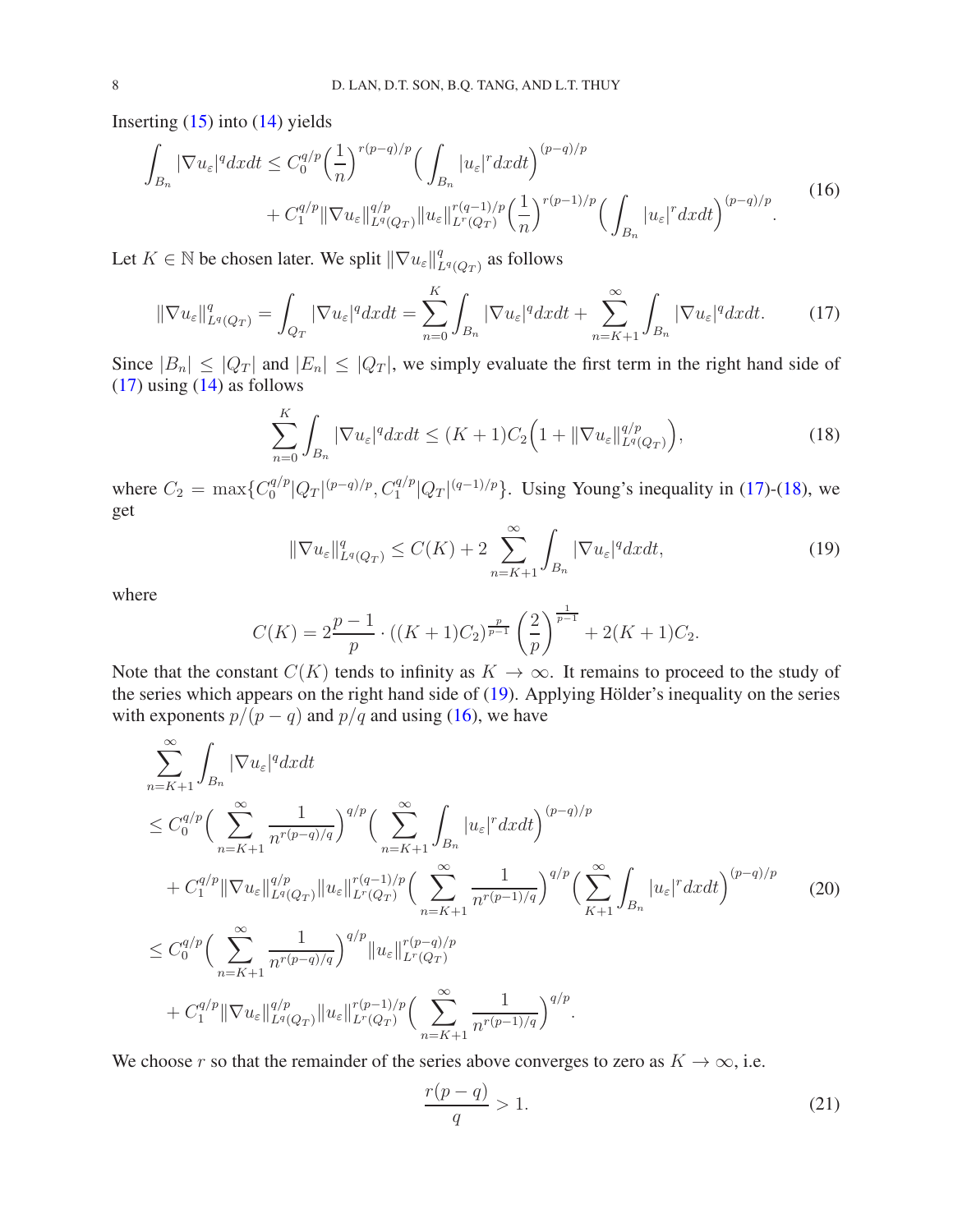Note that due to  $q \ge 1$ , this already implies  $r(p-1)/q > 1$ . It follows from [\(20\)](#page-7-4) that

<span id="page-8-0"></span>
$$
\|\nabla u_{\varepsilon}\|_{L^{q}(Q_{T})}^{q} \le C(K) + \delta(K) \left( \|u_{\varepsilon}\|_{L^{r}(Q_{T})}^{r(p-q)/p} + \|\nabla u_{\varepsilon}\|_{L^{q}(Q_{T})}^{q/p} \|u_{\varepsilon}\|_{L^{r}(Q_{T})}^{r(p-1)/p} \right) \tag{22}
$$

with

$$
\delta(K) = 2 \max \left\{ C_0^{q/p} \Big( \sum_{n=K+1}^{\infty} \frac{1}{n^{r(p-q)/q}} \Big)^{q/p}; C_1^{q/p} \Big( \sum_{n=K+1}^{\infty} \frac{1}{n^{r(p-1)/q}} \Big)^{q/p} \right\}
$$

with the property  $\lim_{K\to\infty} \delta(K) = 0$  thanks to [\(21\)](#page-7-5). From Young's inequality, and recalling that  $q/p < q$ , we have

$$
\|\nabla u_{\varepsilon}\|_{L^q(Q_T)}^{q/p}\|u_{\varepsilon}\|_{L^r(Q_T)}^{r(p-1)/p}\leq \frac{1}{p}\|\nabla u_{\varepsilon}\|_{L^q(Q_T)}^q+\frac{p-1}{p}\|u_{\varepsilon}\|_{L^r(Q_T)}^r.
$$

Therefore, [\(22\)](#page-8-0) implies

<span id="page-8-3"></span>
$$
\|\nabla u_{\varepsilon}\|_{L^{q}(Q_{T})}^{q} \n\leq C(K) + \delta(K) \left[ \|u_{\varepsilon}\|_{L^{r}(Q_{T})}^{r(p-q)/p} + \frac{p-1}{p} \|u_{\varepsilon}\|_{L^{r}(Q_{T})}^{r} + \frac{1}{p} \|\nabla u_{\varepsilon}\|_{L^{q}(Q_{T})}^{q} \right] \n\leq C(K) + \delta(K) \left[ \frac{q}{p} + \frac{2p-q-1}{p} \|u_{\varepsilon}\|_{L^{r}(Q_{T})}^{r} + \frac{1}{p} \|\nabla u_{\varepsilon}\|_{L^{q}(Q_{T})}^{q} \right]
$$
\n(23)

where we used  $\frac{r(p-q)}{p} = r - \frac{rq}{p}$  $\frac{rq}{p}$  < r and the Young inequality  $y^{r(p-q)/q} \leq \frac{p-q}{p}$  $\frac{-q}{p}y^r + \frac{q}{p}$  $\frac{q}{p}$  at the last step. We will show now that by choosing a suitable  $r$  (which satisfies  $(21)$ ) we can estimate

$$
||u_{\varepsilon}||_{L^{r}(Q_{T})}^{r} \leq C(T, \beta) ||\nabla u_{\varepsilon}||_{L^{q}(Q_{T})}^{q}
$$

with  $\beta$  is in [\(9\)](#page-6-6). Indeed, by setting

<span id="page-8-1"></span>
$$
r = \frac{q(d+1)}{d},\tag{24}
$$

,

we have

$$
\frac{r(p-q)}{q} = \frac{(d+1)(p-q)}{d} > 1 \quad \text{since} \quad q < p - \frac{d}{d+1}
$$

thus [\(21\)](#page-7-5) is satisfied. Note that from [\(24\)](#page-8-1) we also have  $r < q^* = \frac{dq}{d-q}$  $\frac{dq}{d-q}$ . Therefore, we can use the interpolation inequality with  $\frac{1}{r} = \frac{\eta}{1} + \frac{1-\eta}{q^*}$  $\frac{-\eta}{q^*}$ , and  $\sup_{t\in(0,T)}\|u_\varepsilon\|_{L^1(\Omega_t)}\leq\beta$  to estimate

<span id="page-8-2"></span>
$$
||u_{\varepsilon}||_{L^{r}(Q_{T})}^{r} = \int_{0}^{T} ||u_{\varepsilon}||_{L^{r}(\Omega_{t})}^{r} dt \leq \int_{0}^{T} ||u_{\varepsilon}||_{L^{1}(\Omega_{t})}^{r\eta} ||u_{\varepsilon}||_{L^{q^{*}}(\Omega_{t})}^{r(1-\eta)} dt
$$
  

$$
\leq \beta^{r\eta} \int_{0}^{T} ||u_{\varepsilon}||_{L^{q^{*}}(\Omega_{t})}^{r(1-\eta)} dt.
$$
 (25)

From [\(24\)](#page-8-1), we can easily check that  $r(1 - \eta) = q$ . Therefore, [\(25\)](#page-8-2) yields

<span id="page-8-4"></span>
$$
||u_{\varepsilon}||_{L^{r}(Q_{T})}^{r} \leq \beta^{r\eta}||u_{\varepsilon}||_{L^{q}(0,T;L^{q^{*}}(\Omega_{t}))}^{q}.
$$
\n(26)

By using Lemma [2.2,](#page-5-1)

<span id="page-8-5"></span>
$$
||u_{\varepsilon}||_{L^{q}(0,T;L^{q^{*}}(\Omega_{t}))}^{q} \leq C_{\Omega,T}^{q} \int_{0}^{T} ||\nabla u_{\varepsilon}||_{L^{q}(\Omega_{t})}^{q} dt = C_{\Omega,T}^{q} ||\nabla u_{\varepsilon}||_{L^{q}(Q_{T})}^{q}.
$$
 (27)

Combining  $(23)$ ,  $(26)$  and  $(27)$  leads to

<span id="page-8-6"></span>
$$
\|\nabla u_{\varepsilon}\|_{L^{q}(Q_{T})}^{q} \le C(K) + \delta(K) \left[\frac{q}{p} + \left(\frac{2p-q-1}{p}\beta^{r\eta}C_{\Omega,T}^{q} + \frac{1}{p}\right) \|\nabla u_{\varepsilon}\|_{L^{q}(Q_{T})}^{q}\right].
$$
 (28)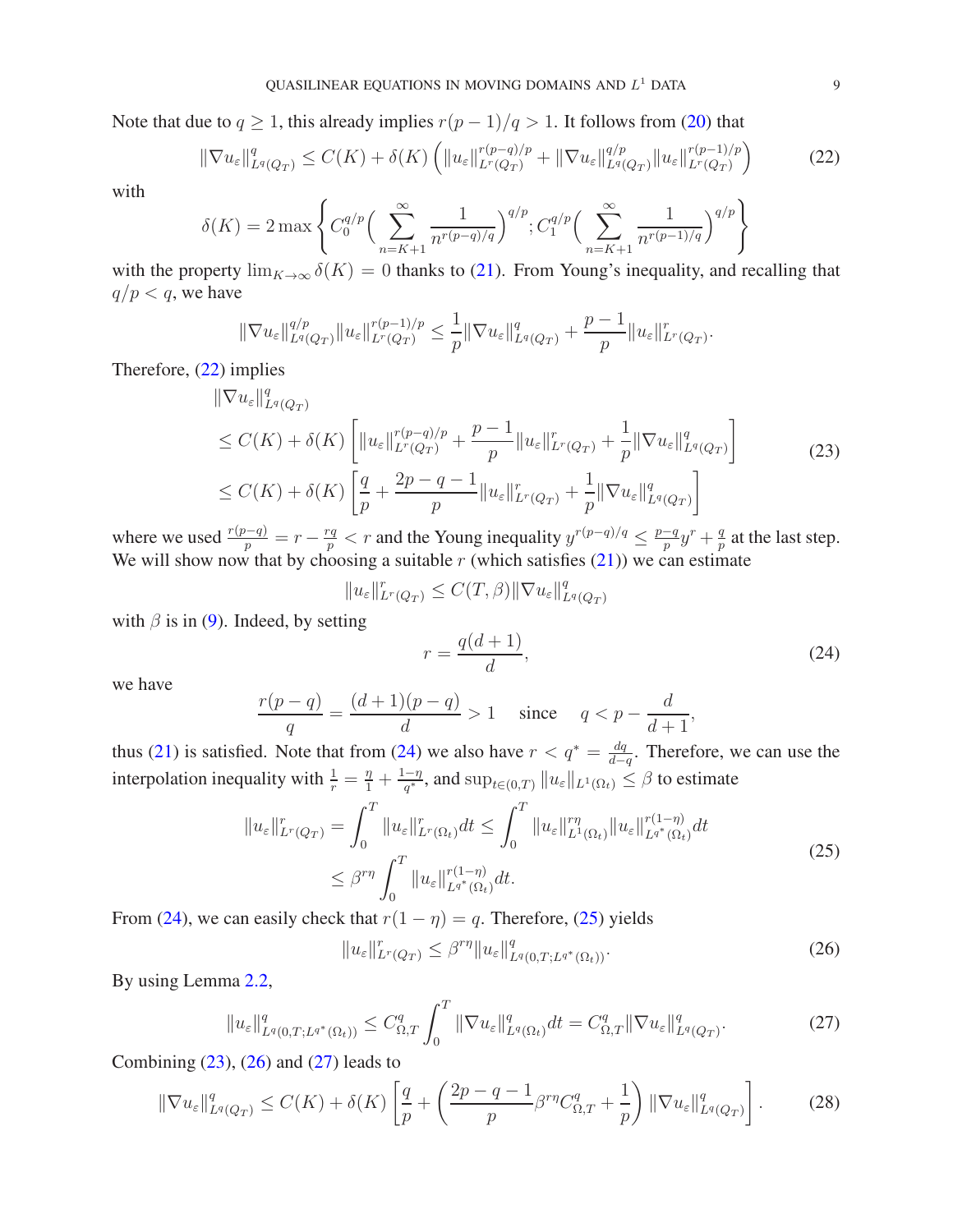Recalling that  $\lim_{K\to\infty} \delta(K) = 0$ . We choose K large enough to have

$$
\delta(K)\left(\frac{2p-q-1}{p}\beta^{r\eta}C_{\Omega,T}^q+\frac{1}{p}\right)\leq \frac{1}{2},
$$

which, in combination with  $(28)$ , implies

$$
\|\nabla u_{\varepsilon}\|_{L^q(Q_T)}^q \leq 2\left(C(K) + \delta(K)\frac{q}{p}\right),
$$

which is the desired estimate [\(12\)](#page-6-0).  $\Box$ 

In order to prove Lemma [2.1,](#page-5-2) thanks to Lemma [2.3,](#page-6-1) it is sufficient to prove [\(9\)](#page-6-6) and [\(10\)](#page-6-2) for solutions to the approximate problem [\(7\)](#page-4-0). These will be shown in the next consecutive lemmas.

<span id="page-9-3"></span>**Lemma 2.4.** *There exists a constant*  $\beta = \beta(T, ||u_0||_{L^1(\Omega_0)}, ||f||_{L^1(Q_T)})$  independent of  $\varepsilon$  *such that for any solution to* [\(7\)](#page-4-0)*, the following holds*

$$
||u_{\varepsilon}||_{L^{\infty}(0,T;L^{1}(\Omega_{t}))} \leq \beta.
$$

*Proof.* Let  $k \in \mathbb{R}^+$ . We define the truncated function

$$
T_k(z) = \begin{cases} z, & \text{if } |z| \le k, \\ k, & \text{if } z > k, \\ -k, & \text{if } z < -k. \end{cases}
$$

It is clear that  $T_k$  is a Lipschitz function, and if  $u_\varepsilon \in L^p(0,T;W_0^{1,p})$  $T_0^{1,p}(\Omega_t)$ ) then  $T_k(u_\varepsilon) \in L^p(0,T;W_0^{1,p})$  $\binom{1,p}{0}(\Omega_t)$ with

<span id="page-9-2"></span>
$$
\nabla T_k(u_\varepsilon) = \chi_{\{|u_\varepsilon| \le k\}} \nabla u_\varepsilon,\tag{29}
$$

where  $\chi_{\{|u_{\varepsilon}| \leq k\}}$  is the characteristic function of the set  $\{|u_{\varepsilon}(x,t)| \leq k\}$ . Define  $S_k(z) = \int_0^z T_k(\tau) d\tau$ . We will show the following weak chain rule

<span id="page-9-1"></span>
$$
\int_{Q_t} \partial_s u_{\varepsilon} T_k(u_{\varepsilon}) dx ds = \int_{\Omega_s} S_k(u_{\varepsilon}) dx \Big|_{s=0}^{s=t}.
$$
\n(30)

Indeed, choose a smooth sequence  $\{v^m\} \subset C^1([0,T]; C_c^1(\Omega_t))$  such that  $v^m \xrightarrow{m \to \infty} u_\varepsilon$  in  $L^p(0,T; W_0^{1,p})$  $\bigcap_{0}^{1,p}(\Omega_t)\big) \cap$  $C([0,T]; L^p(\Omega_t))$  and  $\partial_t v^m \xrightarrow{m \to \infty} \partial_t u_\varepsilon$  in  $L^{p'}(0,T; W^{-1,p'}(\Omega_t))$ . Since  $S'_k(z) = T_k(z)$  and  $v^m$  is smooth, it holds

$$
\int_{Q_t} \partial_s v^m T_k(v^m) dx ds = \int_{Q_t} \partial_s (S_k(v^m)) dx ds = \int_0^t \left[ \frac{d}{ds} \int_{\Omega_s} S_k(v^m) dx - \int_{\partial \Omega_s} S_k(v^m) (\mathbf{v} \cdot \nu) dS \right] ds
$$

$$
= \int_{\Omega_s} S_k(v^m) dx \Big|_{s=0}^{s=t}
$$

where we used  $v^m|_{\partial \Omega_s} = 0$  an  $S_k(0) = 0$  at the last step. Let  $m \to \infty$ , thanks to  $v^m \to u_\varepsilon$  in  $C([0, T]; L^p(\Omega_t))$  and  $|S_k(z)| \leq C(1 + |z|)$ , it follows that

<span id="page-9-0"></span>
$$
\int_{\Omega_s} S_k(v^m) dx \Big|_{s=0}^{s=t} \to \int_{\Omega_s} S_k(u_\varepsilon) dx \Big|_{s=0}^{s=t}.
$$
\n(31)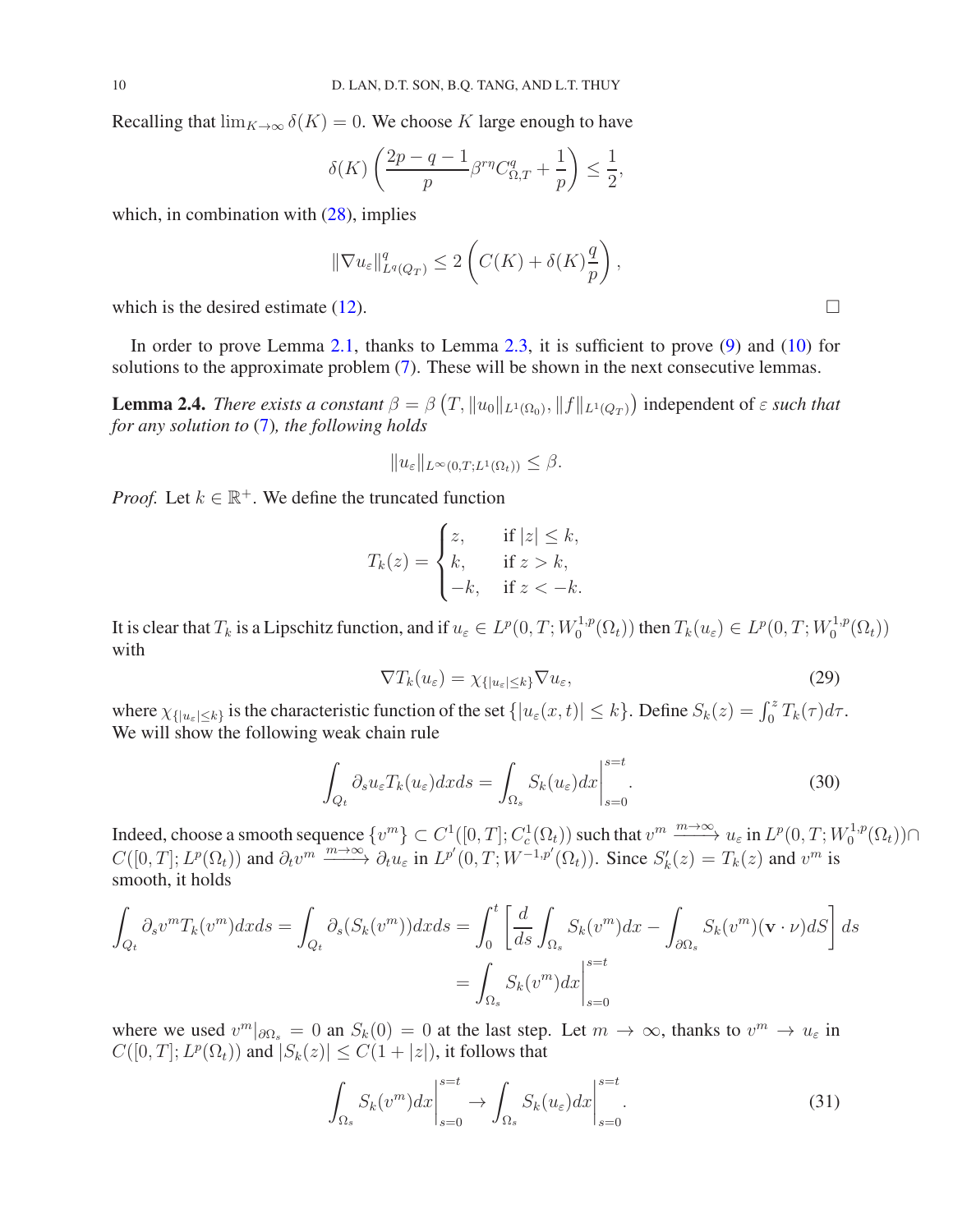For the left hand side, we estimate

<span id="page-10-0"></span>
$$
\left| \int_{Q_t} (\partial_s v^m T_k(v^m) - \partial_s u_\varepsilon T_k(u_\varepsilon)) dx ds \right|
$$
  
\n
$$
\leq \int_{Q_t} |\partial_s v^m - \partial_s u_\varepsilon| |T_k(v^m)| dx ds + \left| \int_{Q_t} (T_k(v^m) - T_k(u_\varepsilon)) \partial_s u_\varepsilon dx ds \right|
$$
(32)  
\n=: (I) + (II).

Since

$$
(I) \leq \|\partial_s v^m - \partial_s u_{\varepsilon}\|_{L^{p'}(0,T;W^{-1,p'}(\Omega_t))} \|T_k(v^m)\|_{L^p(0,T;W_0^{1,p}(\Omega_t))}
$$

and  ${T_k(v^m)}_{m\geq 1}$  is bounded in  $L^p(0,T;W_0^{1,p})$  $\lim_{n \to \infty} (I) = 0$ . For  $(II)$  it follows from  $v^m \to u_\varepsilon$  a.e. in  $Q_T$  and  $T_k$  is continuous that  $T_k(v^m) \to T_k(u_\varepsilon)$  a.e. in  $Q_T$ . By combining this with  $\{T_k(v^m)\}\$ is bounded in  $L^p(Q_T)$ , we obtain  $T_k(v^m) \rightharpoonup T_k(u_\varepsilon)$  weakly in  $L^p(Q_T)$  (see e.g. [\[Rob01,](#page-29-23) Lemma 8.3]). Now since  $T_k(u_\varepsilon) \in L^p(0,T;W_0^{1,p})$  $U_0^{1,p}(\Omega_t)$ , it yields  $T_k(v^m) \rightharpoonup T_k(u_\varepsilon)$ weakly in  $L^p(0, T; W_0^{1,p})$  $0_0^{\text{T,1},p}(\Omega_t)$  and therefore  $\lim_{m\to\infty}(II) = 0$ . By combining [\(31\)](#page-9-0) and [\(32\)](#page-10-0), we obtain the desired relation [\(30\)](#page-9-1).

Choosing  $\phi = T_k(u_\varepsilon)$  as test function for [\(7\)](#page-4-0) and using [\(30\)](#page-9-1), we get, for  $0 < t \leq T$ ,

<span id="page-10-1"></span>
$$
\int_{\Omega_s} S_k(u_{\varepsilon}) dx \Big|_{s=0}^{s=t} + \int_{Q_t} a(x, s, \nabla u_{\varepsilon}) \nabla T_k(u_{\varepsilon}) dx ds \n+ \int_{Q_t} \text{div}(u_{\varepsilon} \mathbf{v}) T_k(u_{\varepsilon}) dx ds + \int_{Q_t} g_{\varepsilon}(u_{\varepsilon}, \nabla u_{\varepsilon}) T_k(u_{\varepsilon}) dx ds \n= \int_{Q_t} f_{\varepsilon} T_k(u_{\varepsilon}) dx ds.
$$
\n(33)

Note that the boundary terms vanish due to the homogeneous Dirichlet boundary condition, which consequently implies that  $S(u_{\varepsilon}) = 0$  on the boundary.

From  $(A3)$  and  $(29)$ , we have

<span id="page-10-2"></span>
$$
\int_{Q_t} a(x, s, \nabla u_{\varepsilon}) \nabla T_k(u_{\varepsilon}) dx ds = \int_{Q_t} \chi_{\{|u_{\varepsilon}| \le k\}} a(x, s, \nabla u_{\varepsilon}) \nabla u_{\varepsilon} dx ds
$$
\n
$$
\ge \alpha \int_{Q_t} \chi_{\{|u_{\varepsilon}| \le k\}} |\nabla u_{\varepsilon}|^p dx ds. \tag{34}
$$

Applying intergration by parts for penultimate term on the left hand side of  $(33)$ , we obtain

<span id="page-10-3"></span>
$$
\int_{Q_t} \operatorname{div}(u_\varepsilon \mathbf{v}) T_k(u_\varepsilon) dx ds = - \int_{Q_t} u_\varepsilon \mathbf{v} \nabla T_k(u_\varepsilon) dx ds = - \int_{Q_t} \chi_{\{|u_\varepsilon| \le k\}} u_\varepsilon \mathbf{v} \nabla u_\varepsilon dx ds. \tag{35}
$$

Combining  $(34)-(35)$  $(34)-(35)$  $(34)-(35)$  with  $(33)$ , we get

<span id="page-10-4"></span>
$$
\int_{\Omega_{s}} S_{k}(u_{\varepsilon}) dx \Big|_{s=0}^{s=t} + \alpha \int_{Q_{t}} \chi_{\{|u_{\varepsilon}| \leq k\}} |\nabla u_{\varepsilon}|^{p} dx ds + \int_{Q_{t}} g_{\varepsilon}(u_{\varepsilon}, \nabla u_{\varepsilon}) T_{k}(u_{\varepsilon}) dx ds
$$
\n
$$
\leq \int_{Q_{t}} |f_{\varepsilon} T_{k}(u_{\varepsilon})| dx ds + \int_{Q_{t}} \chi_{\{|u_{\varepsilon}| \leq k\}} u_{\varepsilon} \nabla u_{\varepsilon} dx ds. \tag{36}
$$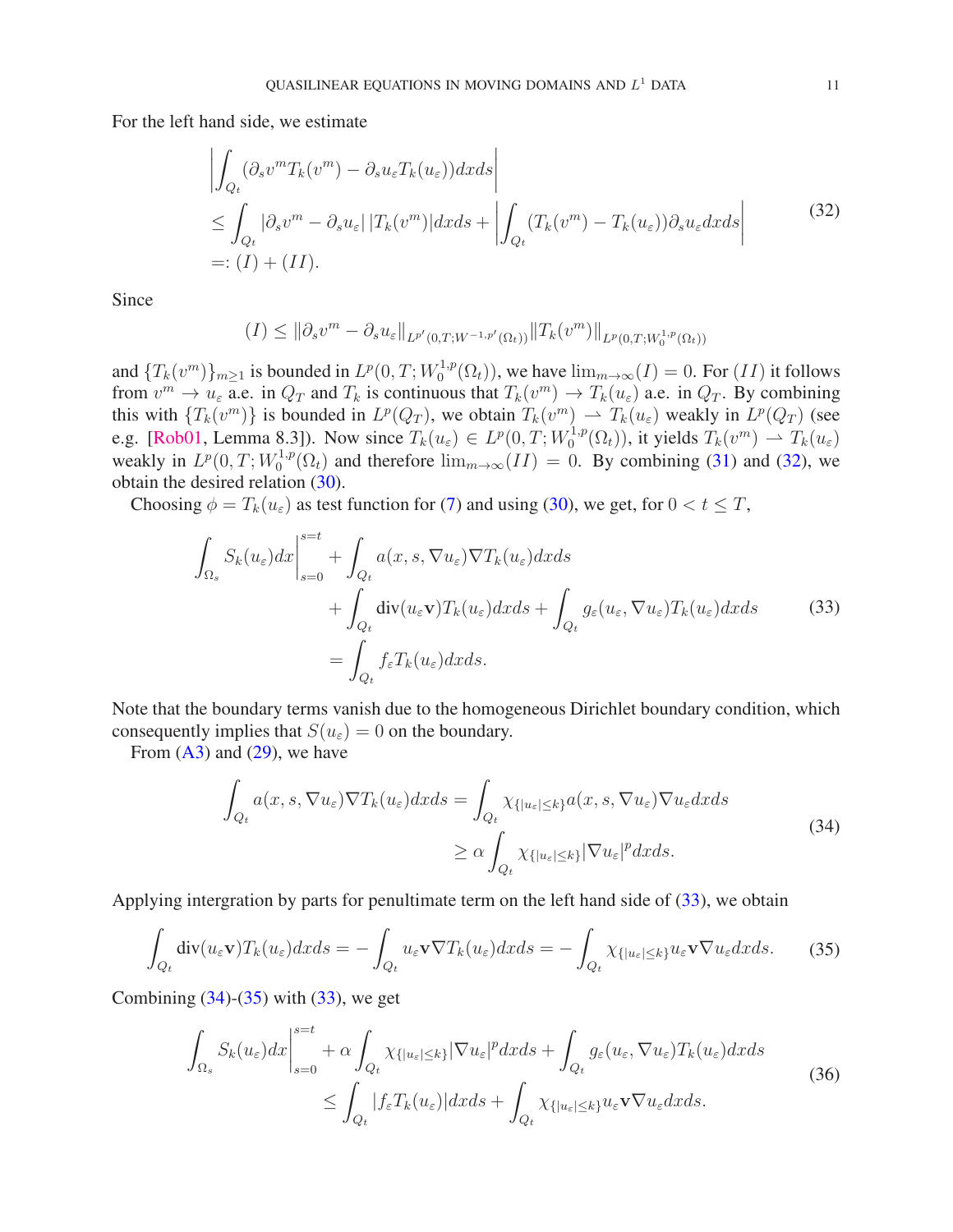Applying Young's inequality for last term in right-hand side above, we have

<span id="page-11-0"></span>
$$
\int_{Q_t} \chi_{\{|u_{\varepsilon}| \le k\}} u_{\varepsilon} \mathbf{v} \nabla u_{\varepsilon} dx ds \leq \|\mathbf{v}\|_{\infty} \int_{Q_t} |\chi_{\{|u_{\varepsilon}| \le k\}} u_{\varepsilon}| |\nabla u_{\varepsilon}| dx ds
$$
\n
$$
\leq \frac{\alpha}{2} \int_{Q_t} \chi_{\{|u_{\varepsilon}| \le k\}} |\nabla u_{\varepsilon}|^p dx ds + C(\alpha, \|\mathbf{v}\|_{\infty}) \int_{Q_t} \chi_{\{|u_{\varepsilon}| \le k\}} |u_{\varepsilon}|^{p'} dx ds
$$
\n
$$
\leq \frac{\alpha}{2} \int_{Q_t} \chi_{\{|u_{\varepsilon}| \le k\}} |\nabla u_{\varepsilon}|^p dx dt + C(\alpha, \|\mathbf{v}\|_{\infty}) |k|^{p'} |Q_T|
$$
\n
$$
= \frac{\alpha}{2} \int_{Q_t} \chi_{\{|u_{\varepsilon}| \le k\}} |\nabla u_{\varepsilon}|^p dx dt + C(T, \alpha, \|\mathbf{v}\|_{\infty}, k), \tag{37}
$$

where  $\frac{1}{p} + \frac{1}{p'}$  $\frac{1}{p'}=1$ . Since  $|T_k(u_\varepsilon)| \leq k$ ,

<span id="page-11-1"></span>
$$
\int_{Q_t} |f_{\varepsilon} T_k(u_{\varepsilon})| dx dt \le k \|f_{\varepsilon}\|_{L^1(Q_T)}.
$$
\n(38)

We remark that  $u_{\varepsilon}T_k(u_{\varepsilon}) \geq 0$ , combining with [\(G1\)](#page-1-3), we have  $g_{\varepsilon}(u_{\varepsilon}, \nabla u_{\varepsilon})T_k(u_{\varepsilon}) \geq 0$ . Therefore, inserting  $(37)$  and  $(38)$  into  $(36)$  gives

<span id="page-11-2"></span>
$$
\sup_{t \in (0,T)} \|S_k(u_{\varepsilon})(t)\|_{L^1(\Omega_t)} \le \|S_k(u_{\varepsilon,0})\|_{L^1(\Omega_0)} + k \|f_{\varepsilon}\|_{L^1(Q_T)} + C(T, \alpha, \|\mathbf{v}\|_{\infty}, k). \tag{39}
$$

We set  $k = 1$  in [\(39\)](#page-11-2). Note that  $0 \le S_1(z) \le |z|$  and recall [\(6\)](#page-4-1), we get

$$
\sup_{t\in(0,T)}\int_{\Omega_t} S_1(u_{\varepsilon})(t)dx \leq \|u_0\|_{L^1(\Omega_0)} + k\|f\|_{L^1(Q_T)} + C(T,\alpha, \|\mathbf{v}\|_{\infty}, 1).
$$

Therefore, by using  $u_{\varepsilon} = S_1(u_{\varepsilon})$  for  $|u_{\varepsilon}| \geq 1$ ,

$$
\sup_{t \in (0,T)} \|u_{\varepsilon}\|_{L^{1}(\Omega_{t})} = \sup_{t \in (0,T)} \int_{\{x \in \Omega_{t} : |u_{\varepsilon}| \le 1\}} |u_{\varepsilon}| dx + \sup_{t \in (0,T)} \int_{\{x \in \Omega_{t} : |u_{\varepsilon}| \ge 1\}} |u_{\varepsilon}| dx
$$
\n
$$
\le \sup_{t \in (0,T)} |\Omega_{t}| + \sup_{t \in (0,T)} \int_{\Omega_{t}} |S_{1}(u_{\varepsilon})| dx
$$
\n
$$
\le \sup_{t \in (0,T)} |\Omega_{t}| + \|u_{0}\|_{L^{1}(\Omega_{0})} + k \|f\|_{L^{1}(Q_{T})} + TC(T, \alpha, \|\mathbf{v}\|_{\infty}, 1)
$$
\n
$$
=: \beta.
$$

This completes the proof of Lemma [2.4.](#page-9-3)

<span id="page-11-3"></span>**Lemma 2.5.** *There exist positive constants*  $C_0$ ,  $C_1$  independent of  $\varepsilon$  and  $n \in \mathbb{N}$  *such that the following estimate holds*

$$
\int_{B_n} |\nabla u_{\varepsilon}|^p dxdt \leq C_0 + C_1 \int_{E_n} |\nabla u_{\varepsilon}| dxdt \quad for all \quad \varepsilon > 0 and all  $n \in \mathbb{N}$ ,
$$

*where*  $u_{\varepsilon}$  *is a solution to* [\(7\)](#page-4-0).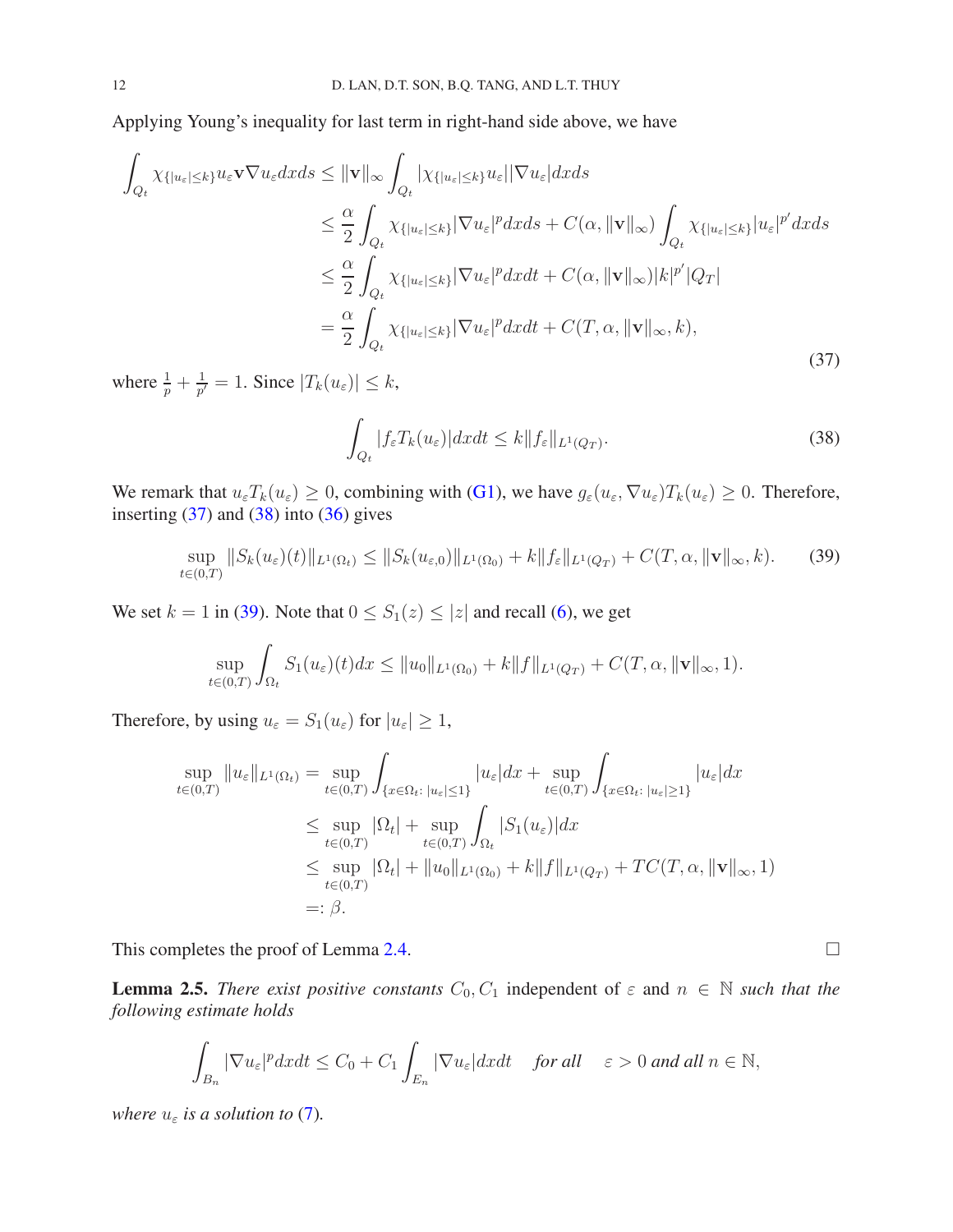*Proof.* For  $n \in \mathbb{N}$ , we define the function  $\phi_n : \mathbb{R} \to \mathbb{R}$  as

<span id="page-12-4"></span>
$$
\phi_n(z) = \begin{cases}\n1, & \text{if } z > n+1, \\
z - n, & \text{if } n \le z \le n+1, \\
0, & \text{if } -n < z < n, \\
-z - n, & \text{if } -n-1 \le z \le -n, \\
1, & \text{if } z \le -n-1,\n\end{cases}\n\tag{40}
$$

and we set  $\Psi_n(z) = \int_0^z \phi_n(\tau) d\tau$ . We note that  $\phi_n$  is a Lipschitz function, and therefore  $u_{\varepsilon} \in$  $L^p(0,T;W_0^{1,p})$  $\phi_0^{1,p}(\Omega_t)$  implies  $\phi_n(u_\varepsilon) \in L^p(0,T;W_0^{1,p})$  $C_0^{1,p}(\Omega_t)$ ) with

$$
\nabla \phi_n(u_\varepsilon)=\chi_{B_n}\nabla u_\varepsilon,
$$

 $\chi_{B_n}$  denoting the characteristic function of the set  $B_n = \{(x, t) \in Q_T : n \leq |u_{\varepsilon}(x, t)| \leq n + 1\}$ defined in [\(11\)](#page-6-7). We now take  $\phi_n(u_\varepsilon) \in L^p(0,T;W_0^{1,p})$  $\mathcal{O}_0^{1,p}(\Omega_t)$  as test function for [\(7\)](#page-4-0) to get, by using a weak chain rule similar to [\(30\)](#page-9-1),

<span id="page-12-0"></span>
$$
\int_{\Omega_T} \Psi_n(u_{\varepsilon})(T)dx + \int_{Q_T} a(x, t, \nabla u_{\varepsilon})\nabla \phi_n(u_{\varepsilon})dxdt + \int_{Q_T} \text{div}(u_{\varepsilon}v)\phi_n(u_{\varepsilon})dxdt \n+ \int_{Q_T} g_{\varepsilon}(u_{\varepsilon}, \nabla u_{\varepsilon})\phi_n(u_{\varepsilon})dxdt \le \int_{\Omega_0} \Psi_n(u_{0,\varepsilon})dx + \int_{Q_T} |f_{\varepsilon}\phi_n(u_{\varepsilon})|dxdt.
$$
\n(41)

From  $(A3)$ , we obtain

<span id="page-12-1"></span>
$$
\int_{Q_T} a(x, t, \nabla u_{\varepsilon}) \nabla \phi_n(u_{\varepsilon}) dx dt = \int_{Q_T} \chi_{B_n} a(x, t, \nabla u_{\varepsilon}) \nabla u_{\varepsilon} dx dt
$$
\n
$$
\geq \alpha \int_{Q_T} \chi_{B_n} |\nabla u_{\varepsilon}|^p dx dt
$$
\n
$$
= \alpha \int_{B_n} |\nabla u_{\varepsilon}|^p dx dt.
$$
\n(42)

The penultimate term on the left hand side of  $(41)$  can be rewritten as

<span id="page-12-2"></span>
$$
\int_{Q_T} \operatorname{div}(u_{\varepsilon} \mathbf{v}) \phi_n(u_{\varepsilon}) dx dt = \int_{Q_T} (\nabla u_{\varepsilon} \cdot \mathbf{v} + u_{\varepsilon} \operatorname{div} \mathbf{v}) \phi_n(u_{\varepsilon}) dx dt.
$$
\n(43)

Combining [\(42\)](#page-12-1)-[\(43\)](#page-12-2) with [\(41\)](#page-12-0), and the fact that  $\Psi_n$  is nonnegative, we get

<span id="page-12-3"></span>
$$
\alpha \int_{B_n} |\nabla u_{\varepsilon}|^p dxdt + \int_{Q_T} g_{\varepsilon}(u_{\varepsilon}, \nabla u_{\varepsilon}) \phi_n(u_{\varepsilon}) dxdt
$$
  
\n
$$
\leq \int_{\Omega_0} \Psi_n(u_{0,\varepsilon}) dx + \int_{Q_T} |f_{\varepsilon}| |\phi_n(u_{\varepsilon})| dxdt
$$
  
\n
$$
+ \int_{Q_T} |\nabla u_{\varepsilon} \cdot \mathbf{v}| |\phi_n(u_{\varepsilon})| dxdt + \int_{Q_T} |\text{div}\mathbf{v}| |u_{\varepsilon}| |\phi_n(u_{\varepsilon})| dxdt
$$
  
\n
$$
\leq \int_{\Omega_0} \Psi_n(u_{0,\varepsilon}) dx + ||f||_{L^1(Q_T)} + ||\mathbf{v}||_{\infty} \int_{Q_T} |\nabla u_{\varepsilon}| |\phi_n(u_{\varepsilon})| dxdt + ||\text{div}\mathbf{v}||_{\infty} T\beta
$$
\n(44)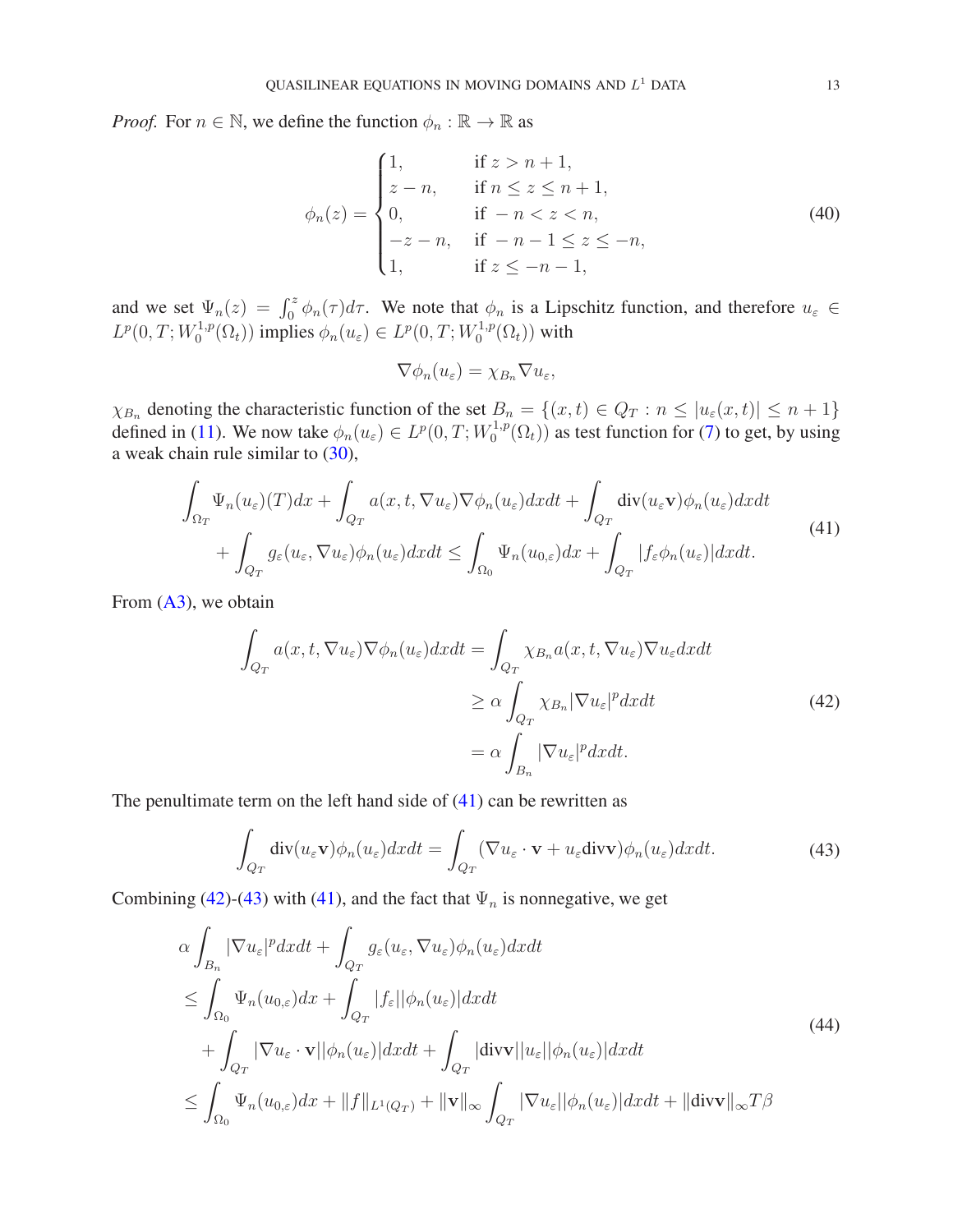where we used  $\sup_{t\in(0,T)} ||u_{\varepsilon}||_{L^1(\Omega_t)} \leq \beta$  at the last step. Using  $|\Psi_n(z)| \leq |z|$  and  $\supp(\phi_n) \subset$  $(-\infty, -n] \cup [n, \infty)$ , we can estimate

$$
\left| \int_{\Omega_0} \Psi_n(u_{0,\varepsilon}) dx \right| \leq \|u_{0,\varepsilon}\|_{L^1(\Omega_0)} \leq \|u_0\|_{L^1(\Omega_0)}
$$

and

$$
\int_{Q_T} |\nabla u_{\varepsilon}| |\phi_n(u_{\varepsilon})| dx dt \leq \int_{B_n} |\nabla u_{\varepsilon}| dx dt + \int_{E_n} |\nabla u_{\varepsilon}| dx dt
$$
  

$$
\leq \frac{\alpha}{2} \int_{B_n} |\nabla u_{\varepsilon}|^p dx dt + C(\alpha) |Q_T| + \int_{E_n} |\nabla u_{\varepsilon}| dx dt,
$$

where Young's inequality was applied at the last step. Inserting these estimates into [\(44\)](#page-12-3) yields

<span id="page-13-1"></span>
$$
\alpha \int_{B_n} |\nabla u_{\varepsilon}|^p dxdt + 2 \int_{Q_T} g_{\varepsilon}(u_{\varepsilon}, \nabla u_{\varepsilon}) \phi_n(u_{\varepsilon}) dxdt
$$
  
\n
$$
\leq C \left( \|u_0\|_{L^1(\Omega_0)}, \|f\|_{L^1(Q_T)}, \alpha, \beta, \mathbf{v}, T \right) + 2\|\mathbf{v}\|_{\infty} \int_{E_n} |\nabla u_{\varepsilon}| dxdt,
$$
\n(45)

which implies the desired estimate and therefore completes the proof of Lemma [2.5.](#page-11-3)  $\Box$ 

*Proof of Lemma* [2.1.](#page-5-2) The proof of Lemma [2.1](#page-5-2) is an immediate consequence of Lemmas [2.3,](#page-6-1) [2.4](#page-9-3) and [2.5.](#page-11-3)

## 2.2. Uniform bounds of the nonlinearity.

<span id="page-13-2"></span>**Lemma 2.6.** Let  $u_{\varepsilon}$  be a solution of [\(7\)](#page-4-0). Then the following estimate holds

<span id="page-13-0"></span>
$$
||g_{\varepsilon}(u_{\varepsilon}, \nabla u_{\varepsilon})||_{L^{1}(Q_{T})} \leq K
$$
\n(46)

*where* K *is* independent of  $\varepsilon$ .

*Proof.* To prove [\(46\)](#page-13-0) we fix  $n \in \mathbb{N}$  and write

$$
\|g_{\varepsilon}(u_{\varepsilon},\nabla u_{\varepsilon})\|_{L^{1}(Q_{T})}\leq\int\limits_{\{|u_{\varepsilon}|\leq n+1\}}|g_{\varepsilon}(u_{\varepsilon},\nabla u_{\varepsilon})|dxdt+\int\limits_{\{|u_{\varepsilon}|\geq n+1\}}|g_{\varepsilon}(u_{\varepsilon},\nabla u_{\varepsilon})|dxdt=:G_{1}+G_{2}.
$$

Recall the function  $\phi_n$  defined in [\(40\)](#page-12-4), we have  $\phi_n(z) = 1$  for  $z \ge n + 1$ . Therefore, by using the fact that  $\phi_n(u_\varepsilon)g_\varepsilon(u_\varepsilon,\nabla u_\varepsilon)\geq 0$  thanks to [\(G1\)](#page-1-3),

$$
G_2 = \int_{\{|u_{\varepsilon}| \ge n+1\}} \phi_n(u_{\varepsilon}) g_{\varepsilon}(u_{\varepsilon}, \nabla u_{\varepsilon}) dx dt
$$
  
\n
$$
\le \int_{Q_T} \phi_n(u_{\varepsilon}) g_{\varepsilon}(u_{\varepsilon}, \nabla u_{\varepsilon}) dx dt
$$
  
\n
$$
\le C + ||\mathbf{v}||_{\infty} \int_{E_n} |\nabla u_{\varepsilon}| dx dt \quad \text{(by using (45))}
$$
  
\n
$$
\le C + ||\mathbf{v}||_{\infty} ||\nabla u_{\varepsilon}||_{L^1(Q_T)}
$$
  
\n
$$
\le C \quad \text{(by applying Lemma 2.1 for } q = 1).
$$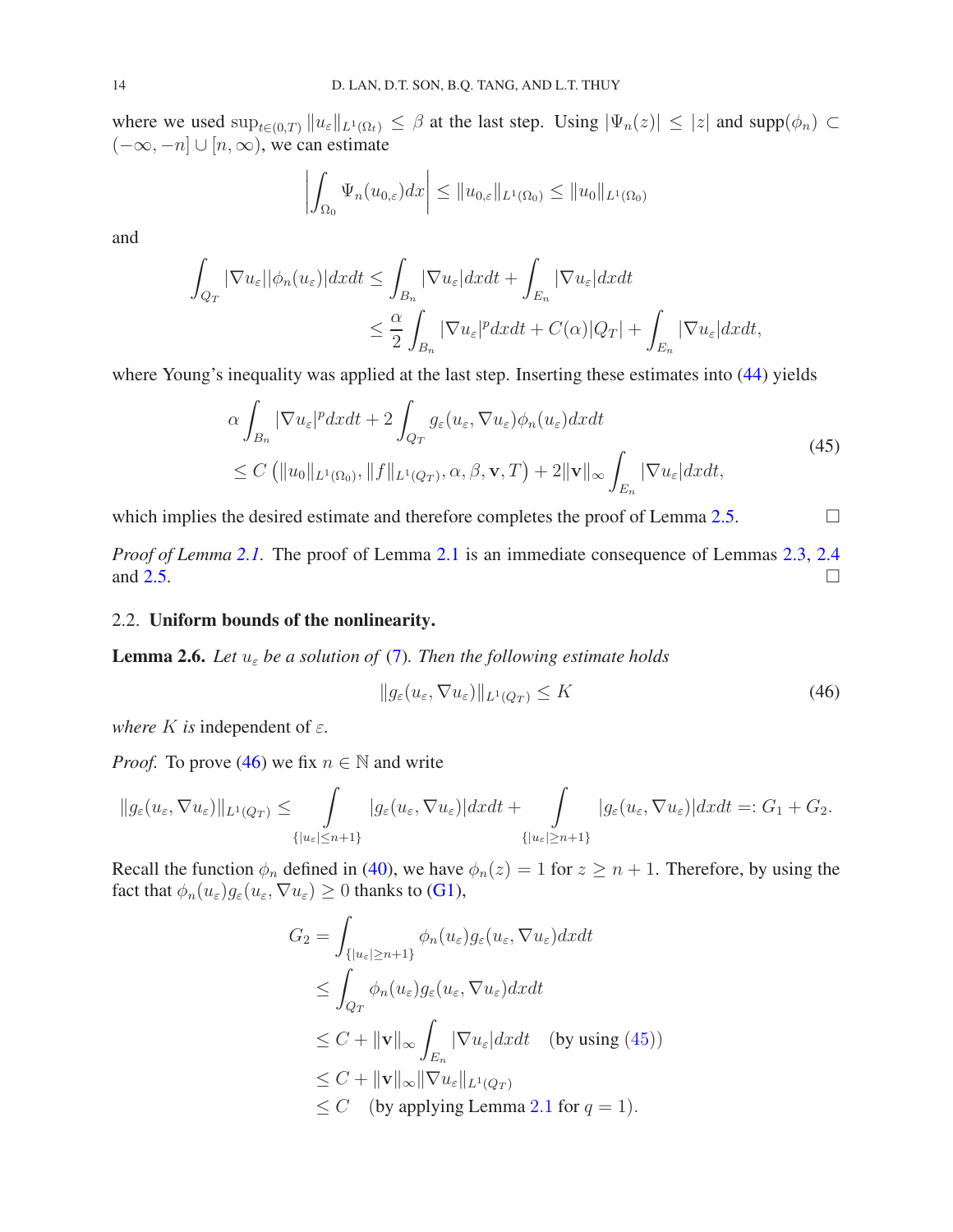Therefore,  $G_2$  is bounded uniformly in  $\varepsilon$ . We now estimate  $G_1$  by using the assumption [\(G2\)](#page-1-2)

<span id="page-14-1"></span>
$$
G_1 \leq \int_{\{|u_{\varepsilon}| \leq n+1\}} h(u_{\varepsilon})(\gamma(x,t) + |\nabla u_{\varepsilon}|^{\sigma}) dx dt
$$
  
 
$$
\leq h(n+1) ||\gamma||_{L^1(Q_T)} + h(n+1) \int_{\{|u_{\varepsilon}| \leq n+1\}} |\nabla u_{\varepsilon}|^{\sigma} dx dt.
$$
 (47)

Now, recalling  $B_j = \{(x, t) : j \le u_\varepsilon(x, t) \le j + 1\},\$ 

$$
\int_{\{|u_{\varepsilon}| \le n+1\}} |\nabla u_{\varepsilon}|^{\sigma} dx dt = \sum_{j=0}^{n} \int_{B_{j}} |\nabla u_{\varepsilon}|^{\sigma} dx dt
$$
\n
$$
\le \sum_{j=0}^{n} |B_{j}|^{\frac{p-\sigma}{p}} \left( \int_{B_{j}} |\nabla u_{\varepsilon}|^{p} dx dt \right)^{\frac{\sigma}{p}}
$$
\n
$$
\le |Q_{T}|^{\frac{p-\sigma}{p}} \sum_{j=0}^{n} \left( C + \frac{2 \|\mathbf{v}\|_{\infty}}{\alpha} \int_{E_{j}} |\nabla u_{\varepsilon}| dx dt \right)^{\frac{\sigma}{p}} \text{ (using (45))}
$$
\n
$$
\le |Q_{T}|^{\frac{p-\sigma}{p}} (n+1) \left( C + \frac{2 \|\mathbf{v}\|_{\infty}}{\alpha} \|\nabla u_{\varepsilon}\|_{L^{1}(Q_{T})} \right)^{\frac{\sigma}{p}}
$$
\n
$$
\le C(n, T)
$$

<span id="page-14-0"></span>where we used Lemma [2.1](#page-5-2) with  $q = 1$  at the last step. From this and [\(47\)](#page-14-1), it follows that  $G_1$  is bounded uniformly in  $\varepsilon > 0$ . Thus [\(46\)](#page-13-0) is proved.

### 3. PROOF OF THEOREM [1.1](#page-3-1)

The uniform bounds in Section [2](#page-4-2) imply that there exists a subsequence of  $\{u_{\varepsilon}\}_{{\varepsilon}>0}$  such that

$$
u_{\varepsilon} \rightharpoonup u
$$
 weakly in  $L^{q}(0,T;W_{0}^{1,q}(\Omega_{t}))$  for all  $1 < q < p - \frac{d}{d+1}$ .

This limit function  $u$  is a candidate for a weak solution to  $(1)$ , but the weak convergence is far from enough to show that it is the case. We need convergence in stronger topologies, especially to pass to the limit for the nonlinearities. We start with a pointwise and  $L^1$ -convergence.

<span id="page-14-2"></span>**Lemma 3.1.** Let  $\{u_{\varepsilon}\}_{{\varepsilon}>0}$  be solutions to [\(7\)](#page-4-0). Then there exists a subsequence of  $\{u_{\varepsilon}\}_{{\varepsilon}>0}$  (not *relabeled) such that*

$$
u_{\varepsilon}\to u\quad\text{ strongly in }L^s(Q_T)\quad\text{ for all }\quad 1\leq s
$$

To prove Lemma [3.1,](#page-14-2) we need an Aubin-Lions lemma for the case of moving domains. A similar lemma was recently shown in [\[Mou16\]](#page-29-21), but it is not directly applicable to our case. Therefore, a new version is necessary.

<span id="page-14-4"></span>**Lemma 3.2** (An Aubin-Lions lemma in moving domains). Let  $1 \leq q < +\infty$  and  $\{u_n\}_{n\geq1}$  be a sequence which is bounded in  $L^q(0,T;W_0^{1,q})$  $\mathcal{O}_0^{1,q}(\Omega_t)$ ). Moreover, for any smooth function  $\psi \in \mathcal{D}(Q_T)$ *it holds*

<span id="page-14-3"></span>
$$
\left| \int_{Q_T} u_n \partial_t \psi dx dt \right| \le C \sup_{t \in (0,T)} ||\psi||_{H^m(\Omega_t)}
$$
\n(48)

*for some*  $m \in \mathbb{N}$ . Then  $\{u_n\}_{n\geq 1}$  *is precompact in*  $L^1(Q_T)$ *, and when*  $q > 1$  *then*  $\{u_n\}_{n\geq 1}$  *is precompact in*  $L^s(Q_T)$  *for all*  $1 \leq s < q$ *.*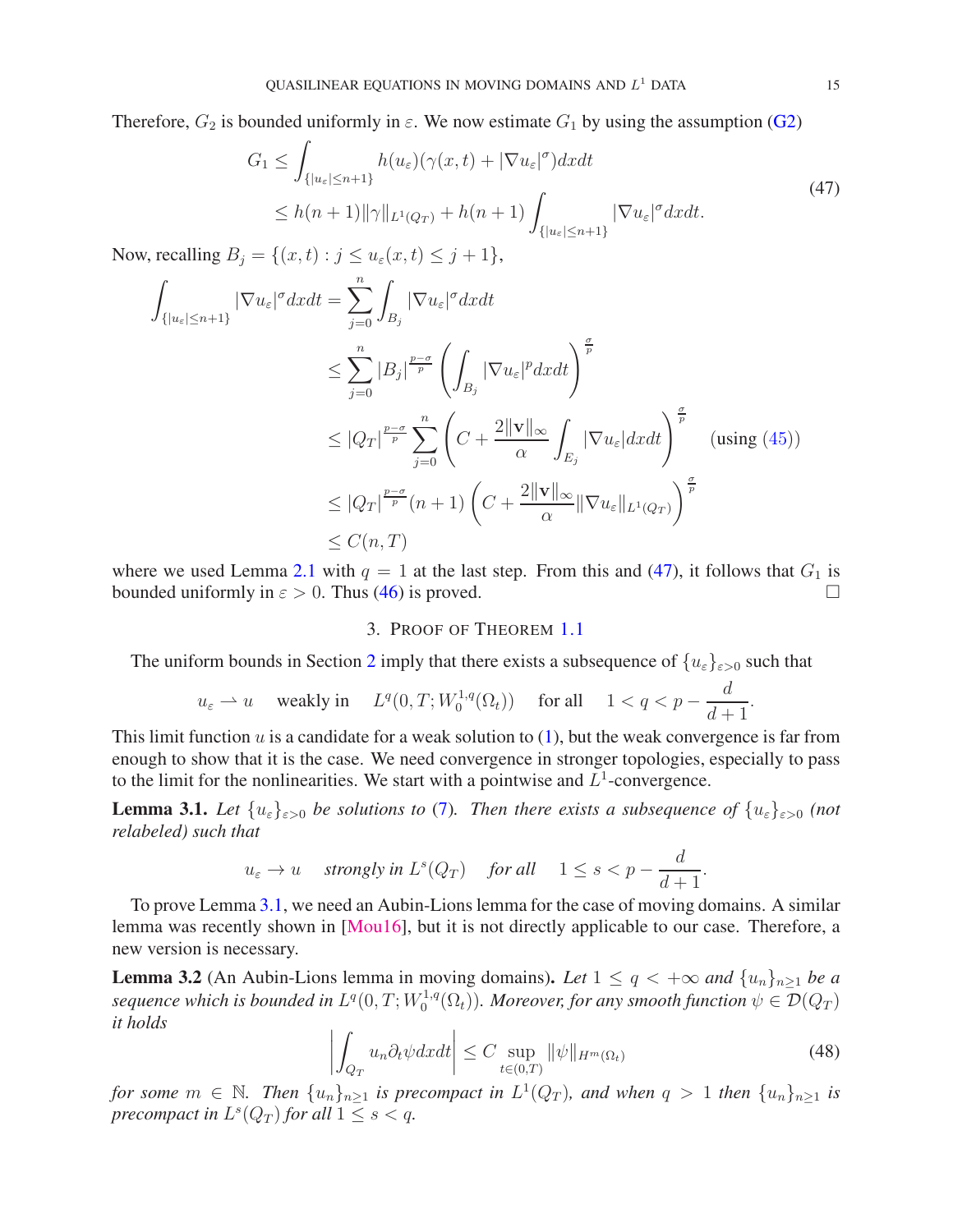Remark 3.1. *In* [\[Mou16\]](#page-29-21)*, instead of* [\(48\)](#page-14-3)*, the following stronger condition was imposed*

$$
\left| \int_{Q_T} u_n \partial_t \psi dx dt \right| \leq C \sum_{|\alpha| \leq m} \|\partial_\alpha \psi\|_{L^2(0,T;L^2(\Omega_t))}.
$$

In our case, due to the fact that the right hand side belongs only  $L^1(Q_T)$ , it seems that [\(48\)](#page-14-3) is *unavoidable.*

*Proof of Lemma* [3.2.](#page-14-4) Though Lemma [3.2](#page-14-4) is an improved version of that in [\[Mou16\]](#page-29-21), its proof still follows closely from the ideas therein with some suitable changes. We therefore postpone it and provide the full technical proof in the Appendix  $\bf{B}$ .

We can now apply the Aubin-Lions lemma to prove Lemma [3.1.](#page-14-2)

*Proof of Lemma [3.1.](#page-14-2)* Thanks to Lemma [2.1,](#page-5-2) we only need to check the condition [\(48\)](#page-14-3). First, we choose  $m \in \mathbb{N}$  such that  $H^{m-1}(\Omega_t) \subset L^{\infty}(\Omega_t)$  for all  $t \in [0, T]$ . Moreover, using similar argu-ments to Lemma [2.2](#page-5-1) we deduce that there exists a constant  $C = C(\mathbf{v}, T)$  such that

 $||v||_{L^r(\Omega_t)} \leq C||v||_{H^k(\Omega_t)} \quad \text{ for all } \quad t \in [0, T]$ 

for  $k \in \{m-1, m\}$  and for any  $r \in [1, \infty]$ . Now, we multiply the approximating problem [\(7\)](#page-4-0) by  $\psi \in \mathcal{D}(Q_T)$  and then integrate on  $Q_T$  to get

<span id="page-15-0"></span>
$$
\int_{Q_T} u_{\varepsilon} \partial_t \psi dx dt = - \int_{Q_T} a(x, t, \nabla u_{\varepsilon}) \cdot \nabla \psi dx dt - \int_{Q_T} [\nabla u_{\varepsilon} \cdot \mathbf{v} + u_{\varepsilon} \text{div} \mathbf{v}] \psi dx dt \n- \int_{Q_T} g_{\varepsilon}(u_{\varepsilon}, \nabla u_{\varepsilon}) \psi dx dt + \int_{Q_T} f_{\varepsilon} \psi dx dt.
$$
\n(49)

From the assumption  $(A2)$  of a we have

$$
\left| \int_{Q_T} a(x, t, \nabla u_{\varepsilon}) \cdot \nabla \psi dx dt \right| \leq \int_{Q_T} |\varphi| |\nabla \psi| dx dt + K \int_{Q_T} |\nabla u_{\varepsilon}|^{p-1} |\nabla \psi| dx dt \n\leq ||\varphi||_{L^{p'}(Q_T)} ||\nabla \psi||_{L^{p}(Q_T)} + K ||\nabla u_{\varepsilon}||_{L^{q}(Q_T)}^{p-1} ||\nabla \psi||_{L^{\frac{q}{q-p+1}}(Q_T)} \n\leq C \sup_{t \in (0,T)} ||\psi||_{H^m(\Omega_t)}.
$$

Similarly, by using the bounds in Lemmas [2.1](#page-5-2) and [2.6](#page-13-2) and  $||f_{\varepsilon}||_{L^1(Q_T)} \le ||f||_{L^1(Q_T)}$  we get

$$
\left| \int_{Q_T} \left[ \nabla u_{\varepsilon} \cdot \mathbf{v} + u_{\varepsilon} \text{div} \mathbf{v} \right] \psi dx dt \right|
$$
  
\n
$$
\leq \| \mathbf{v} \|_{\infty} \| \nabla u_{\varepsilon} \|_{L^q(Q_T)} \| \psi \|_{L^{q'}(Q_T)} + \| \text{div} \mathbf{v} \|_{\infty} \| u_{\varepsilon} \|_{L^q(Q_T)} \| \nabla \psi \|_{L^{q'}(Q_T)}
$$
  
\n
$$
\leq C (\|\psi\|_{L^{q'}(Q_T)} + \|\nabla \psi\|_{L^{q'}(Q_T)})
$$
  
\n
$$
\leq C \sup_{t \in (0,T)} \| \psi \|_{H^m(\Omega_t)},
$$

and

$$
\left| \int_{Q_T} g_{\varepsilon}(u_{\varepsilon}, \nabla u_{\varepsilon}) \psi dx dt \right| \leq \|g_{\varepsilon}(u_{\varepsilon}, \nabla u_{\varepsilon})\|_{L^1(Q_T)} \|\psi\|_{L^{\infty}(Q_T)} \leq C \sup_{t \in (0,T)} \|\psi\|_{H^m(\Omega_t)},
$$

and

$$
\left| \int_{Q_T} f_{\varepsilon} \psi dx dt \right| \leq \|f\|_{L^1(Q_T)} \|\psi\|_{L^\infty(Q_T)} \leq C \sup_{t \in (0,T)} \|\psi\|_{H^m(\Omega_t)}.
$$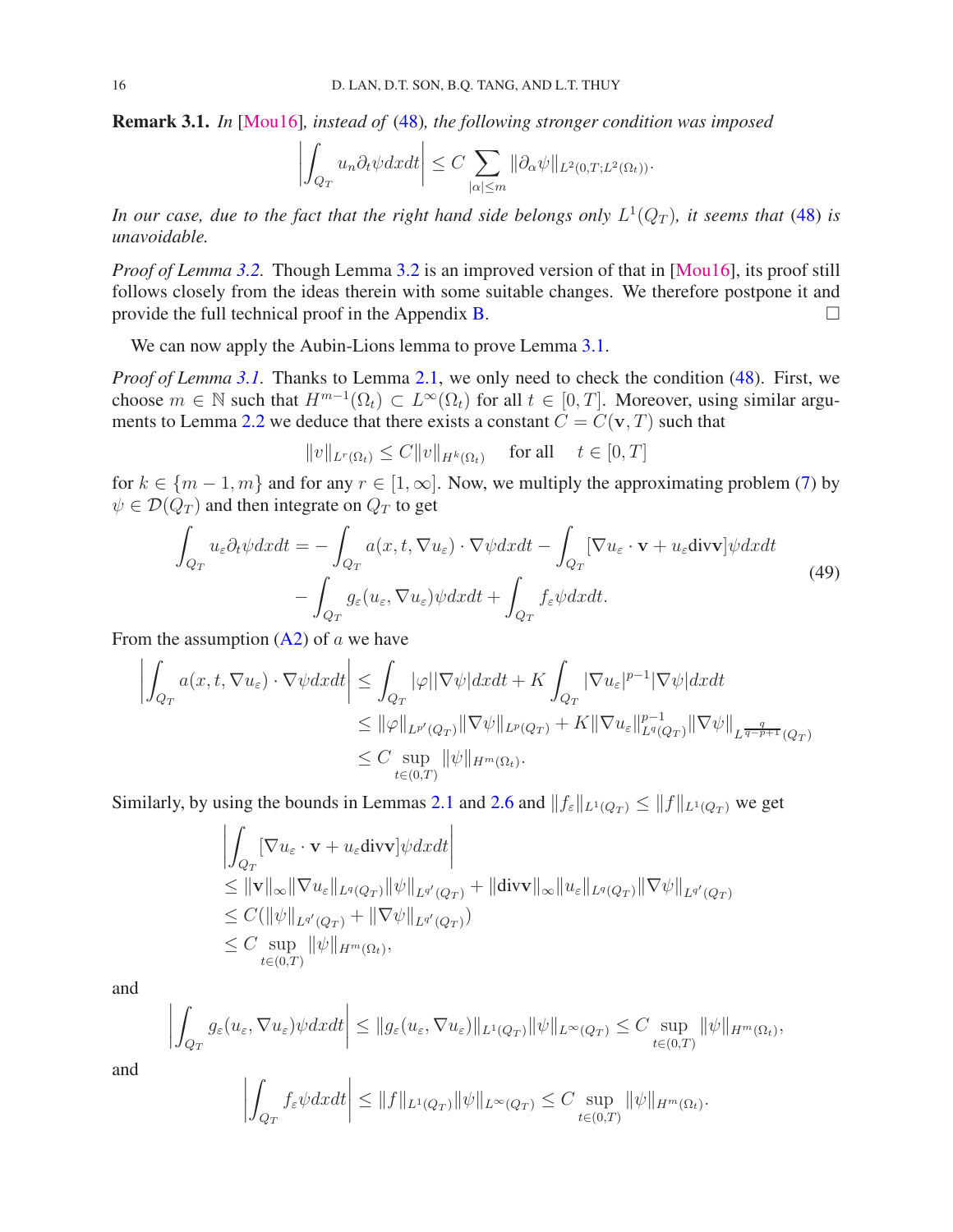Putting all these into [\(49\)](#page-15-0) we get [\(48\)](#page-14-3), and therefore Lemma [3.2](#page-14-4) implies the desired result of Lemma [3.1](#page-14-2) since  $q < p - \frac{d}{d+1}$  is arbitrary. □

Due to the nonlinearities in the gradient in  $a(x, t, \nabla u_\varepsilon)$  and in  $g_\varepsilon(u_\varepsilon, \nabla u_\varepsilon)$ , we need also stronger convergence of the gradient.

<span id="page-16-5"></span>**Lemma 3.3** (Almost everywhere convergence of the gradient). Let  $\{u_{\varepsilon}\}_{{\varepsilon}>0}$  be solutions of the *approximate problem* [\(7\)](#page-4-0). Then the sequence  $\{\nabla u_{\varepsilon}\}_{\varepsilon>0}$  converges to  $\nabla u$  almost everywhere as  $\varepsilon$ *goes to zero.*

*Proof.* We will show that  $\{\nabla u_{\varepsilon}\}_{\varepsilon}$  is a Cauchy sequence in measure, i.e. for all  $\mu > 0$ 

<span id="page-16-0"></span>
$$
\mathcal{A} := \text{meas}\{(x, t) \in Q_T : |\nabla u_{\varepsilon'} - \nabla u_{\varepsilon}| > \mu\} \to 0,\tag{50}
$$

as  $\varepsilon'$ ,  $\varepsilon \to 0$ . From this, after extracting a subsequence, we have the convergence  $\nabla u_{\varepsilon} \to \nabla u$ almost everywhere.

To prove [\(50\)](#page-16-0), we let  $k > 0$  and  $\delta > 0$  be chosen later and observe that

$$
\mathcal{A} \subset \mathcal{A}_1 \cup \mathcal{A}_2 \cup \mathcal{A}_3 \cup \mathcal{A}_4
$$

where

$$
\begin{aligned}\n\mathcal{A}_1 &= \{ (x, t) \in Q_T : |\nabla u_{\varepsilon}| \ge k \}, \\
\mathcal{A}_2 &= \{ (x, t) \in Q_T : |\nabla u_{\varepsilon'}| \ge k \}, \\
\mathcal{A}_3 &= \{ (x, t) \in Q_T : |u_{\varepsilon} - u_{\varepsilon'}| \ge \delta \}, \\
\mathcal{A}_4 &= \{ (x, t) \in Q_T : |\nabla u_{\varepsilon} - \nabla u_{\varepsilon'}| \ge \mu, |\nabla u_{\varepsilon}| \le k, |\nabla u_{\varepsilon'}| \le k \text{ and } |u_{\varepsilon} - u_{\varepsilon'}| \le \delta \}.\n\end{aligned}
$$

We will estimate  $A_i$ ,  $i = 1, ..., 4$  separately. Firstly, for  $A_1$ , by applying Lemma [2.1](#page-5-2) with  $q = 1$ , we have

<span id="page-16-2"></span>
$$
|\mathcal{A}_1| = \int_{\mathcal{A}_1} dx dt \le \frac{1}{k} \int_{\mathcal{A}_1} |\nabla u_{\varepsilon}| dx dt \le \frac{1}{k} ||\nabla u_{\varepsilon}||_{L^1(Q_T)} \le \frac{C}{k}
$$
(51)

for C independent of  $\varepsilon$ . Similarly,

<span id="page-16-3"></span>
$$
|\mathcal{A}_2| \le \frac{1}{k} \|\nabla u_{\varepsilon'}\|_{L^1(Q_T)} \le \frac{C}{k}.\tag{52}
$$

For  $\mathcal{A}_3$ ,

<span id="page-16-4"></span>
$$
|\mathcal{A}_3| = \int_{\mathcal{A}_3} dx dt \le \frac{1}{\delta} \|u_{\varepsilon} - u_{\varepsilon'}\|_{L^1(Q_T)}.
$$
\n(53)

It remains to estimate  $A_4$ . Firstly, by using  $T_\delta(u_\varepsilon - u_{\varepsilon'}) = u_\varepsilon - u_{\varepsilon'}$  on the set  $\{(x, t) : |u_\varepsilon - u_{\varepsilon'}| \leq$  $\delta$ , we have

<span id="page-16-1"></span>
$$
|\mathcal{A}_4| \leq \frac{1}{\mu} \int_{\{|u_{\varepsilon} - u_{\varepsilon'}| \leq \delta\}} |\nabla (u_{\varepsilon} - u_{\varepsilon'})| dx dt = \frac{1}{\mu} \int_{Q_T} \chi_{\{|u_{\varepsilon} - u_{\varepsilon'}| \leq \delta\}} |\nabla (u_{\varepsilon} - u_{\varepsilon'})| dx dt. \tag{54}
$$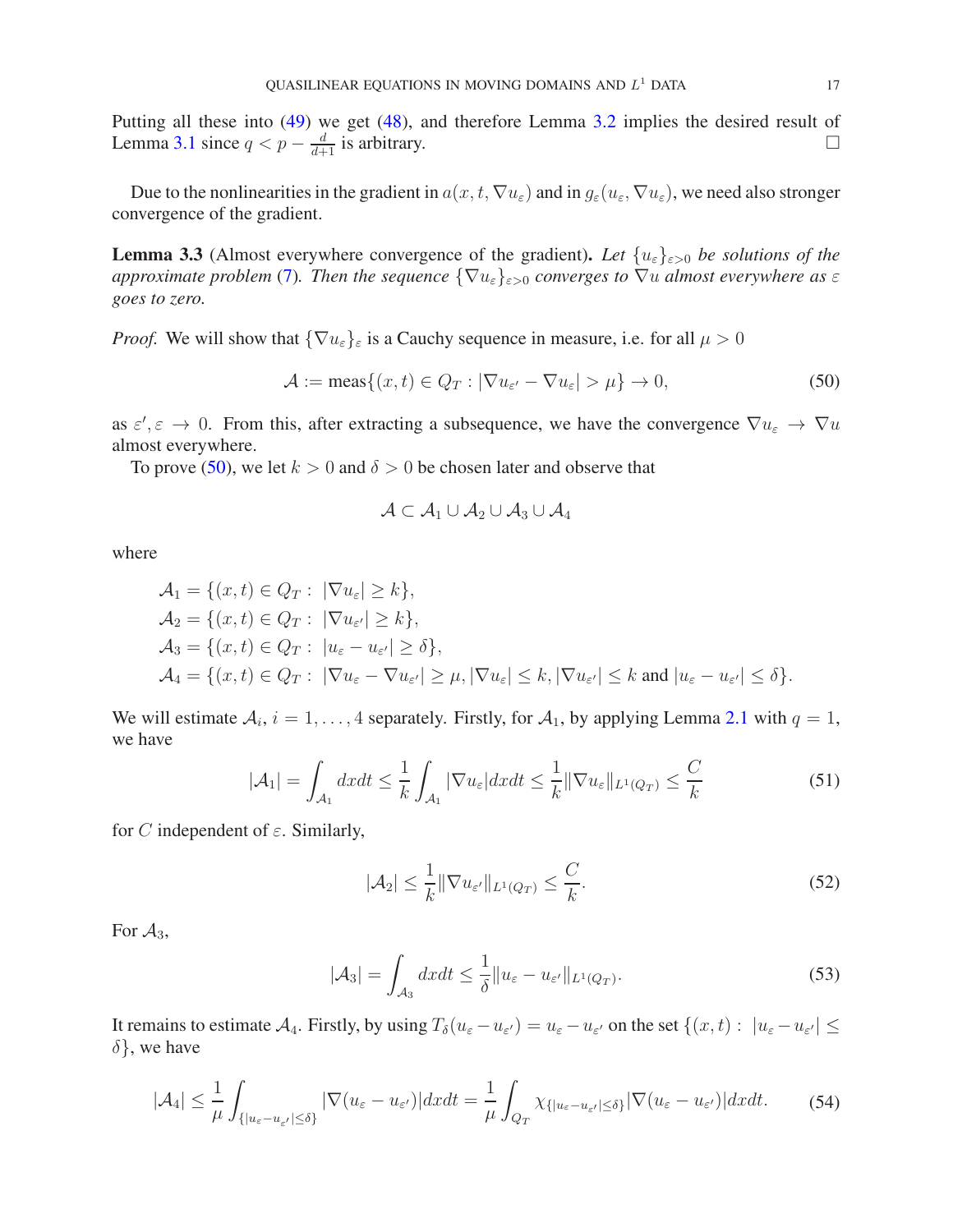Subtracting the equation [\(7\)](#page-4-0) for  $\varepsilon$  and  $\varepsilon'$ , then taking  $\phi = T_\delta(u_\varepsilon - u_{\varepsilon'})$  as a test function, we get

<span id="page-17-0"></span>
$$
\int_{\Omega_T} S_{\delta}(u_{\varepsilon}(x,T) - u_{\varepsilon'}(x,T))dx + \int_{Q_T} (a(x,t,\nabla u_{\varepsilon}) - a(x,t,\nabla u_{\varepsilon'}))\nabla T_{\delta}(u_{\varepsilon} - u_{\varepsilon'})dxdt \n= \int_{\Omega_0} S_{\delta}(u_{0,\varepsilon} - u_{0,\varepsilon'})dx + \int_{Q_T} (f_{\varepsilon} - f_{\varepsilon'})T_{\delta}(u_{\varepsilon} - u_{\varepsilon'})dxdt \n- \int_{Q_T} ((u_{\varepsilon} - u_{\varepsilon'})div\mathbf{v} + \mathbf{v} \cdot \nabla(u_{\varepsilon} - u_{\varepsilon'}))T_{\delta}(u_{\varepsilon} - u_{\varepsilon'})dxdt \n- \int_{Q_T} (g_{\varepsilon}(u_{\varepsilon}, \nabla u_{\varepsilon}) - g_{\varepsilon'}(u_{\varepsilon'}, \nabla u_{\varepsilon'}))T_{\delta}(u_{\varepsilon} - u_{\varepsilon'})dxdt.
$$
\n(55)

Since  $S_\delta$  is nonnegative and thanks to the assumption [\(A4\)](#page-1-1), the left hand side of [\(55\)](#page-17-0) is bounded below by

<span id="page-17-1"></span>
$$
\int_{Q_T} (a(x, t, \nabla u_{\varepsilon}) - a(x, t, \nabla u_{\varepsilon'}) (\nabla u_{\varepsilon} - \nabla u_{\varepsilon'}) \chi_{\{|u_{\varepsilon} - u_{\varepsilon'}| \leq \delta\}} dx dt
$$
\n
$$
\geq C \int_{Q_T} \chi_{\{|u_{\varepsilon} - u_{\varepsilon'}| \leq \delta\}} \frac{1}{\Theta(x, t, \nabla u_{\varepsilon}, \nabla u_{\varepsilon'})} |\nabla u_{\varepsilon} - \nabla u_{\varepsilon'}|^{\theta} dx dt.
$$
\n
$$
\text{d} \text{ side of (55) may use } |T(u)| \leq \delta \text{ and } S(u) \leq \delta |u| \text{ to estimate}
$$

For the right hand side of [\(55\)](#page-17-0), we use  $|T_\delta(z)| \leq \delta$  and  $S_\delta(z) \leq \delta |z|$  to estimate

<span id="page-17-2"></span>Right hand side of  $(55) \le \delta \| u_{0,\varepsilon} - u_{0,\varepsilon'} \|_{L^1(\Omega_0)} + \delta \| f_{\varepsilon} - f_{\varepsilon'} \|_{L^1(Q_T)}$  $(55) \le \delta \| u_{0,\varepsilon} - u_{0,\varepsilon'} \|_{L^1(\Omega_0)} + \delta \| f_{\varepsilon} - f_{\varepsilon'} \|_{L^1(Q_T)}$  $\overline{\chi}$ 

$$
+ \delta \|\text{div}\mathbf{v}\|_{\infty} \|u_{\varepsilon} - u_{\varepsilon'}\|_{L^{1}(Q_{T})} + \delta \|\mathbf{v}\|_{\infty} \|\nabla(u_{\varepsilon} - u_{\varepsilon'})\|_{L^{1}(Q_{T})}
$$
  
+ 
$$
\delta (\|g_{\varepsilon}(u_{\varepsilon}, \nabla u_{\varepsilon})\|_{L^{1}(Q_{T})} + \|g_{\varepsilon'}(u_{\varepsilon'}, \nabla u_{\varepsilon'})\|_{L^{1}(Q_{T})})
$$
  

$$
\leq C\delta
$$
 (57)

with C independent of  $\varepsilon$ ,  $\varepsilon'$ , and where we used the fact that  $\{u_{0,\varepsilon}\}\)$  is bounded in  $L^1(\Omega_0)$ , and all  $\{f_{\varepsilon}\}, \{u_{\varepsilon}\}, \{\nabla u_{\varepsilon}\}, \{g_{\varepsilon}(u_{\varepsilon}, \nabla u_{\varepsilon})\}\$ are bounded in  $L^1(Q_T)$ . Inserting [\(56\)](#page-17-1) and [\(57\)](#page-17-2) into [\(55\)](#page-17-0) gives

$$
\int_{Q_T} \chi_{\{|u_{\varepsilon}-u_{\varepsilon'}|\leq \delta\}} \frac{1}{\Theta(x,t,\nabla u_{\varepsilon},\nabla u_{\varepsilon'})} |\nabla u_{\varepsilon}-\nabla u_{\varepsilon'}|^{\theta} dxdt \leq C\delta.
$$

By using Hölder's inequality, we have

$$
\int_{Q_T} \chi_{\{|u_{\varepsilon}-u_{\varepsilon'}|\leq \delta\}} |\nabla u_{\varepsilon} - \nabla u_{\varepsilon'}| dx dt \leq \left( \int_{Q_T} \chi_{\{|u_{\varepsilon}-u_{\varepsilon'}|\leq \delta\}} \frac{1}{\Theta(x, t, \nabla u_{\varepsilon}, \nabla u_{\varepsilon'})} |\nabla u_{\varepsilon} - \nabla u_{\varepsilon'}|^{\theta} dx dt \right)^{\frac{1}{\theta}}
$$
  
\$\times \left( \int\_{Q\_T} \chi\_{\{|u\_{\varepsilon}-u\_{\varepsilon'}|\leq \delta\}} \Theta(x, t, \nabla u\_{\varepsilon}, \nabla u\_{\varepsilon'})^{\frac{1}{\theta-1}} dx dt \right)^{\frac{\theta-1}{\theta}}\$  
\$\leq C\delta^{\frac{1}{\theta}} \left( \int\_{Q\_T} \left[ 1 + |\nabla u\_{\varepsilon}|^{\frac{\theta}{\theta-1}} + |\nabla u\_{\varepsilon'}|^{\frac{\theta}{\theta-1}} \right] dx dt \right)^{\frac{\theta-1}{\theta}}\$

where we used  $(2)$  at the last step. Thanks to  $(3)$ ,  $\vartheta$  $\theta - 1$  $< p -$ d  $d+1$ . Therefore, Lemma [2.1](#page-5-2) implies

$$
\int_{Q_T} \left[ |\nabla u_{\varepsilon}|^{\frac{\vartheta}{\theta-1}} + |\nabla u_{\varepsilon'}|^{\frac{\vartheta}{\theta-1}} \right] dx dt \leq C
$$

and thus

$$
\int_{Q_T} \chi_{\{|u_{\varepsilon}-u_{\varepsilon'}|\leq \delta\}} |\nabla u_{\varepsilon}-\nabla u_{\varepsilon'}| dx dt \leq C \delta^{\frac{1}{\theta}}.
$$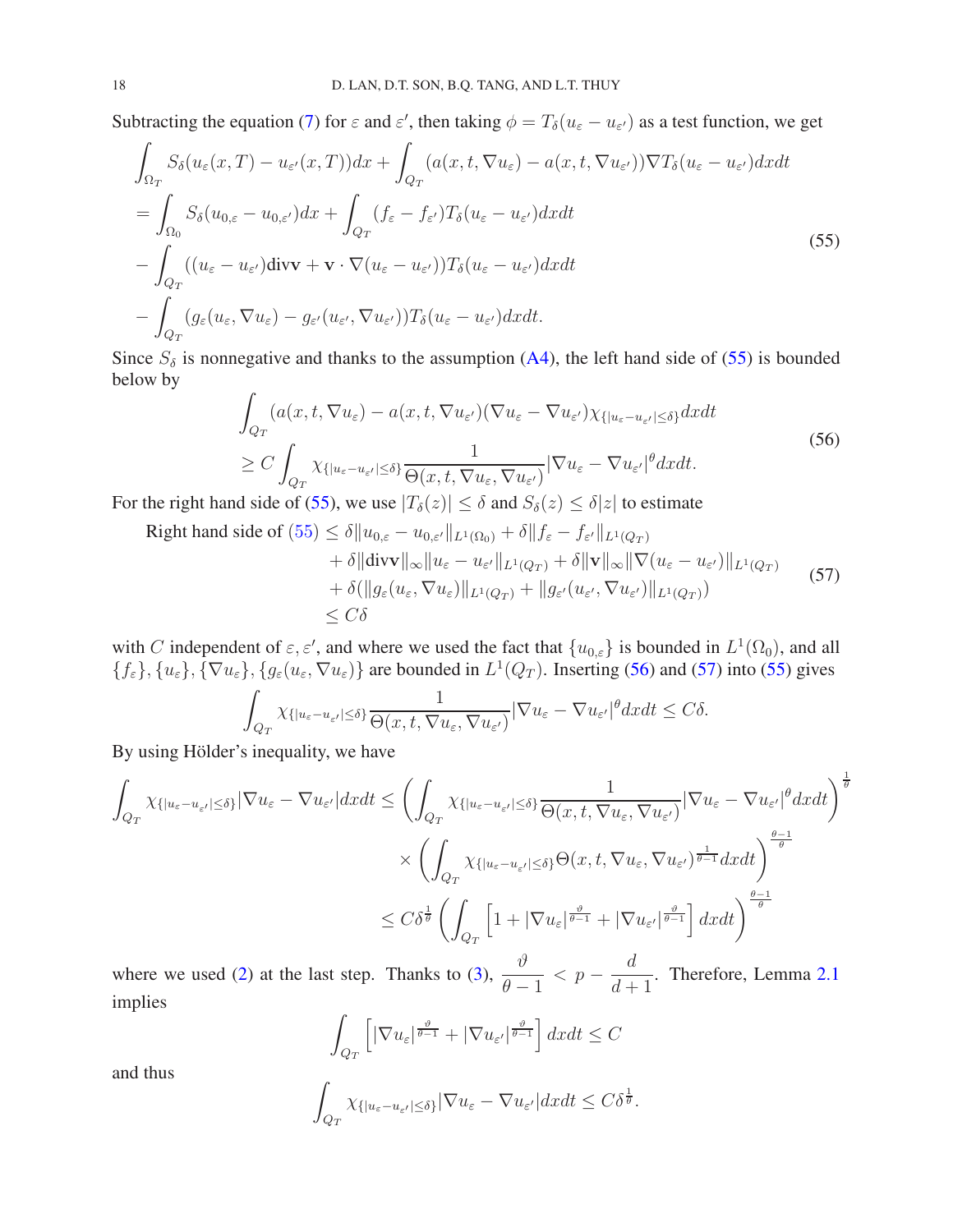Inserting this into [\(54\)](#page-16-1) leads to

<span id="page-18-0"></span>
$$
|\mathcal{A}_4| \le \frac{C\delta^{\frac{1}{\theta}}}{\mu} \tag{58}
$$

for a constant C independent of  $\varepsilon, \varepsilon'$ .

Now let  $\kappa > 0$  be arbitrary. We first choose k to be large enough so that [\(51\)](#page-16-2) and [\(52\)](#page-16-3) give

$$
|\mathcal{A}_1|+|\mathcal{A}_2|\leq \frac{\kappa}{2}.
$$

We next choose  $\delta$  to be small enough (k is now fixed) so that [\(58\)](#page-18-0) implies

$$
|\mathcal{A}_4|\leq \frac{\kappa}{4}.
$$

With k and  $\delta$  are fixed, since  $\{u_{\varepsilon}\}_{{\varepsilon}>0}$  is a Cauchy sequence in  $L^1(Q_T)$ , thanks to Lemma [3.1,](#page-14-2) there exists  $\varepsilon_0 > 0$  such that, for all  $\varepsilon, \varepsilon' \le \varepsilon_0$ , [\(53\)](#page-16-4) implies

$$
|\mathcal{A}_3| \leq \frac{1}{\delta} \|u_{\varepsilon} - u_{\varepsilon'}\|_{L^1(Q_T)} \leq \frac{\kappa}{4}.
$$

Therefore,

 $|\mathcal{A}| \leq |\mathcal{A}_1| + |\mathcal{A}_2| + |\mathcal{A}_3| + |\mathcal{A}_4| \leq \kappa$  for all  $\varepsilon, \varepsilon' \leq \varepsilon_0$ .

Thus [\(50\)](#page-16-0) is proved.  $\square$ 

We are now ready to get strong convergence for the nonlinear term  $a(x, t, \nabla u)$ .

<span id="page-18-3"></span>**Lemma 3.4.** *Let*  $\{u_{\varepsilon}\}_{{\varepsilon}>0}$  *be solutions to the equation* [\(7\)](#page-4-0). *Then, up to a subsequence,* 

$$
a(x, t, \nabla u_{\varepsilon}) \to a(x, t, \nabla u) \quad \text{ strongly in} \quad L^{s}(Q_T) \quad \text{for all} \quad 1 \le s < 1 + \frac{1}{(p-1)(d+1)}.
$$

*Proof.* From Lemma [3.3](#page-16-5) and the fact that a is continuous with respect to the third variable, we have

<span id="page-18-1"></span>
$$
a(x, t, \nabla u_{\varepsilon}) \to a(x, t, \nabla u) \quad \text{almost everywhere} \quad \text{in} \quad Q_T. \tag{59}
$$

By using assumption [\(A2\)](#page-1-5) and Lemma [2.1](#page-5-2) we have for any  $1 \le s < 1 + \frac{1}{(p-1)(d+1)}$ ,

$$
||a(x,t,\nabla u_{\varepsilon})||_{L^{s}(Q_{T})}^{s} \leq C \int_{Q_{T}} |\varphi|^{s} dxdt + CK^{r} \int_{Q_{T}} |\nabla u_{\varepsilon}|^{s(p-1)} dxdt \leq C
$$
 (60)

thanks to  $s(p-1) < p - \frac{d}{d+1}$  and  $s < 1 + \frac{1}{(p-1)(d+1)} < \frac{p}{p-1} = p'$ . From [\(59\)](#page-18-1) and [\(60\)](#page-18-2), the Egorov theorem implies that  $\{a(x, t, \nabla u_{\varepsilon})\}_{{\varepsilon}>0}$  is precompact in  $L^{s}(Q_T)$  for all  $1 \leq s < 1 + \frac{1}{(p-1)(d+1)}$ , which finishes the proof of Lemma [3.4.](#page-18-3)

Due to the subcritial growth of the nonlinearity q in  $(G2)$ , its convergence cannot be obtained in the same way as for  $a$  in Lemma [3.4.](#page-18-3) A different approach should be used, for which we need the following lemma.

<span id="page-18-4"></span>**Lemma 3.5.** *Let*  $\{u_{\varepsilon}\}_{{\varepsilon}>0}$  *be solutions to* [\(7\)](#page-4-0)*. Then* 

<span id="page-18-2"></span>
$$
\lim_{k \to \infty} \sup_{\varepsilon > 0} \int_{\{|u_{\varepsilon}| \ge k\}} |g_{\varepsilon}(u_{\varepsilon}, \nabla u_{\varepsilon})| dx dt = 0.
$$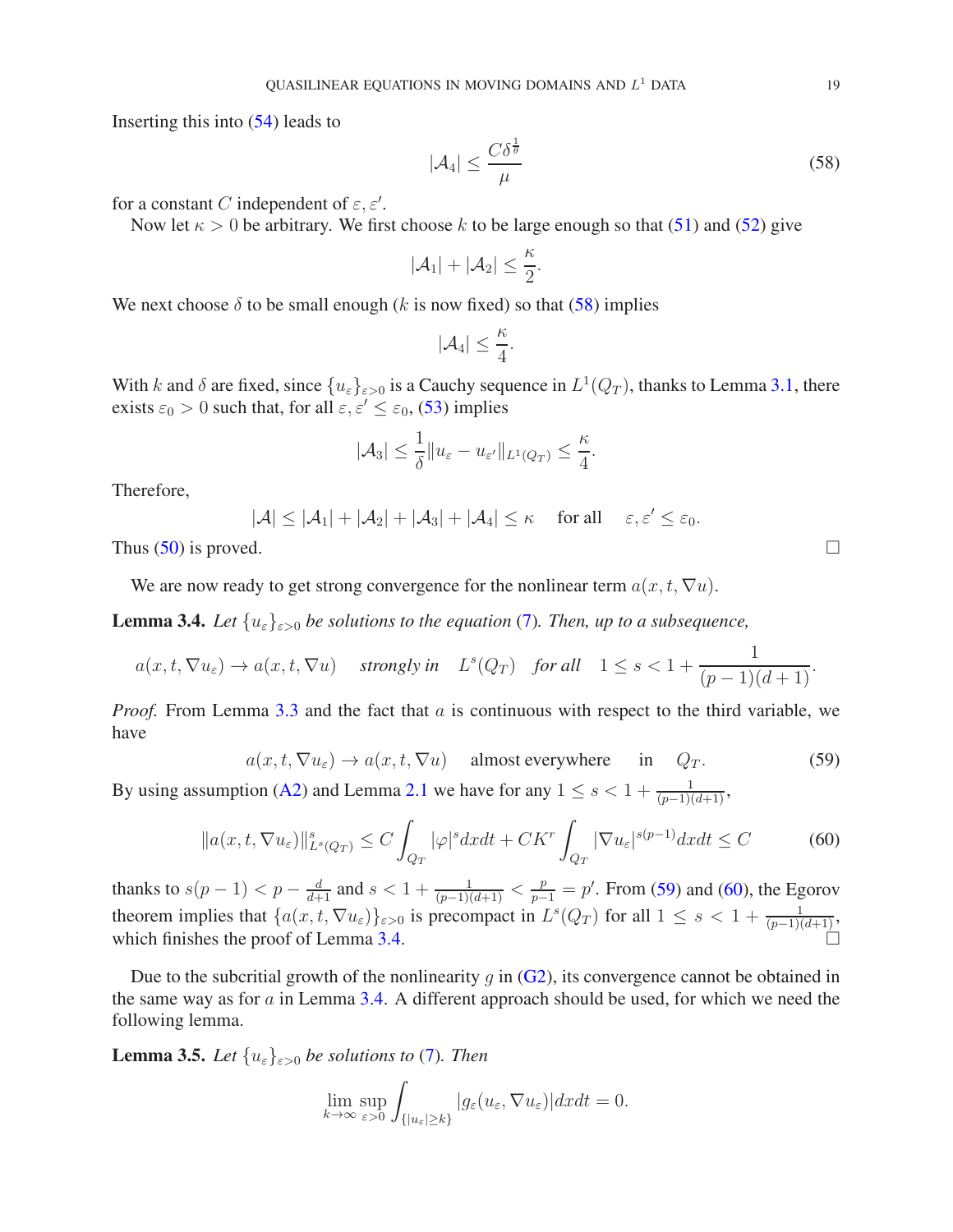*Proof.* Since  $T_k(u_\varepsilon) = k$  for  $u_\varepsilon \geq k$ , we have

<span id="page-19-0"></span>
$$
\int_{\{|u_{\varepsilon}| \ge k\}} |g_{\varepsilon}(u_{\varepsilon}, \nabla u_{\varepsilon})| dx dt \le \frac{1}{k} \int_{Q_T} g_{\varepsilon}(u_{\varepsilon}, \nabla u_{\varepsilon}) T_k(u_{\varepsilon}) dx dt.
$$
\n(61)

By integrating  $(36)$  on  $(0, T)$  and using  $(35)$  we obtain, in particular,

<span id="page-19-1"></span>
$$
\int_{Q_T} g_{\varepsilon}(u_{\varepsilon}, \nabla u_{\varepsilon}) T_k(u_{\varepsilon}) dx dt
$$
\n
$$
\leq \int_{\Omega_0} S_k(u_{0,\varepsilon}) dx + \int_{Q_T} |f_{\varepsilon} T_k(u_{\varepsilon})| dx dt
$$
\n
$$
+ \| \mathbf{v} \|_{\infty} \int_{Q_T} |\nabla u_{\varepsilon}| |T_k(u_{\varepsilon})| dx dt + \| \text{div} \mathbf{v} \|_{\infty} \int_{Q_T} |u_{\varepsilon}| |T_k(u_{\varepsilon})| dx dt.
$$
\n(62)

Let  $M > 0$ . We then have the following useful estimates

$$
0 \le S_k(z) \le M^2 + k|z|\chi_{\{|z|>M\}}
$$
 and  $|T_k(z)| \le M + k\chi_{\{|z|>M\}}.$ 

Therefore,

$$
\int_{\Omega_0} S_k(u_{0,\varepsilon}) dx \le M^2 |\Omega_0| + k \int_{\{|u_{0,\varepsilon}|>M\}} |u_{0,\varepsilon}| dx,
$$
  

$$
\int_{Q_T} |f_{\varepsilon} T_k(u_{\varepsilon})| dx dt \le M \|f_{\varepsilon}\|_{L^1(Q_T)} + k \int_{\{|u_{\varepsilon}|>M\}} |f_{\varepsilon}| dx dt,
$$
  

$$
\int_{Q_T} |\nabla u_{\varepsilon}| |T_k(u_{\varepsilon})| dx dt \le M \|\nabla u_{\varepsilon}\|_{L^1(Q_T)} + k \int_{\{|u_{\varepsilon}|>M\}} |\nabla u_{\varepsilon}| dx dt,
$$

and

$$
\int_{Q_T} |u_{\varepsilon}| |T_k(u_{\varepsilon})| dx dt \le M \|u_{\varepsilon}\|_{L^1(Q_T)} + k \int_{\{|u_{\varepsilon}| > M\}} |u_{\varepsilon}| dx dt.
$$

Using these estimates in  $(61)$  and  $(62)$ , we get

<span id="page-19-2"></span>
$$
\int_{\{|u_{\varepsilon}| \ge k\}} |g_{\varepsilon}(u_{\varepsilon}, \nabla u_{\varepsilon})| dx dt \le \frac{M^2}{k} |\Omega_0| + \frac{CM}{k} \left( \|f_{\varepsilon}\|_{L^1(Q_T)} + \|u_{\varepsilon}\|_{L^1(0,T;W_0^{1,1}(\Omega_t))} \right) \n+ \int_{\{|u_{0,\varepsilon}| > M\}} |u_{0,\varepsilon}| dx + \int_{\{|u_{\varepsilon}| > M\}} |f_{\varepsilon}| dx dt \n+ \|v\|_{\infty} \int_{\{|u_{\varepsilon}| > M\}} |\nabla u_{\varepsilon}| dx dt + \|div \|u_{\infty} \int_{\{|u_{\varepsilon}| > M\}} |u_{\varepsilon}| dx dt.
$$
\n(63)

Due to the uniform bound of  $\{\|u_{\varepsilon}\|_{L^1(Q_T)}\}_{\varepsilon>0}$  we have

$$
\lim_{M \to \infty} \sup_{\varepsilon > 0} |\{(x, t) \in Q_T : u_\varepsilon(x, t) > M\}| \le \lim_{M \to \infty} \frac{1}{M} \sup_{\varepsilon > 0} \|u_\varepsilon\|_{L^1(Q_T)} = 0.
$$

Therefore, from the fact that, as  $\varepsilon \to 0$ ,  $||u_{0,\varepsilon} - u_0||_{L^1(\Omega_0)} \to 0$ ,  $||f_{\varepsilon} - f||_{L^1(Q_T)} \to 0$  (by the constructions of  $u_{0,\varepsilon}$  and  $f_{\varepsilon}$ ), and  $||u_{\varepsilon}-u||_{L^1(Q_T)} \to 0$  (due to Lemma [3.1\)](#page-14-2), and  $||\nabla u_{\varepsilon}-\nabla u||_{L^1(Q_T)} \to 0$ (due the fact that  $\nabla u_{\varepsilon} \to \nabla u$  almost everywhere, and  $\|\nabla u_{\varepsilon}\|_{L^q(Q_T)}$  is bounded uniformly in  $\varepsilon$  for some  $q > 1$ ), we imply that the last four terms on the right hand side of [\(63\)](#page-19-2) become arbitrary small as M tends to infinity.

Let  $\kappa > 0$  be arbitrary. We first choose M large enough such that the sum of the last four terms on the right hand side of [\(63\)](#page-19-2) is smaller than  $\kappa/2$ . Then using the boundedness of  $||f_{\varepsilon}||_{L^1(Q_T)}$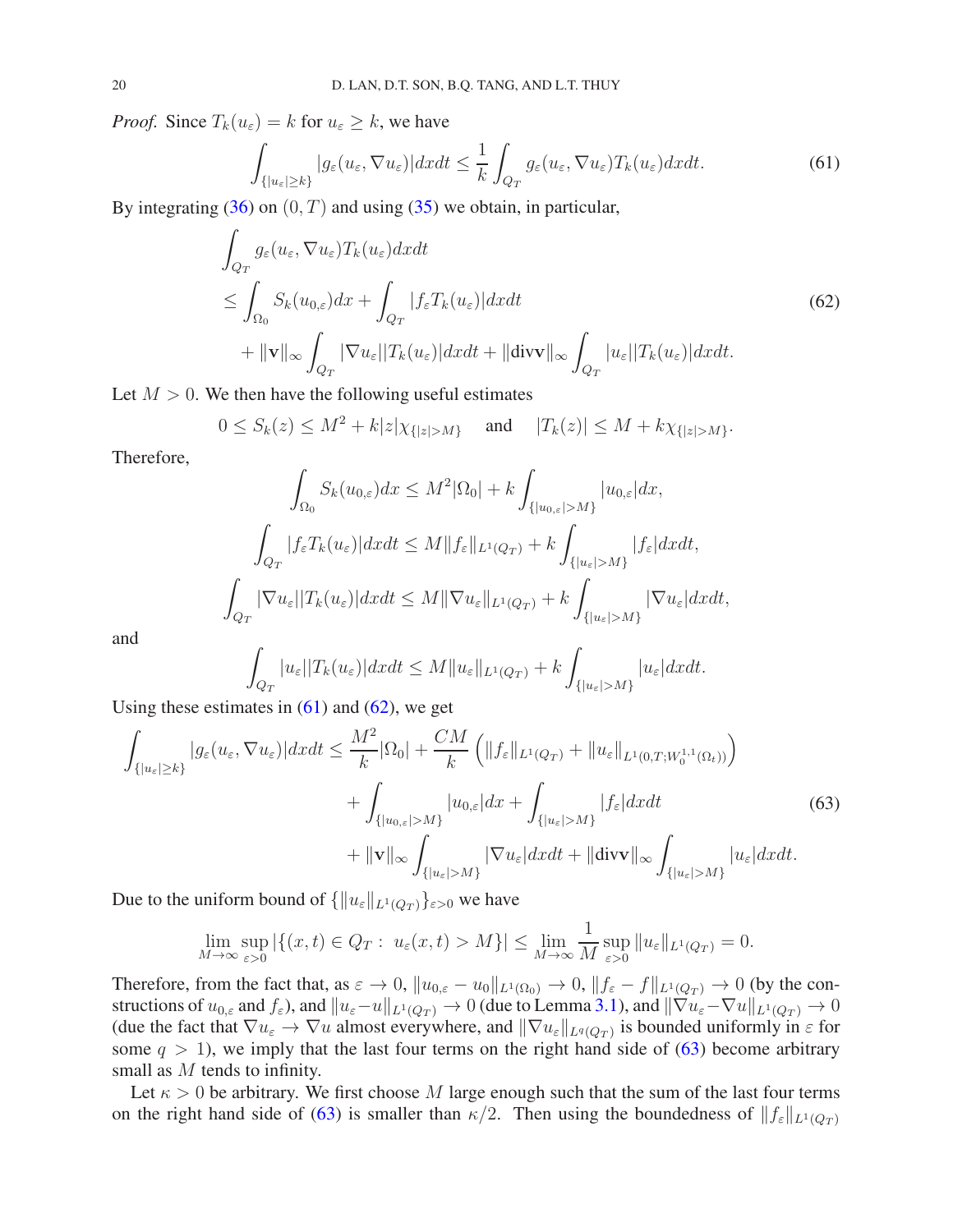and  $||u_{\varepsilon}||_{L^1(0,T;W_0^{1,1}(\Omega_t))}$ , there exists  $k_0$  large enough, which is independent of  $\varepsilon$ , such that for all  $k \geq k_0$ 

$$
\frac{M^2}{k}|\Omega_0| + \frac{CM^2}{k} \left( \|f_{\varepsilon}\|_{L^1(Q_T)} + \|u_{\varepsilon}\|_{L^1(0,T;W_0^{1,1}(\Omega_t))} \right) \le \frac{\kappa}{2}.
$$

Therefore,

$$
\sup_{\varepsilon>0}\int_{\{|u_{\varepsilon}|\geq k\}}|g_{\varepsilon}(u_{\varepsilon},\nabla u_{\varepsilon})|dxdt\leq \kappa \quad \text{ for all }\quad k\geq k_0,
$$
  
which proves the claim 3.5.

<span id="page-20-5"></span>**Lemma 3.6** (Strong convergence of the first order terms). *As*  $\varepsilon \to 0$ , there exists a subsequence of  $\{g_{\varepsilon}(u_{\varepsilon},\nabla u_{\varepsilon})\}\$  that converges to  $g(u,\nabla u)$  almost everywhere in  $Q_T$  and strongly in  $L^1(Q_T)$ .

*Proof.* From Lemmas [3.1](#page-14-2) and [3.3,](#page-16-5) and the fact that q is continuous with respect to the third and fourth variables, we have

$$
g_{\varepsilon}(u_{\varepsilon}, \nabla u_{\varepsilon}) = \frac{g(x, t, u_{\varepsilon}, \nabla u_{\varepsilon})}{1 + \varepsilon |g(x, t, u_{\varepsilon}, \nabla u_{\varepsilon})|} \to g(x, t, u, \nabla u)
$$
 almost everywhere in  $Q_T$ .

To show that this convergence is in fact strong in  $L^1(Q_T)$ -topology, it's sufficient to show that the set  $\{g_{\varepsilon}(u_{\varepsilon},\nabla u_{\varepsilon})\}_{{\varepsilon}>0}$  is weakly compact in  $L^1(Q_T)$ , or equivalently to show that

<span id="page-20-4"></span>
$$
\lim_{A \in \text{meas}(Q_T), |A| \to 0} \sup_{\varepsilon > 0} \int_A |g_{\varepsilon}(u_{\varepsilon}, \nabla u_{\varepsilon})| dx dt = 0 \tag{64}
$$

where  $A \in \text{meas}(Q_T)$  means that  $A \subset Q_T$  is a measurable subset of  $Q_T$ . Indeed, we have for any  $k \in \mathbb{N}$ ,

<span id="page-20-0"></span>
$$
\int_{A} |g_{\varepsilon}(u_{\varepsilon}, \nabla u_{\varepsilon})| dx dt = \int_{A \cap \{|u_{\varepsilon}| \le k\}} |g_{\varepsilon}(u_{\varepsilon}, \nabla u_{\varepsilon})| dx dt + \int_{A \cap \{|u_{\varepsilon}| \ge k\}} |g_{\varepsilon}(u_{\varepsilon}, \nabla u_{\varepsilon})| dx dt. \tag{65}
$$

For the second part, we have

<span id="page-20-3"></span>
$$
\int_{A \cap \{|u_{\varepsilon}| \ge k\}} |g_{\varepsilon}(u_{\varepsilon}, \nabla u_{\varepsilon})| dx dt \le \int_{\{|u_{\varepsilon}| \ge k\}} |g_{\varepsilon}(u_{\varepsilon}, \nabla u_{\varepsilon})| dx dt \tag{66}
$$

in which the right-hand side tends to 0, as  $k \to \infty$ , uniformly in  $\varepsilon$ , thanks to Lemma [3.5.](#page-18-4) It remains to estimate the first part in  $(65)$ . From the assumption  $(G2)$ , we have

<span id="page-20-2"></span>
$$
\int_{A \cap \{|u_{\varepsilon}| \le k\}} |g_{\varepsilon}(u_{\varepsilon}, \nabla u_{\varepsilon})| dx dt
$$
\n
$$
\le \int_{A \cap \{|u_{\varepsilon}| \le k\}} |g(u_{\varepsilon}, \nabla u_{\varepsilon}) dx dt
$$
\n
$$
\le h(k) \int_{A \cap \{|u_{\varepsilon}| \le k\}} (|\gamma(x, t)| + |\nabla u_{\varepsilon}|^{\sigma}) dx dt
$$
\n
$$
\le h(k) \int_{A} |\gamma(x, t)| dx dt + h(k) \left( \int_{A \cap \{|u_{\varepsilon}| \le k\}} |\nabla u_{\varepsilon}|^p dx dt \right)^{\frac{\sigma}{p}} |A|^{\frac{p-\sigma}{p}}
$$
\n(67)

where we used Hölder's inequality and the obvious estimate  $|A \cap {u_{\varepsilon} \le k}| \le |A|$  at the last step. By using Hölder's inequality again we find

<span id="page-20-1"></span>
$$
h(k)\int_{A}|\gamma(x,t)|dxdt \leq h(k)\|\gamma\|_{L^{p'}(Q_T)}|A|^{\frac{p'-1}{p'}}\tag{68}
$$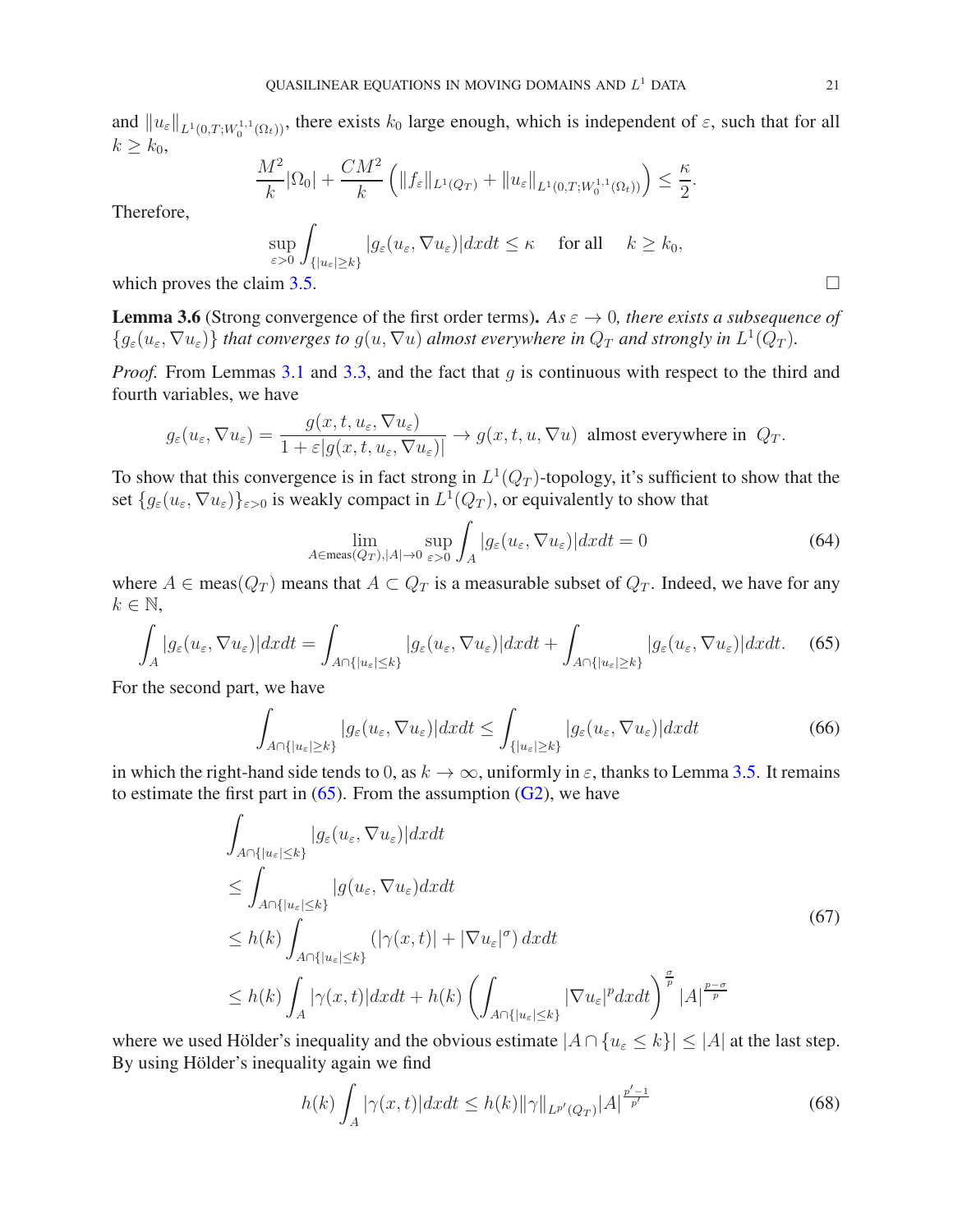where we recall that  $p' = \frac{p}{p-1}$  $\frac{p}{p-1}$ . From Lemmas [2.5](#page-11-3) and [2.1](#page-5-2) (with  $q=1$ ) we can estimate

<span id="page-21-0"></span>
$$
\int_{A \cap \{|u_{\varepsilon}| \le k\}} |\nabla u_{\varepsilon}|^p dx dt \le \sum_{j=0}^k \int_{B_j} |\nabla u_{\varepsilon}|^p dx dt
$$
\n
$$
\le \sum_{j=0}^k \left( C_0 + C_1 \int_{E_j} |\nabla u_{\varepsilon}| dx dt \right)
$$
\n
$$
\le \sum_{j=0}^k \left( C_0 + C_1 \|\nabla u_{\varepsilon}\|_{L^1(Q_T)} \right)
$$
\n
$$
\le C(k+1).
$$
\n(69)

Inserting  $(68)$  and  $(69)$  into  $(67)$  gives us

<span id="page-21-1"></span>
$$
\int_{A \cap \{|u_{\varepsilon}| \le k\}} |g_{\varepsilon}(u_{\varepsilon}, \nabla u_{\varepsilon})| dx dt \le Ch(k) |A|^{\frac{p'-1}{p'}} + C(k+1)h(k) |A|^{\frac{p-\sigma}{p}}.
$$
 (70)

Using [\(66\)](#page-20-3) and [\(70\)](#page-21-1) yields the desired estimate [\(64\)](#page-20-4) which finishes the proof of Lemma [3.6.](#page-20-5)  $\Box$ 

The last lemma is about the continuity in time.

<span id="page-21-2"></span>**Lemma 3.7.** The sequence  $\{u_{\varepsilon}\}_{{\varepsilon}>0}$  is a Cauchy sequence in  $C([0,T];L^1(\Omega_t))$  as  ${\varepsilon} \to 0$ , and *therefore*  $u \in C([0, T]; L^1(\Omega_t))$ .

*Proof.* Let  $\varepsilon, \varepsilon' > 0$ , subtracting the equations for  $u_{\varepsilon}$  and  $u_{\varepsilon'}$  and taking  $T_1(u_{\varepsilon} - u_{\varepsilon'})$  as the test function, we have

$$
\int_{\Omega_t} S_1(u_{\varepsilon} - u_{\varepsilon'}) (t) dx + \int_0^t \int_{\Omega_s} (a(x, s, \nabla u_{\varepsilon}) - a(x, s, \nabla u_{\varepsilon'})) (\nabla u_{\varepsilon} - \nabla u_{\varepsilon'}) \chi_{\{|u_{\varepsilon} - u_{\varepsilon'}| \le 1\}} dx ds
$$
\n
$$
\leq \int_{\Omega_0} S_1(u_{0,\varepsilon} - u_{0,\varepsilon'}) dx - \int_0^t \int_{\Omega_s} (\mathbf{v} \cdot \nabla (u_{\varepsilon} - u_{\varepsilon'}) + (u_{\varepsilon} - u_{\varepsilon'}) \text{div} \mathbf{v}) T_1(u_{\varepsilon} - u_{\varepsilon'}) dx ds
$$
\n
$$
- \int_0^t \int_{\Omega_s} (g_{\varepsilon}(u_{\varepsilon}, \nabla u_{\varepsilon}) - g_{\varepsilon'}(u_{\varepsilon'}, \nabla u_{\varepsilon'})) T_1(u_{\varepsilon} - u_{\varepsilon'}) dx ds + \int_0^t \int_{\Omega_s} (f_{\varepsilon} - f_{\varepsilon'}) T_1(u_{\varepsilon} - u_{\varepsilon'}) dx ds.
$$

Using the assumption [\(A4\)](#page-1-1) and  $|T_1(z)| \le 1$  and  $S_1(z) \le |z|$ , we obtain

$$
\sup_{t \in (0,T)} \int_{\Omega_t} S_1(u_{\varepsilon} - u_{\varepsilon'}) (t) dx
$$
\n
$$
\leq m_{\varepsilon,\varepsilon'} := \|u_{0,\varepsilon} - u_{0,\varepsilon'}\|_{L^1(\Omega_0)} + \|\mathbf{v}\|_{\infty} \|\nabla u_{\varepsilon} - \nabla u_{\varepsilon'}\|_{L^1(Q_T)} + \|div \|\mathbf{v}\|_{\infty} \|u_{\varepsilon} - u_{\varepsilon'}\|_{L^1(Q_T)}
$$
\n
$$
+ \|g_{\varepsilon}(u_{\varepsilon}, \nabla u_{\varepsilon}) - g_{\varepsilon'}(u_{\varepsilon'}, \nabla u_{\varepsilon'})\|_{L^1(Q_T)} + \|f_{\varepsilon} - f_{\varepsilon'}\|_{L^1(Q_T)}
$$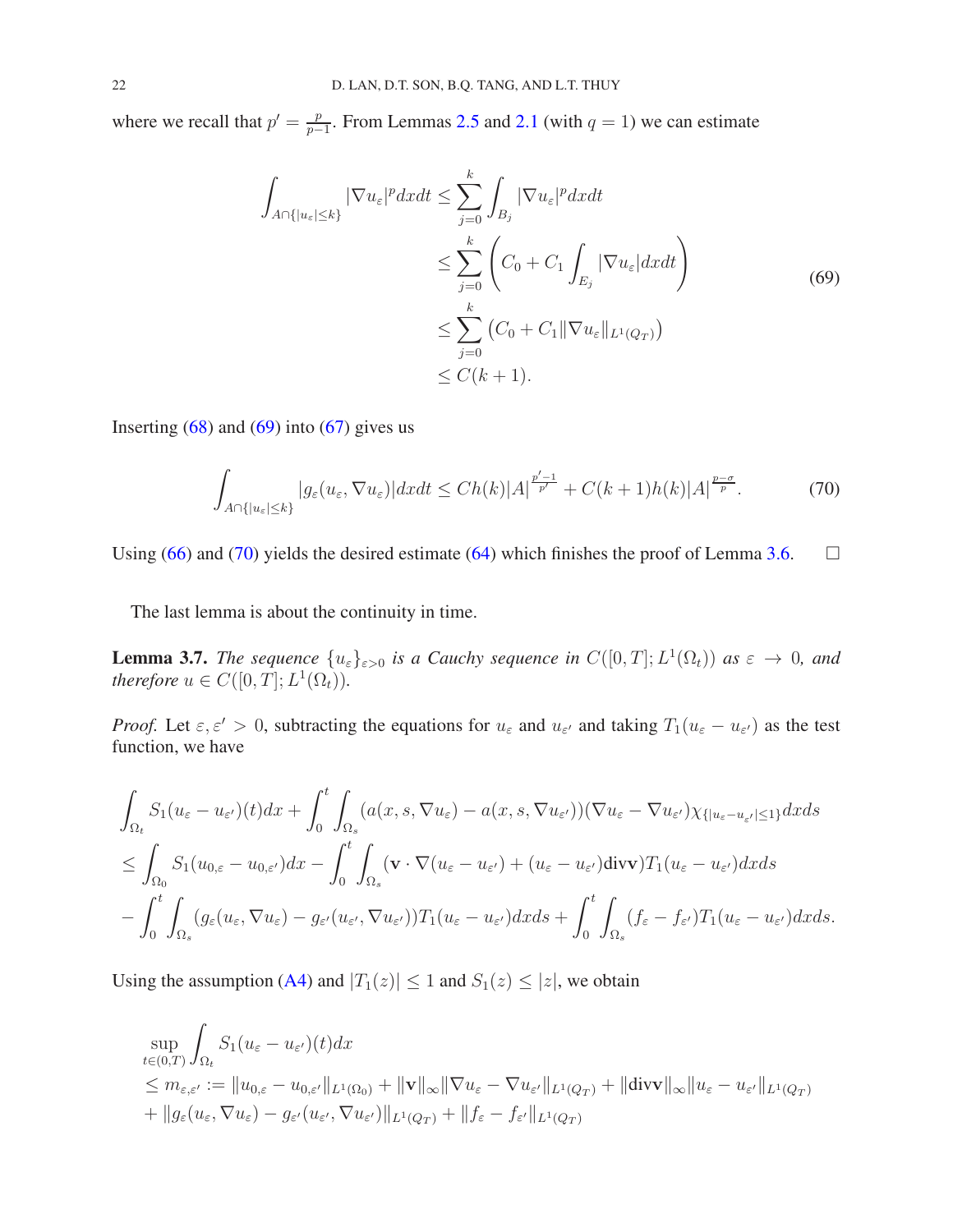where clearly  $\lim_{\varepsilon,\varepsilon'\to 0} m_{\varepsilon,\varepsilon'} = 0$ . Now by using  $|z|\chi_{\{|z|>1\}}/2 \leq S_1(z)\chi_{\{|z|>1\}}$  and  $|z|^2\chi_{\{|z|\leq 1\}}/2 \leq$  $S_1(z)\chi_{\{|z| \leq 1\}}$ , we can estimate

$$
||u_{\varepsilon}(t) - u_{\varepsilon'}(t)||_{L^{1}(\Omega_{t})} \leq \int_{\{|u_{\varepsilon}(t) - u_{\varepsilon'}(t)| \leq 1\}} |u_{\varepsilon}(t) - u_{\varepsilon'}(t)| dx + \int_{\{|u_{\varepsilon}(t) - u_{\varepsilon'}(t)| > 1\}} |u_{\varepsilon}(t) - u_{\varepsilon'}(t)| dx
$$
  

$$
\leq |\Omega_{t}|^{1/2} \left( \int_{\{|u_{\varepsilon}(t) - u_{\varepsilon'}(t)| \leq 1\}} |u_{\varepsilon}(t) - u_{\varepsilon'}(t)|^{2} dx \right)^{1/2} + 2 \int_{\Omega_{t}} S_{1}(u_{\varepsilon} - u_{\varepsilon'})(t) dx
$$
  

$$
\leq |\Omega_{t}|^{1/2} \left( 2 \int_{\Omega_{t}} S_{1}(u_{\varepsilon} - u_{\varepsilon'})(t) dx \right)^{1/2} + 2 \int_{\Omega_{t}} S_{1}(u_{\varepsilon} - u_{\varepsilon'})(t) dx
$$
  

$$
\leq \sqrt{2} |\Omega_{t}|^{1/2} \sqrt{m_{\varepsilon, \varepsilon'}} + 2 m_{\varepsilon, \varepsilon'}.
$$

Hence,

$$
\lim_{\varepsilon,\varepsilon'\to 0}\sup_{t\in(0,T)}\|u_{\varepsilon}(t)-u_{\varepsilon'}(t)\|_{L^1(\Omega_t)}=0.
$$

Therefore,  $\{u_{\varepsilon}\}_{{\varepsilon}>0}$  is a Cauchy sequence in  $C([0,T]; L^1(\Omega_t))$ , and thus  $u \in C([0,T]; L^1(\Omega_t))$ .  $\Box$ 

We are now ready to prove the main theorem of this paper.

*Proof of Theorem [1.1.](#page-3-1)* Let  $\phi \in C([0, T]; W_0^{1, \infty})$  $\mathcal{O}_0^{(1,\infty)}(\Omega_t) \cap C^1((0,T); L^{\infty}(\Omega_t))$  be the test function to the approximate problem. We have

$$
\int_{\Omega_T} u_{\varepsilon}(T)\phi(T)dx - \int_{Q_T} u_{\varepsilon}\partial_t\phi dxdt + \int_{Q_T} a(x, t, \nabla u_{\varepsilon}) \cdot \nabla \phi dxdt \n- \int_{Q_T} u_{\varepsilon} \mathbf{v} \cdot \nabla \phi dxdt + \int_{Q_T} g_{\varepsilon}(u_{\varepsilon}, \nabla u_{\varepsilon})\phi dxdt \n= \int_{\Omega_0} u_{0,\varepsilon}\phi(0)dx + \int_{Q_T} f_{\varepsilon}\phi dxdt.
$$

By applying Lemmas [3.1,](#page-14-2) [3.4,](#page-18-3) [3.6,](#page-20-5) and [3.7,](#page-21-2) and using [\(5\)](#page-4-3), we can pass to the limit as  $\varepsilon \to 0$  in all the terms to obtain that

$$
\int_{\Omega_T} u(T)\phi(T)dx - \int_{Q_T} u\partial_t\phi dxdt + \int_{Q_T} a(x, t, \nabla u) \cdot \nabla \phi dxdt
$$

$$
- \int_{Q_T} u\mathbf{v} \cdot \nabla \phi dxdt + \int_{Q_T} g(u, \nabla u)\phi dxdt
$$

$$
= \int_{\Omega_0} u_0\phi(0)dx + \int_{Q_T} f\phi dxdt
$$

<span id="page-22-0"></span>or in other words, u is a weak solution to [\(1\)](#page-1-4) on  $(0, T)$ . The proof of Theorem [1.1](#page-3-1) is complete.  $\Box$ 

### APPENDIX A. EXISTENCE OF APPROXIMATE SOLUTIONS

This section is devoted to a proof of the global existence of a weak solution to the approximate system [\(7\)](#page-4-0). We follow the ideas in [\[CNO17\]](#page-29-17).

We divide the time interval  $[0; T]$  into  $N \in \mathbb{N}$  smaller intervals  $(t_j, t_{j+1})$  for  $j = 0, ..., N - 1$ and define  $\Delta := \max_j |t_j - t_{j+1}|$ . The points  $t_j$  are chosen so that

- $(1)$   $\cup_{j=0,N-1} \Omega_{t_j} \times [t_j,t_{j+1}) \subset \Omega,$
- (2)  $\Omega_{t_j}$  has smooth boundary for all  $j \in \{0, \dots, N-1\}$ ,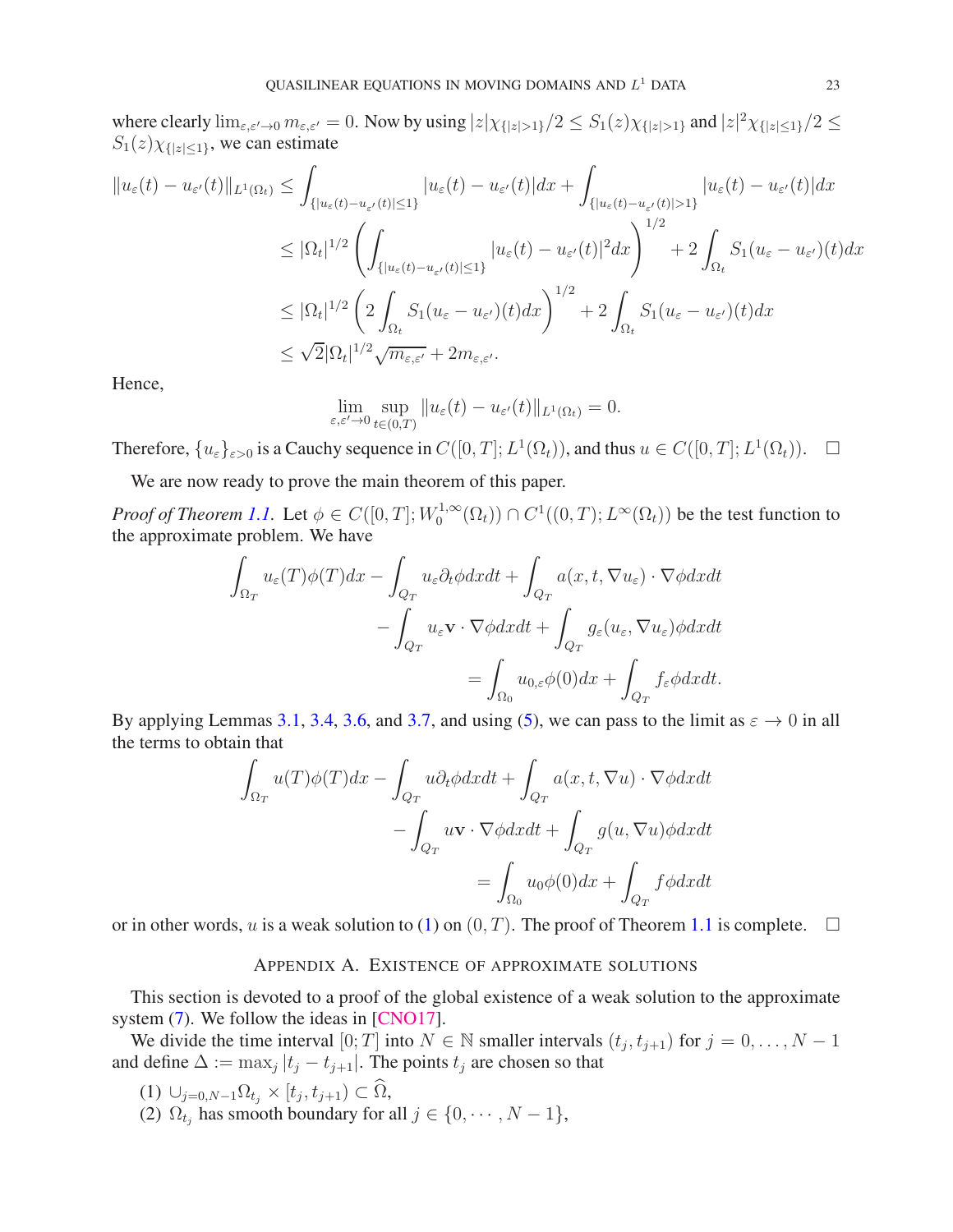- (3) [\(A1\)](#page-1-0)–[\(A4\)](#page-1-1) hold for a.e.  $x \in \Omega_{t_j}$  and for all  $\xi \in \mathbb{R}^d$ ,
- (4)  $t_j$  are Lebesgue points of the map  $[0, T] \ni t \mapsto a(\cdot, t, \cdot) \in L^1(\Omega \times B(0, R))$  for any  $R > 0$ , where  $B(0, R) \subset \mathbb{R}^d$  is the open ball centered at zero with radius R, (5)  $\Delta \to 0$  as  $N \to \infty$ .

We define the extended function  $\hat{f}_{\epsilon} : \hat{Q} \to \mathbb{R}$  as  $\hat{f}_{\epsilon}(x, t) = f_{\epsilon}(x, t)$  if  $(x, t) \in \hat{Q}$  and  $\hat{f}_{\epsilon}(x, t) = 0$ otherwise. Let us denote by  $I_j = [t_j, t_{j+1})$ . For each  $j \in \{0, ..., N-1\}$  we consider the following equation

<span id="page-23-0"></span>
$$
\begin{cases}\n\partial_t w^{(j)} - \text{div}(a(x, t_j, \nabla w^{(j)})) + \text{div}(w^{(j)}\mathbf{v}) + g_{\varepsilon}(w^{(j)}, \nabla w^{(j)}) = \hat{f}_{\varepsilon}, & x \in \Omega_{t_j}, \ t \in I_j, \\
w^{(j)}(x, t) = 0, & x \in \partial\Omega_{t_j}, t \in I_j, \\
w^{(j)}(x, t_j) = \begin{cases}\n\lim_{t \to t_j^{-}} w^{(j-1)}(\zeta_{t_j - t_{j-1}}(x), t), & x \in \Omega_{t_j} \cap \Omega_{t_{j-1}}, \\
0 & x \in \Omega_{t_j} \setminus \Omega_{t_{j-1}}.\n\end{cases} (71)\n\end{cases}
$$

If  $t_0 = 0$  then we let  $w^{(0)}(x, 0) = u_{0,\varepsilon}(x)$ . Note that we have the semigroup property  $\zeta_{t+s} = \zeta_t \circ \zeta_s$ and the domains  $\Omega_{t_j} = \zeta_{t_j-t_{j-1}}^{-1}(\Omega_{t_{j-1}})$  for  $j = \overline{0, N-1}$ .

For any fixed  $j \in \{0, \dots, N-1\}$ , by classical results, see e.g. [\[Lio69\]](#page-29-24), one obtains the existence of a solution  $w^{(j)} \in L^1(\Omega_{t_j} \times I_j) \cap L^p(I_j; W_0^{1,p})$  $(L_0^{1,p}(\Omega_{t_j}))$  with  $\partial_t w^{(j)} \in L^{p'}(I_j; W^{-1,p'}(\Omega_{t_j}))$  of [\(71\)](#page-23-0). Moreover,  $w^{(j)} \in C(I_j; L^1(\Omega_{t_j}))$ . Denote by

$$
\Omega^{\Delta} := \{ (x, t) : x \in \Omega_{t_j}, t \in I_j, j = 0, \cdots, N - 1 \} = \bigcup_{j = 0, \cdots, N - 1} \Omega_{t_j} \times I_j.
$$

From [\[CNO17,](#page-29-17) Lemma 3.4], we know that as  $\Delta \to 0$ ,  $\Omega^{\Delta}$  converges to  $Q_T$  in Hausdorff sense, and as a consequence  $\chi_{\Omega}$  converges strongly to  $\chi_{Q_T}$  in  $L^s(Q)$  for all  $s < \infty$ . We now glue the solutions  $w^{(j)}(x,t)$  of [\(71\)](#page-23-0) together and define the approximate solutions

$$
w^{\Delta}: \widehat{Q} \to \mathbb{R} \quad \text{with} \quad w^{\Delta}(x,t) = \sum_{j=0}^{N-1} \chi_{I_j}(t) \chi_{\Omega_{t_j}}(x) w^{(j)}(x,t)
$$

for  $(x, t) \in Q$ . The function  $w^{(j)}(x, t) \chi_{\Omega_{t_j}}(x)$  in the formulae above is the function which coincides with  $w^{(j)}(x,t)$  in  $\Omega_{t_j}$  and is equal to zero outside  $\Omega_{t_j}$ , that means  $w^{\Delta} \equiv 0$  in  $\hat{Q} \backslash \Omega^{\Delta}$ .

In the sequel, we prove some *a priori* estimates of  $w^{\Delta}$  which are independent of  $\Delta$ , thus allowing us to pass to the limit  $\Delta \to 0$ . In conclusion we have  $w^{\Delta} \to v$  where v is a solution to [\(7\)](#page-4-0). We are ready to give a proof of Theorem [2.1.](#page-5-3)

*Proof of Theorem [2.1.](#page-5-3)* The proof follows the ideas of [\[CNO17\]](#page-29-17), so we only sketch some main steps here. For simplicity we set

$$
G_{\varepsilon}(u,\nabla u) = \text{div}(u\mathbf{v}) + g_{\varepsilon}(u,\nabla u).
$$

# Step 1: Establishing a priori estimates of  $w^\Delta$ .

First, we will prove  $w^{\Delta} \in L^{\infty}(\Omega^{\Delta})$  for any  $t > 0$ . It is enough to prove the estimate in  $\Omega_0 \times (0, t_1)$ .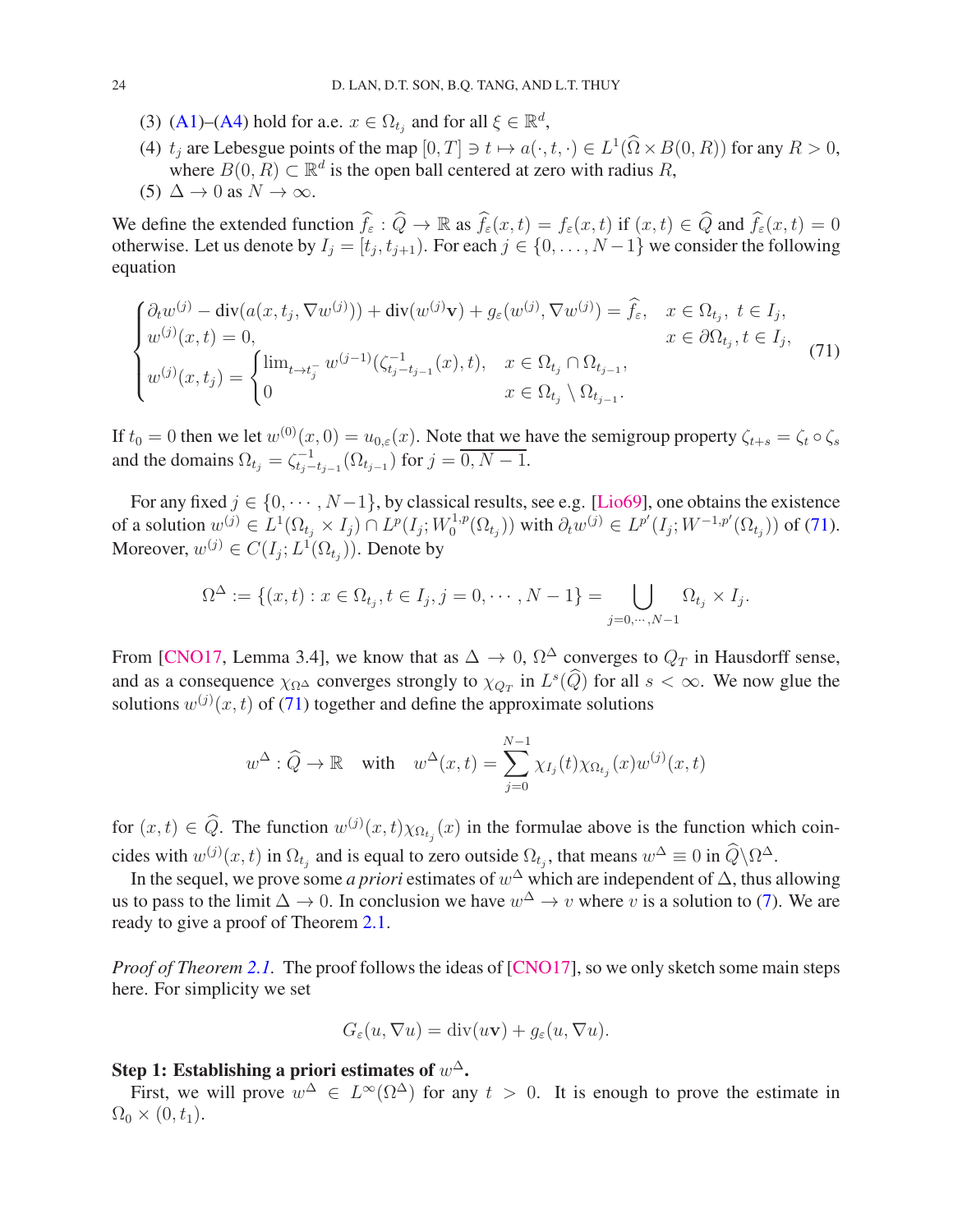Let  $k \ge 2$  be arbitrary. By choosing  $|w^{\Delta}|^{k-2}w^{\Delta}$  as a test function of [\(7\)](#page-4-0), we have

<span id="page-24-0"></span>
$$
\frac{d}{dt} \int_{\Omega_0} |w^{\Delta}|^k dx + k(k-1) \int_{\Omega_0} a(x, 0, \nabla w^{\Delta}) \cdot \nabla w^{\Delta} |w^{\Delta}|^{k-2} dx
$$
\n
$$
= -k \int_{\Omega_0} G_{\varepsilon}(w^{\Delta}, \nabla w^{\Delta}) |w^{\Delta}|^{k-2} w^{\Delta} dx + k \int_{\Omega_0} f_{\varepsilon} |w^{\Delta}|^{k-2} w^{\Delta} dx. \tag{72}
$$

From  $(A3)$ , equation  $(72)$  becomes

$$
\frac{d}{dt} \int_{\Omega_0} |w^{\Delta}|^k dx + k(k-1)\alpha \left(\frac{p}{p+k-2}\right)^p \int_{\Omega_0} |\nabla(w^{\Delta})^{\frac{k+p-2}{p}}|^p dx
$$
  

$$
\leq k \int_{\Omega_0} |G_{\varepsilon}(w^{\Delta}, \nabla w^{\Delta})| |w^{\Delta}|^{k-1} dx + k \int_{\Omega_0} |f_{\varepsilon}| |w^{\Delta}|^{k-1} dx.
$$

By integrating the inequality above from 0 to  $t_1$  we have

$$
\int_{\Omega_0} |w^{\Delta}(t)|^k dx \le \int_{\Omega_0} |u_{0,\varepsilon}|^k dx + k \int_0^{t_1} \int_{\Omega_0} (|G_{\varepsilon}| + |f_{\varepsilon}|) |w^{\Delta}|^{k-1} dx dt.
$$

Fix  $\xi > t_1$ . By using Hölder and Young inequalities, we have

$$
(1-t_1\xi^{-\frac{k}{k-1}})\sup_{t\in(0,t_1)}\int_{\Omega_0}|w^{\Delta}(t)|^kdx+\xi^{-\frac{k}{k-1}}\int_0^{t_1}\int_{\Omega_0}|w^{\Delta}(t)|^kdxdt
$$
  
\n
$$
\leq \sup_{t\in(0,t_1)}\int_{\Omega_0}|w^{\Delta}(t)|^kdx\leq \int_{\Omega_0}|u_{0,\varepsilon}|^kdx+k\int_0^{t_1}\int_{\Omega_0}(|G_{\varepsilon}|+|f_{\varepsilon}|)|w^{\Delta}|^{k-1}dxdt.
$$
  
\n
$$
\leq \int_{\Omega_0}|u_{0,\varepsilon}|^kdx+\xi^k\int_0^{t_1}\int_{\Omega_0}(|G_{\varepsilon}|+|f_{\varepsilon}|)^kdxdt+\xi^{-\frac{k}{k-1}}\int_0^{t_1}\int_{\Omega_0}|w^{\Delta}(t)|^kdxdt.
$$

Hence

$$
\left(1-t_1\xi^{-\frac{k}{k-1}}\right)^{1/k}\sup_{t\in(0,t_1)}\left(\int_{\Omega_0}|w^{\Delta}(t)|^kdx\right)^{1/k}\leq \left(\int_{\Omega_0}|u_{0,\varepsilon}|^kdx+\xi^k\int_0^{t_1}\int_{\Omega_0}(|G_{\varepsilon}|+|f_{\varepsilon}|)^kdxdt\right)^{1/k}.
$$

Letting  $k \to \infty$ , we obtain

$$
||w^{\Delta}(t)||_{L^{\infty}(\Omega_0)} \le ||u_{0,\varepsilon}||_{L^{\infty}(\Omega_0)} + \xi(||G_{\varepsilon}||_{L^{\infty}(0,t_1;\Omega_0)} + ||f_{\varepsilon}||_{L^{\infty}(0,t_1;\Omega_0)}), \forall \xi > t_1.
$$

Second, by using the same arguments in [\[CNO17,](#page-29-17) Lemma 3.6 and 3.9], we obtain two results respectively, for precisely there is some constant  $C > 0$  depending only on  $Q_T$  such that

$$
\sum_{j=0}^{N-1} \int_{t_j}^{t_{j+1}} \int_{\Omega_{t_j}} |\nabla w^{\Delta}|^p dx \le C,
$$

and let  $0 < j \leq N$  be fixed, then

$$
w_t^{(j)} \chi_{\Omega_{t_j}} \in L^{p'}(I_j; W^{-1,p'}(\Omega_{t_j})).
$$
\n(73)

Step 2: Passing to the limits. From the above estimates, and recalling that  $w^{\Delta} \equiv 0$  in  $\hat{Q} \backslash \Omega^{\Delta}$ , we will show that there exists a subsequence of  $\{w^{\Delta}\}_N$ , also denoted by  $\{w^{\Delta}\}_N$ , such that

(i)  $w^{\Delta} \rightharpoonup v$  in  $L^p(0,T;W^{1,p}(\Omega)) \cap L^{\infty}(Q)$ , (ii)  $a(x, t, \nabla w^{\Delta}) \rightharpoonup a(x, t, \nabla v)$  in  $L^{p'}(\widehat{Q})$ , (iii)  $G_{\varepsilon}(w^{\Delta}, \nabla w^{\Delta}) \rightharpoonup G_{\varepsilon}(v, \nabla v)$  in  $L^{p'}(\widehat{Q}),$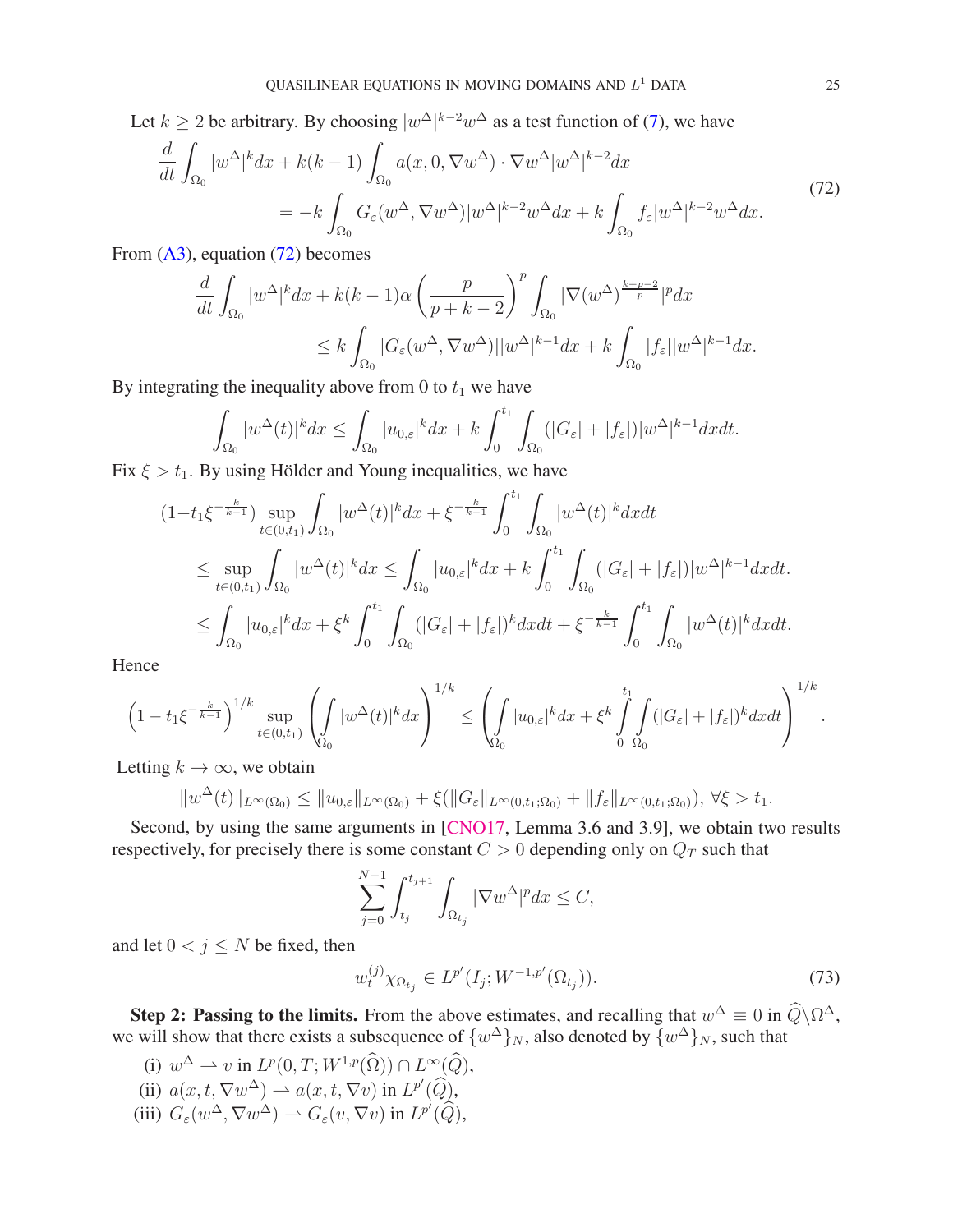where  $a(x, t, \nabla w^{\Delta}) := \sum_{k=0}^{N-1}$  $\sum_{j=0} \chi_{[t_j,t_{j+1})}(t) a(x,t_j,\nabla w^{(j)}) \chi_{\Omega_{t_j}}(x)$ . The limit (i) is straightforward.

The limits (ii) and (iii) are proved in the following.

• Proof of the limit (ii). We only give the main ideas while refer the reader to [\[CNO17,](#page-29-17) Lemma 3.10 and 4.7] for more details.

At first, we show that  $\{w^{\Delta}|_C\}_{\Delta>0}$  is precompact in  $L^1(C)$  where  $C = (s_1, s_2) \times K$  is an open cylinder contained in  $Q_T$  with  $0 \le s_1 \le s_2 \le T$  such that  $\overline{C} \subset Q_T$ . Since  $\Omega^{\Delta} \to Q_T$ , we can choose N large enough such that  $\overline{C} \subset \Omega^{\Delta}$ . Moreover, if  $(s_1, s_2) \cap I_j \neq \emptyset$  then  $K \subset \Omega_{t_j}$ . Therefore,

$$
w^{\Delta}|_{C}(x,t) = \sum_{j=0}^{N-1} (\chi_{I_j}(t)\chi_{\Omega_{t_j}}(x)w^{(j)}(x,t))|_{C}.
$$

It follows that  $\{w^{\Delta}|_C\}$  is bounded in  $L^p(s_1, s_2; W^{1,p}(K))$ . We will now show

<span id="page-25-2"></span>
$$
\int_{s_1}^{s_2 - h} \|w^{\Delta}(t + h) - w^{\Delta}(t)\|_{W^{-1, p'}(K)} dt \to 0, \quad \text{as } h \to 0^+ \tag{74}
$$

uniformly in N. For  $z \in W_0^{1,p}$  $\sum_{0}^{1,p}(K)$  we can use zero extension to have  $z \in W_0^{1,p}$  $\mathcal{O}^{1,p}(\Omega_{t_j})$  and  $||z||_{W_0^{1,p}(K)} = ||z||_{W_0^{1,p}(\Omega_{t_j})}$  thanks to  $\overline{K} \subset \Omega_{t_j}$ . Thus we can estimate for  $t \in I_j^h \cap (s_1,s_2-h)$ with  $I_j^h := [t_j, t_{j+1} - h)$ 

<span id="page-25-0"></span>
$$
\int_{I_j^h \cap (s_1, s_2 - h)} \left| \int_K (w^\Delta(t + h) - w^\Delta(t)) \cdot z dx \right| dt
$$
\n
$$
\leq \int_{I_j^h \cap (s_1, s_2 - h)} \int_t^{t + h} \int_K |w_t^{(j)} \cdot z| dx ds dt
$$
\n
$$
\leq h^{1/p} |I_j| \|w_t^{(j)}\|_{L^{p'}(I_j; W^{-1, p'}(\Omega_{t_j}))} \|z\|_{W_0^{1, p}(K)}.
$$
\n(75)

<span id="page-25-1"></span>For 
$$
t \in (I_j \setminus I_j^h) \cap (s_1, s_2 - h)
$$
,  
\n
$$
\int_{(I_j \setminus I_j^h) \cap (s_1, s_2 - h)} \left| \int_K (w^{\Delta}(t + h) - w^{\Delta}(t)) \cdot z dx \right| dt
$$
\n
$$
\leq \int_{(I_j \setminus I_j^h) \cap (s_1, s_2 - h)} \left( \|w^{(j+1)}(t + h)\|_{W^{-1,p'}(\Omega_{t_{j+1}})} + \|w^{(j)}(t)\|_{W^{-1,p'}(\Omega_{t_j})} \right) \|z\|_{W_0^{1,p}(K)} dt \quad (76)
$$
\n
$$
\leq h \left( \|w^{(j+1)}\|_{C(I_j; W^{-1,p'}(\Omega_{t_{j+1}}))} + \|w^{(j)}\|_{C(I_j; W^{-1,p'}(\Omega_{t_j}))} \right) \|z\|_{W_0^{1,p}(K)}.
$$

From  $(75)$  and  $(76)$  we can write

$$
\int_{s_1}^{s_2 - h} \|w^{\Delta}(t+h) - w^{\Delta}(t)\|_{W^{-1,p'}(K)} dt
$$
  
= 
$$
\sum_{j=0}^{N-1} \int_{I_j \cap (s_1, s_2 - h)} \|w^{\Delta}(t+h) - w^{\Delta}(t)\|_{W^{-1,p'}(K)} dt
$$

to obtain the desired limit [\(74\)](#page-25-2). By using [\[Sim86,](#page-29-25) Theorem 5],  $\{w^{\Delta}|_C\}_{\Delta>0}$  is relatively compact in  $L^1(C)$ . For any compact subset of  $Q_T$ , it can be covered by a finite number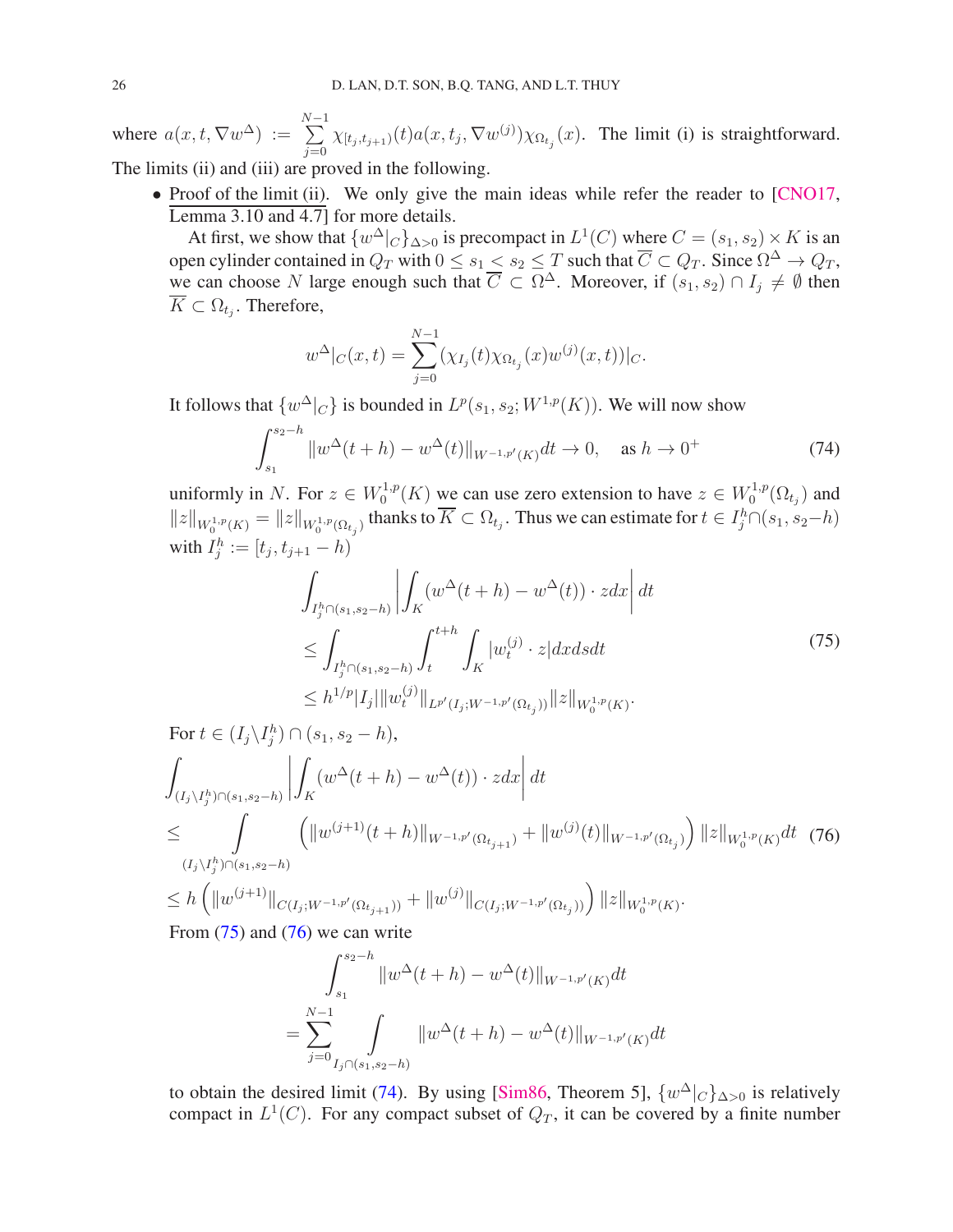of open cylinders, then by applying a diagonal procedure, we deduce that the sequence  $\{w^{\Delta}\}_{{\Delta}>0}$  is relatively compact in  $L^1_{loc}(Q_T)$ . Together with the uniform bound of  $w^{\Delta}$  in  $L^{\infty}(\Omega^{\Delta})$  and  $w^{\Delta} \equiv 0$  in  $\widehat{Q} \backslash \Omega^{\Delta}$ , we obtain the following lemma.

**Lemma A.1.** *There exists a subsequence of*  $\{w^{\Delta}\}_{\Delta>0}$  *which converges strongly in*  $L^1(\tilde{Q})$ *.* 

It's clear that  $a(x, t, \nabla w^{\Delta}) \to \overline{a}$  in  $L^{p'}(\widehat{Q})$  for some  $\overline{a}$ . Moreover, we have the following result.

**Lemma A.2.** *Let*  $\phi$  *be smooth and such that supp* $\phi \subset \Omega^{\Delta} \cap ([0, T] \times \mathbb{R}^d)$ *. Then* 

$$
\limsup_{N \to \infty} \int_0^T \int_{\Omega_t^{\Delta}} a(x, t, \nabla w^{\Delta}) \cdot \nabla w^{\Delta} \phi dx dt \le \int_0^T \int_{\Omega_t} \overline{a} \cdot \nabla w \phi dx dt
$$

*where*  $\Omega_t^{\Delta} = \Omega_{t_j}$  *if*  $t \in [t_j, t_{j+1})$ *,*  $j = 0, ..., N - 1$ *.* 

Then, we can now use the same arguments as in [\[CNO17,](#page-29-17) Lemma 4.8] to obtain

$$
\overline{a}(x,t,\nabla v) = a(x,t,\nabla v)
$$
 a.e. in  $Q_T$ ,

hence (ii).

• Proof of limit (iii). From the boundedness of  $G_{\varepsilon}$ , we have

$$
G_{\varepsilon}(w^{\Delta},\nabla w^{\Delta}) \rightharpoonup \overline{g} \quad \text{in} \quad L^{p'}(\widehat{Q}).
$$

It remains to prove  $\overline{g} = G_{\varepsilon}(v, \nabla v)$  a.e. in  $Q_T$ . Since  $G_{\varepsilon}$  is a continuous function with respect to w and  $\nabla w$ , by classical results (see e.g. [\[Lio69\]](#page-29-24)), the sequence  $G_{\varepsilon}(w^{\Delta}, \nabla w^{\Delta}) \to$  $G_{\varepsilon}(v, \nabla v)$  in  $L^1(Q)$  if we show that the sequence  $\{\nabla w^{\Delta}\}\)$  converges to  $\nabla v$  a.e. as  $\Delta \to 0$ . This property is obtained as we show that  $\{\nabla w^{\Delta}\}\)$  is a Cauchy sequence in measure, see [\[Edw65\]](#page-29-26), i.e. for all  $\mu > 0$ 

<span id="page-26-0"></span>
$$
\text{meas}\{(x,t)\in\widehat{Q}:|\nabla w^{\Delta}-\nabla w^{\Delta'}|\geq\mu\}\to 0,\quad\text{as }\Delta,\Delta'\to 0. \tag{77}
$$

Let us denote by A the subset of  $\widehat{Q}$  involved in [\(77\)](#page-26-0). Let  $k > 0$  and  $\eta > 0$ , we have

$$
\mathcal{A}\subset\mathcal{A}_1\cup\mathcal{A}_2\cup\mathcal{A}_3\cup\mathcal{A}_4,
$$

where

$$
\mathcal{A}_1 = \{ |\nabla w^{\Delta}| \ge k \},
$$
  
\n
$$
\mathcal{A}_2 = \{ |\nabla w^{\Delta'}| \ge k \},
$$
  
\n
$$
\mathcal{A}_3 = \{ |w^{\Delta} - w^{\Delta'}| \ge \eta \},
$$
  
\n
$$
\mathcal{A}_4 = \{ |\nabla w^{\Delta} - \nabla w^{\Delta'}| \ge \mu, |\nabla w^{\Delta}| \le k, |\nabla w^{\Delta'}| \le k, |w^{\Delta} - w^{\Delta'}| \le \eta \}.
$$

By repeating the arguments in Lemma [3.3](#page-16-5) we have [\(77\)](#page-26-0).

### Step 3: Recovery initial conditions.

We refer the reader to [\[CNO17,](#page-29-17) Proposition 4.9] for a proof that v in **Step 2** is a weak solution of problem [\(7\)](#page-4-0) and furthermore,  $v(t) \rightarrow u_{0,\varepsilon}$  a.e. as  $t \rightarrow 0$ .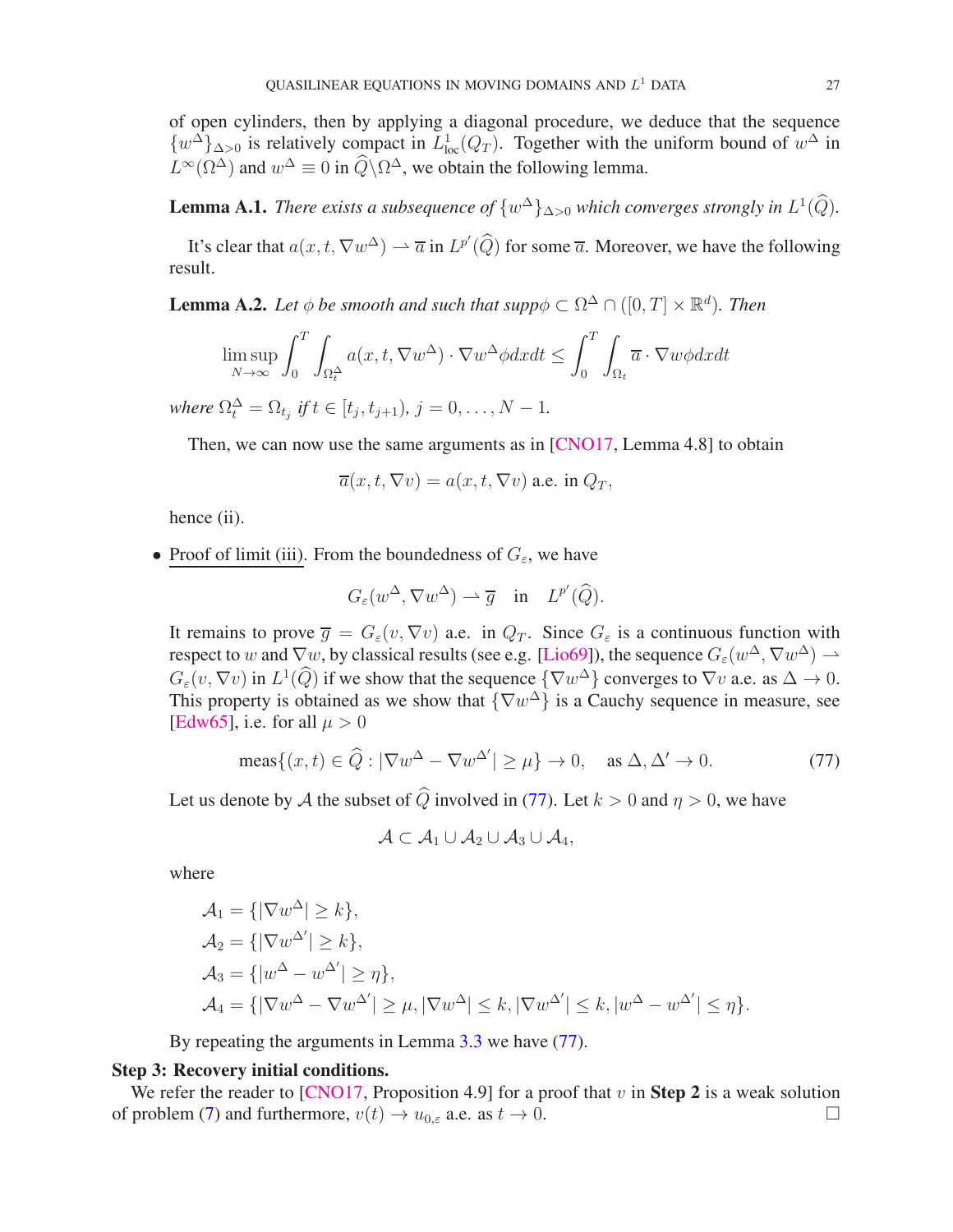### APPENDIX B. AN AUBIN-LIONS LEMMA IN MOVING DOMAINS

<span id="page-27-0"></span>This appendix provides a proof of the Aubin-Lions lemma in Lemma [3.2.](#page-14-4) We follow the ideas from [\[Mou16\]](#page-29-21). For any  $\delta > 0$ , we write  $\Omega_t^{\delta} = \{x \in \Omega_t : d(x, \partial \Omega_t) > \delta\}$  and

$$
Q_T^{\delta} = \bigcup_{t \in (0,T)} \Omega_t^{\delta} \times \{t\}.
$$

Let  $\varphi : \mathbb{R}^d \to \mathbb{R}$  be a  $C_c^{\infty}$  function such that

- $\varphi$  is radially symmetric;
- supp $(\varphi) \subset B(0,1);$
- $\int_{\mathbb{R}^d} \varphi(x) dx = 1.$

We define the scaled mollifier as  $\varphi^{\varepsilon}(x) = \varepsilon^{-d} \varphi(x/\varepsilon)$  and for any distribution  $g \in \mathcal{D}'(Q_T)$  we have the convolution

$$
(g(\cdot,t)*\varphi^{\varepsilon})(x) = \int_{\Omega_t} g(t,x-y)\varphi^{\varepsilon}(y)dy = \int_{\mathbb{R}^d} g(x-y,t)\varphi^{\varepsilon}(y)dy
$$

defined on  $\Omega_t^{\varepsilon}$ , and consequently on  $\Omega_t^{\delta}$  for all  $\delta < \varepsilon$  by trivial extension.

<span id="page-27-2"></span>**Lemma B.1.** *Let*  $\delta > 0$ *. If*  $\{\nabla u_n\}$  *is bounded in*  $L^p(Q_T)$  *for some*  $p \geq 1$ *, then* 

<span id="page-27-1"></span>
$$
\lim_{\varepsilon \to 0} \sup_{n \ge 1} \| u_n * \varphi^{\varepsilon} - u_n \|_{L^p(Q_T^{\delta})} = 0.
$$
\n(78)

*Proof.* By definition and the fact that  $\int_{\mathbb{R}^d} \varphi^{\varepsilon}(y) dy = 1$  we have

$$
\begin{aligned} |(u_n * \varphi^{\varepsilon})(x,t) - u_n(x,t)| &\leq \int_{\mathbb{R}^d} |u_n(x-y,t) - u_n(x,t)||\varphi^{\varepsilon}(y)|dy \\ &\leq \int_{\mathbb{R}^d} |y| |\nabla u_n(s(x-y) + (1-s)x,t)||\varphi^{\varepsilon}(y)|dy \\ &= \int_{|y| \leq \varepsilon} |y| |\nabla u_n(s(x-y) + (1-s)x,t)||\varphi^{\varepsilon}(y)|dy. \end{aligned}
$$

Integrating the above inequality over  $Q_T^{\delta}$  and using the fact that  $\{\nabla u_n\}$  is bounded in  $L^p(Q_T)$ , we get

$$
\sup_{n\geq 1} \|u_n*\varphi^\varepsilon-u_n\|_{L^p(Q_T^\delta)}\leq C\int_{Q_T}\int_{|y|\leq \varepsilon}|y||\varphi^\varepsilon(y)|dydxdt,
$$

and consequently [\(78\)](#page-27-1) as  $\varepsilon \to 0$ .

<span id="page-27-3"></span>Lemma B.2 (A local compactness lemma). *Assume all the conditions in Lemma [3.2](#page-14-4) are fulfilled. Then there exists*  $\delta_0 > 0$  *small enough such that for any*  $\delta \leq \delta_0$ ,  $\{u_n\}$  *is precompact in*  $L^s(Q_T^{\delta})$  *for all*  $1 \leq s < p$ *.*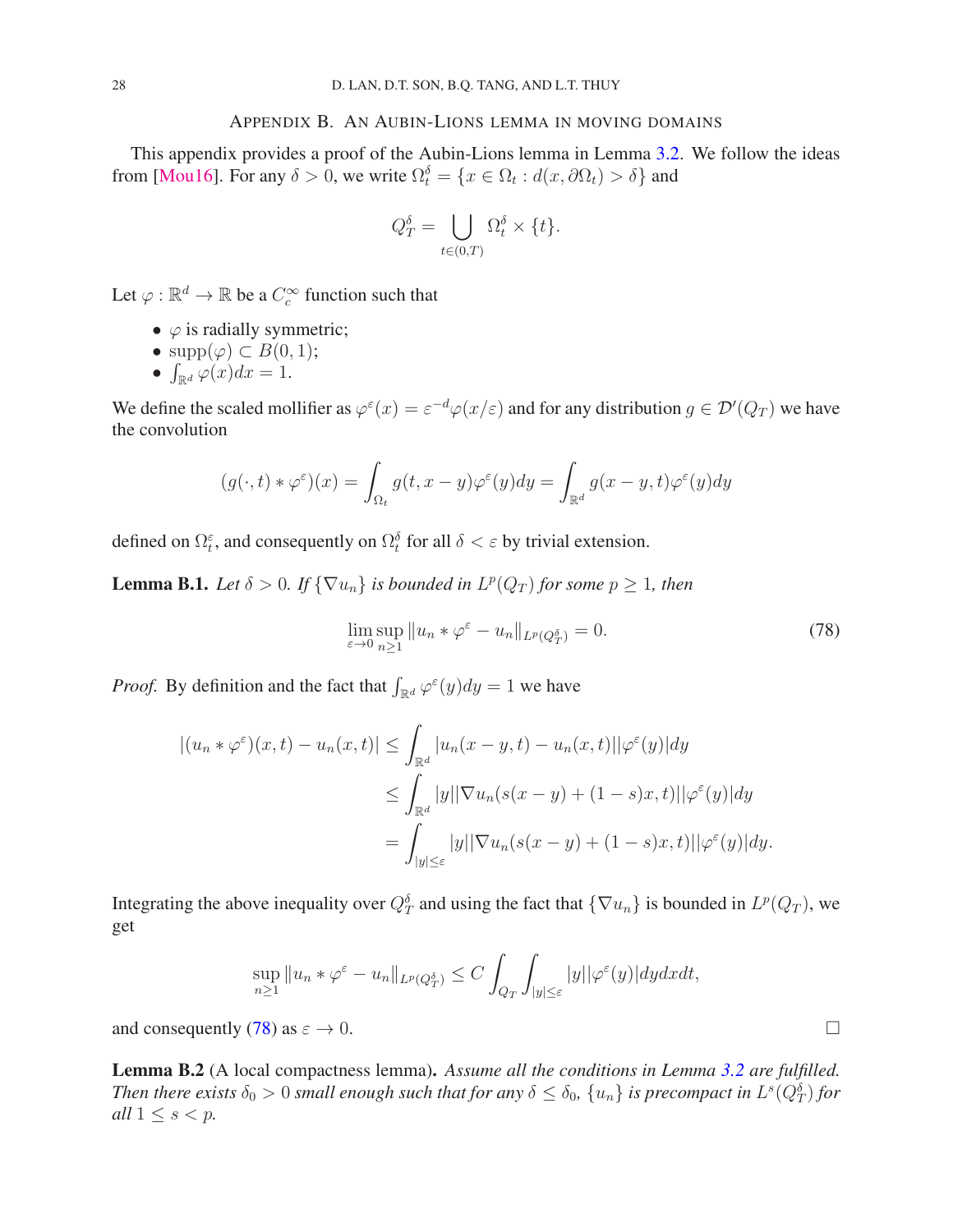*Proof.* We first prove that for any fixed  $\varepsilon < \delta_0$ , the sequence  $\{u_n * \varphi^{\varepsilon}\}\_n$  is precompact in  $L^1(Q_T^{\delta})$ . Indeed, using the condition [\(48\)](#page-14-3), and the fact that  $\varphi^{\epsilon}$  is radially symmetric we have

$$
\left| \int_{Q_T} \psi \partial_t (u_n * \varphi^{\varepsilon}) dx dt \right| = \left| \int_{Q_T} (\psi * \varphi^{\varepsilon}) \partial_t u_n dx dt \right|
$$
  
\n
$$
\leq C \sup_{t \in (0,T)} \|\psi * \varphi^{\varepsilon}\|_{H^m(\Omega_t)}
$$
  
\n
$$
\leq C_{\varepsilon} \sup_{t \in (0,T)} \|\psi\|_{L^{\infty}(\Omega_t)}
$$
  
\n
$$
\leq C_{\varepsilon} \|\psi\|_{L^{\infty}(Q_T)}.
$$

By duality, we get that  $\{\partial_t(u_n * \varphi^{\varepsilon})\}_n$  is bounded in  $L^1(Q_T^{\delta})$ . From the assumption of  $u_n$ , we obtain that  $\{u_n * \varphi^\varepsilon\}_n$  and  $\{\nabla(u_n * \varphi^\varepsilon)\}_n$  are bounded in  $L^1(Q_T^{\delta})$ . Therefore we have  $\{u_n * \varphi^\varepsilon\}_n$ is bounded in  $W^{1,1}(Q_T^{\delta})$ , and thus, by the compact embedding  $W^{1,1}(Q_T^{\delta}) \hookrightarrow L^1(Q_T^{\delta})$  we get that  $\{u_n * \varphi^{\varepsilon}\}\}\$ n is a Cauchy sequence in  $L^1(Q_T^{\delta})$ .

By applying estimate [\(78\)](#page-27-1) in Lemma [B.1](#page-27-2) and by writing

$$
||u_n - u_m||_{L^1(Q_T^{\delta})}
$$
  
\n
$$
\leq ||u_n - u_n * \varphi^{\varepsilon}||_{L^1(Q_T^{\delta})} + ||u_n * \varphi^{\varepsilon} - u_m * \varphi^{\varepsilon}||_{L^1(Q_T^{\delta})} + ||u_m * \varphi^{\varepsilon} - u_m||_{L^1(Q_T^{\delta})}
$$

we obtain that  $\{u_n\}_n$  is precompact in  $L^1(Q_T^{\delta})$ . Using the boundedness of  $\{u_n\}_n$  in  $L^p(Q_T^{\delta})$  and interpolation we obtain the precompactness of  $\{u_n\}_n$  in  $L^s(Q_T^{\delta})$  for all  $1 \leq s < p$ .

We will also use the following result from [\[Mou16\]](#page-29-21).

<span id="page-28-3"></span>**Lemma B.3.** [\[Mou16,](#page-29-21) Proposition 8] *If*  $\{u_n\}_n$  *and*  $\{\nabla u_n\}_n$  *are bounded in*  $L^p(Q_T)$  *and*  $\{u_n\}_n$  *is precompact in*  $L^p(Q_T^{\delta})$  *for all*  $\delta < \delta_0$ , then  $\{u_n\}_n$  is precompact in  $L^p(Q_T)$ .

We have all the ingredients to prove Lemma [3.2.](#page-14-4)

*Proof of Lemma* [3.2.](#page-14-4) The proof follows directly from Lemmas [B.2](#page-27-3) and [B.3](#page-28-3) above.

Acknowledgements: We would like to thank the referees for their helpful and constructive comments, which help to improve the presentation of this paper.

This research is funded by Thuyloi University Foundation for Science and Technology under grant number TLU.STF.19-04.

The third author is supported by the International Research Training Group IGDK 1754 "Optimization and Numerical Analysis for Partial Differential Equations with Nonsmooth Structures", funded by the German Research Council (DFG) project number 188264188/GRK1754 and the Austrian Science Fund (FWF) under grant number W 1244-N18. This work is partially supported by NAWI Graz.

#### **REFERENCES**

- <span id="page-28-0"></span>[ADLBO02] F Andreu, S Segura De Leon, L Boccardo, and L Orsina. Existence results for l1 data of some quasilinear parabolic problems with a quadratic gradient term and source. *Mathematical Models and Methods in Applied Sciences*, 12(01):1–16, 2002.
- <span id="page-28-1"></span>[AES15] Amal Alphonse, Charles M Elliott, and Björn Stinner. An abstract framework for parabolic pdes on evolving spaces. *Portugaliae Mathematica*, 1:1–46, 2015.
- <span id="page-28-2"></span>[AET18] Amal Alphonse, Charles M Elliott, and Joana Terra. A coupled ligand-receptor bulk-surface system on a moving domain: Well posedness, regularity, and convergence to equilibrium. *SIAM Journal on Mathematical Analysis*, 50(2):1544–1592, 2018.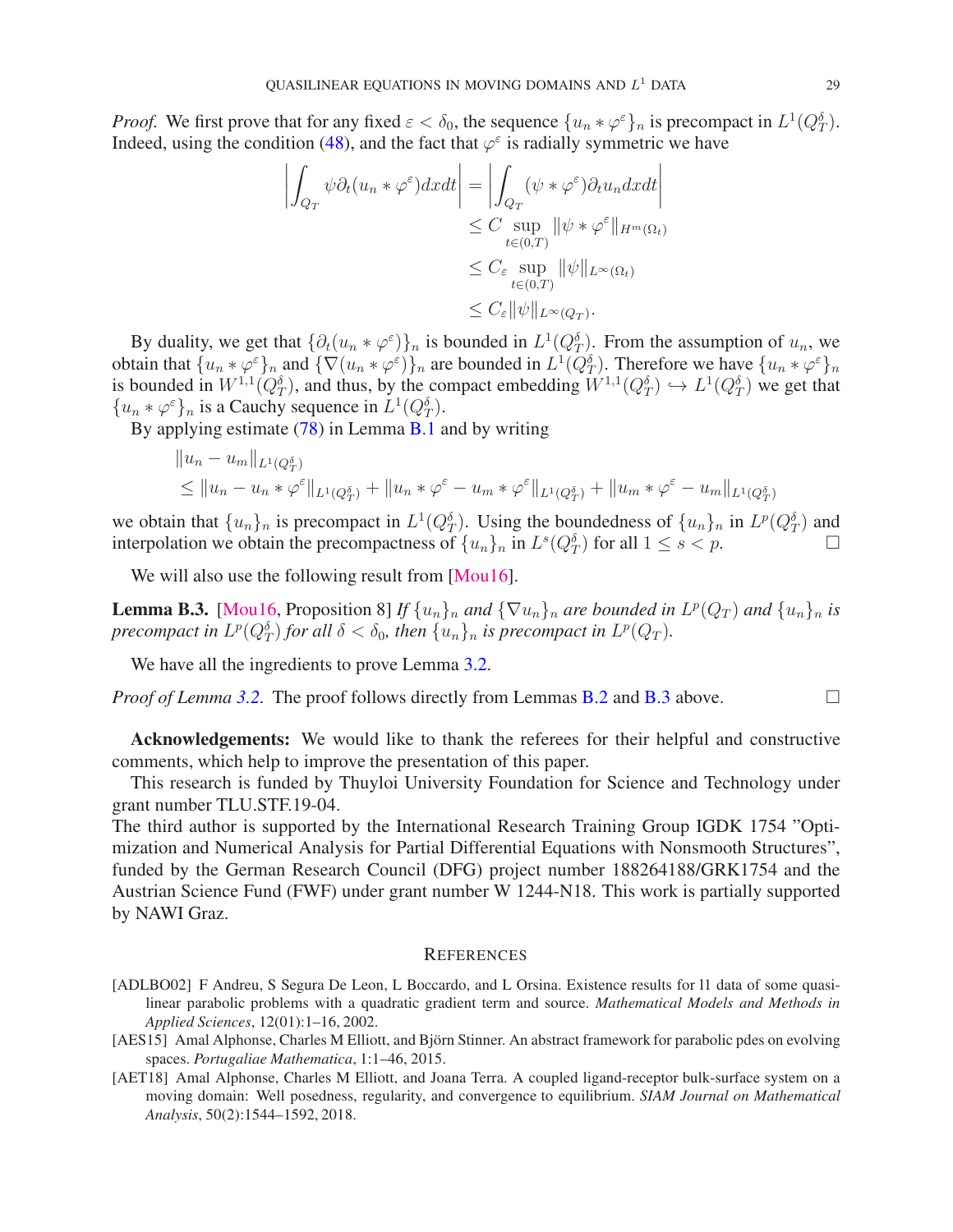- <span id="page-29-12"></span>[BDGO97] Lucio Boccardo, Andrea Dall'Aglio, Thierry Gallouët, and Luigi Orsina. Nonlinear parabolic equations with measure data. *Journal of Functional Analysis*, 147(1):237–258, 1997.
- <span id="page-29-18"></span>[BDSS18] Verena Bögelein, Frank Duzaar, Christoph Scheven, and Thomas Singer. Existence of variational solutions in noncylindrical domains. *SIAM Journal on Mathematical Analysis*, 50(3):3007–3057, 2018.
- <span id="page-29-0"></span>[BEM11] R. Barreira, C.M. Elliott, and A. Madzvamuse. The surface finite element method for pattern formation on evolving biological surfaces. *Journal of Mathematical Biology*, 63(6):1095–1119, 2011.
- <span id="page-29-11"></span>[BG89] Lucio Boccardo and Thierry Gallouët. Non-linear elliptic and parabolic equations involving measure data. *Journal of Functional Analysis*, 87(1):149–169, 1989.
- <span id="page-29-13"></span>[Bla93] Dominique Blanchard. Truncations and monotonicity methods for parabolic equations. *Nonlinear Analysis: Theory, Methods & Applications*, 21(10):725–743, 1993.
- <span id="page-29-15"></span>[BM97] Dominique Blanchard and François Murat. Renormalised solutions of nonlinear parabolic problems with L <sup>1</sup> data: existence and uniqueness. *Proceedings of the Royal Society of Edinburgh Section A: Mathematics*, 127(6):1137–1152, 1997.
- <span id="page-29-16"></span>[BS05] Mostafa Bendahmane and Mazen Saad. Entropy solution for anisotropic reaction-diffusion-advection systems with  $L^1$  data. *Revista Matemática Complutense*, 18(1):49–67, 2005.
- <span id="page-29-5"></span>[CMEV12] B. Stinner C. M. Elliott and C. Venkataraman. Modelling cell motility and chemo- taxis with evolving surface finite elements. *J. R. Soc. Interface*, 9(76):3027–3044, 2012.
- <span id="page-29-17"></span>[CNO17] Juan Calvo, Matteo Novaga, and Giandomenico Orlandi. Parabolic equations in time-dependent domains. *Journal of Evolution Equations*, 17(2):781–804, 2017.
- <span id="page-29-26"></span>[Edw65] R. Edwards. *Functional analysis, theory and applications*. Holt, Rinehart and Winston, 1965.
- <span id="page-29-3"></span>[EE08] C. Eilks and C. M. Elliott. Numerical simulation of dealloying by surface dissolution via the evolving surface finite element method. *Journal of Computational Physics*, 227(23):9727–9741, 2008.
- <span id="page-29-4"></span>[ES09] C. M. Elliott and B. Stinner. Analysis of a diffuse interface approach to partial differential equations on moving surfaces. *Math. Models Methods Appl. Sci.*, 19:787–802, 2009.
- <span id="page-29-22"></span>[Fuj70] Hiroshi Fujita. On existence of weak solutions of the navier-stokes equations in regions with moving boundaries. *J. Fac. Sci., Univ. Tokyo, Sect. I*, 17:403–420, 1970.
- <span id="page-29-7"></span>[GH94] Thierry Gallouët and Raphaèle Herbin. Existence of a solution to a coupled elliptic system. *Applied Mathematics Letters*, 7(2):49–56, 1994.
- <span id="page-29-2"></span>[GLS14] H. Garcke, K. F. Lam, and B. Stinner. Diffuse interface modelling of soluble surfactants in two-phase flow. *Communications in Mathematical Sciences*, 12(8):1475–1522, 2014.
- <span id="page-29-1"></span>[GMM+11] E. A. Gaffney, A. Madzvamuse, P. K. Maini, T. Sekimura, and C. Venkataraman. Modeling parr-mark pattern formation during the early development of Amago trout. *Physics Review E*, 84(4):041923, 2011.
- <span id="page-29-8"></span>[GS98] Thierry Goudon and Mazen Saad. On a Fokker-Planck equation arising in population dynamics. *Rev. Mat. Complut*, 11(2):353–372, 1998.
- <span id="page-29-14"></span>[GS01] Thierry Goudon and Mazen Saad. Parabolic equations involving 0th and 1st order terms with  $L^1$  data. *Revista Matematica Iberoamericana ´* , 17(3):433–469, 2001.
- <span id="page-29-6"></span>[KK15] E Knobloch and R Krechetnikov. Problems on time-varying domains: Formulation, dynamics, and challenges. *Acta Applicandae Mathematicae*, 137(1):123–157, 2015.
- <span id="page-29-9"></span>[Lew97] Roger Lewandowski. The mathematical analysis of the coupling of a turbulent kinetic energy equation to the navier-stokes equation with an eddy viscosity. *Nonlinear Analysis: Theory, Methods & Applications*, 28(2):393– 417, 1997.
- <span id="page-29-24"></span>[Lio69] Jacques Louis Lions. Quelques méthodes de résolution des problemes aux limites non linéaires. 1969.
- <span id="page-29-10"></span>[Lio96] Pierre-Louis Lions. *Mathematical Topics in Fluid Mechanics: Volume 2: Compressible Models*, volume 2. Oxford University Press on Demand, 1996.
- <span id="page-29-19"></span>[MB08] SA Meier and Michael Böhm. A note on the construction of function spaces for distributed-microstructure models with spatially varying cell geometry. *Int. J. Numer. Anal. Model*, 5(5):109–125, 2008.
- <span id="page-29-21"></span>[Mou16] Ayman Moussa. Some variants of the classical Aubin–Lions lemma. *Journal of Evolution Equations*, 16(1):65–93, 2016.
- <span id="page-29-23"></span>[Rob01] James C Robinson. *Infinite-dimensional dynamical systems: an introduction to dissipative parabolic PDEs and the theory of global attractors*, volume 28. Cambridge University Press, 2001.
- <span id="page-29-25"></span>[Sim86] J. Simon. Compact sets in the space  $L^p(0,T;B)$ . Annali Mat. Pura e Appl., 146:65-96, 1986.
- <span id="page-29-20"></span>[Vie14] M. Vierling. Parabolic optimal control problems on evolving surfaces subject to pointwise box constraints on the control–theory and numerical realization. *Interfaces Free Bound.*, 16(2):137–173, 2014.